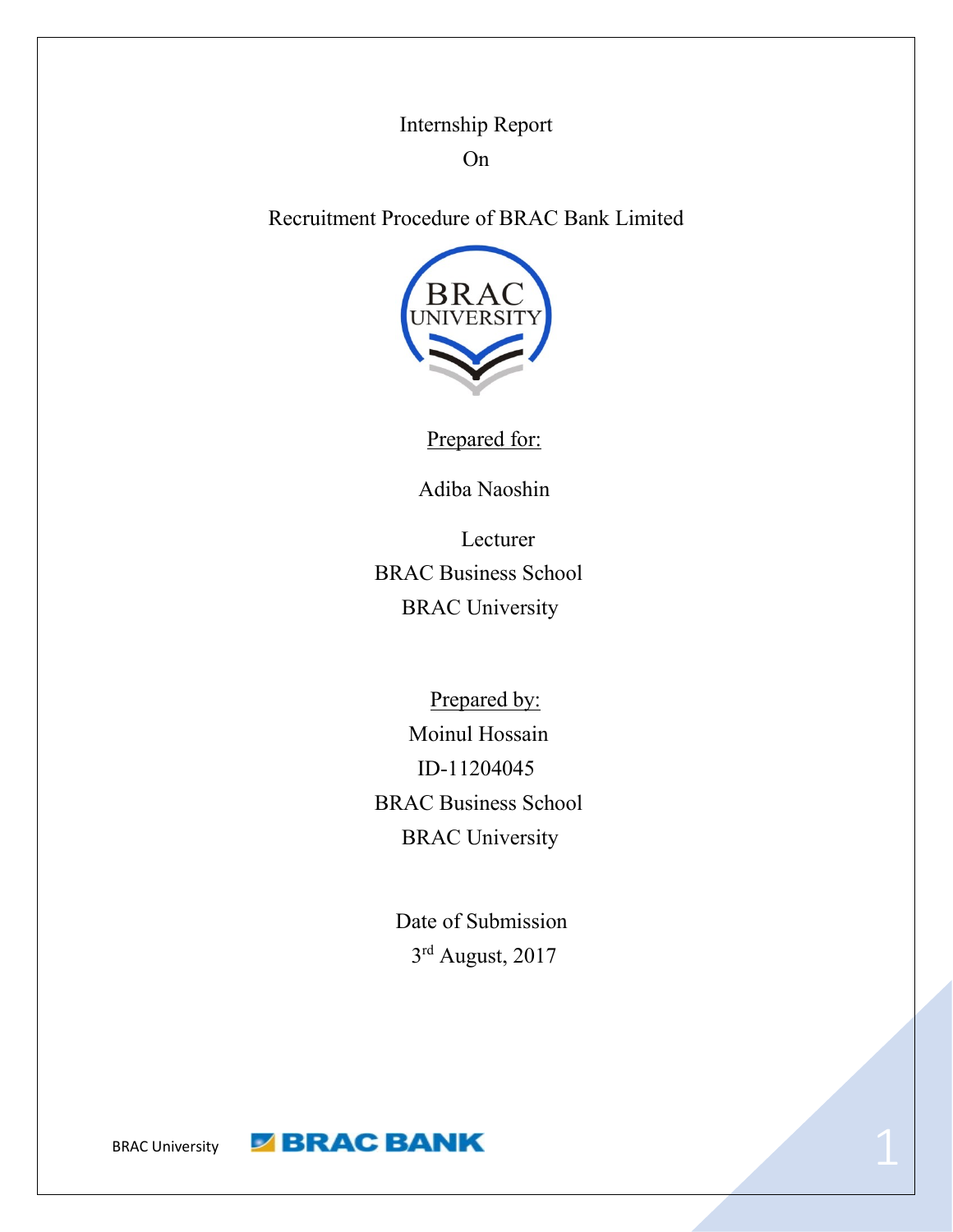#### LETTER OF TRANSMITTAL

 $26<sup>th</sup>$  July,  $2017$ 

| Adiba Naoshin               |
|-----------------------------|
| Lecturer                    |
| <b>BRAC Business School</b> |
| <b>BRAC University</b>      |

Subject: Submission of Internship report.

Dear Ma'am,

Here is the Internship report on "Recruitment Procedure of BRAC Bank Ltd." with due gratefulness and admiration. As per requirement for the BBA Degree, I have completed the internship report under your supervision.

I am thankful to all the person who help me to gather valuable information. I have prepared a report on the "Recruitment Procedure of BRAC Bank Ltd.". I hope this report reflects on the company's HR Operations that are being practiced in our country.

I would like to request you to accept my internship report for further assessment.

Sincerely, Moinul Hossain ID-11204045 BRAC Business School BRAC University

### EXECUTIVE SUMMARY

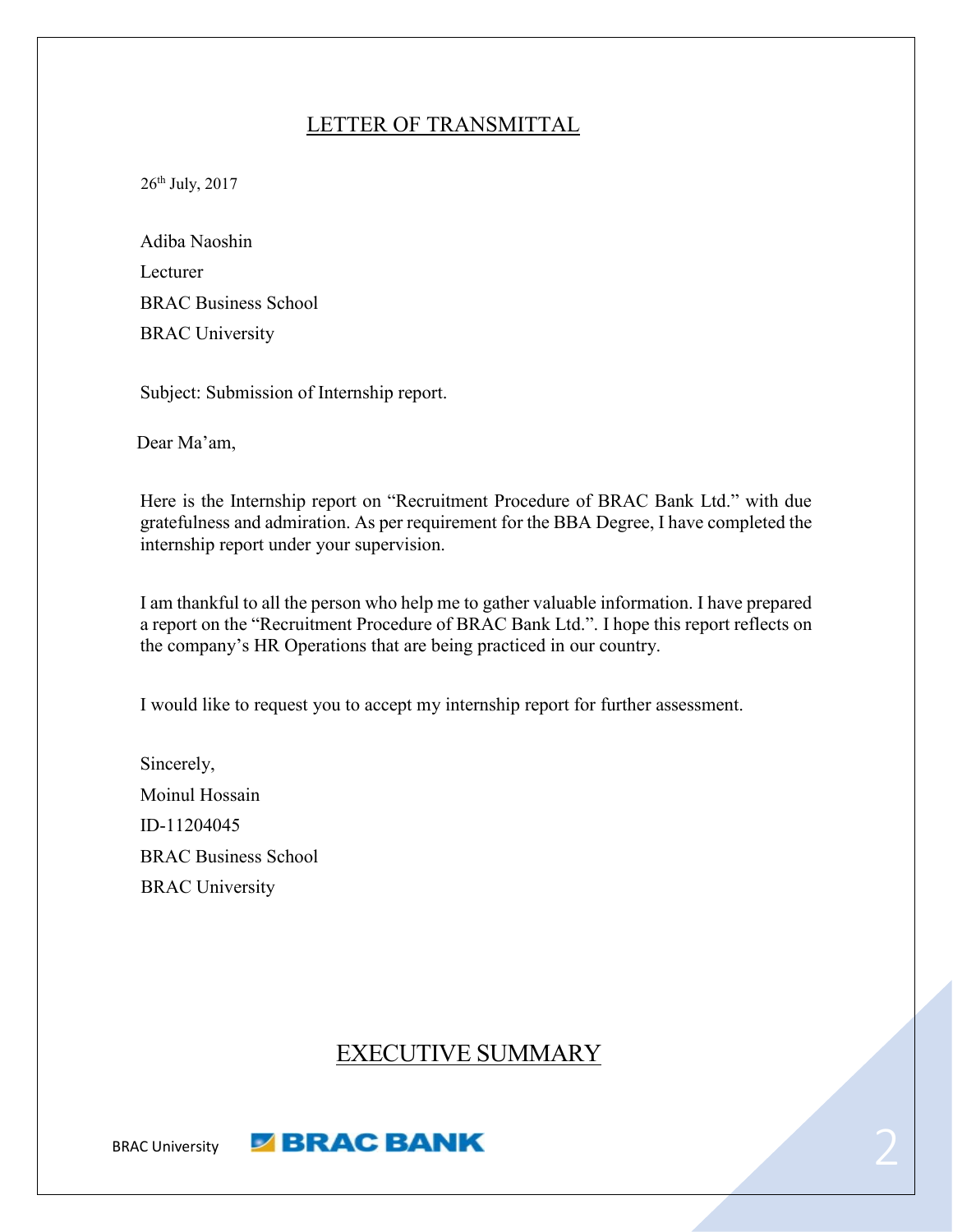BRAC Bank Limited, one of the latest generation of commercial banks started its journey on July 04, 2001 and in just 10 years proved to be country's fastest growing bank. BRAC Bank, a fully operational Commercial Bank, focuses on pursuing unexplored market niches in the Small and Medium Enterprise Business, which hitherto has remained largely untapped within the country. As one of the fastest growing and modern banks of Bangladesh, BRAC Bank Limited is playing a vital role as financial intermediaries linking economic policies of the government with rest of the economy.

 Human Resources Division of BRAC Bank Limited maintain an adaptive human resources management strategy and the division comprises of Recruitment, Compensation & Benefits, Learning and Development, Human Capital Department and HR Operations Departments with a team of dynamic HR Relationship Managers who bridge HR support with the business need. The specific objective of this report to survive in the competitive global arena, we have to gather experiences on recruitment and selection process and adopt the new tools and techniques and bring out the best recruitment system and its result for organizational success.

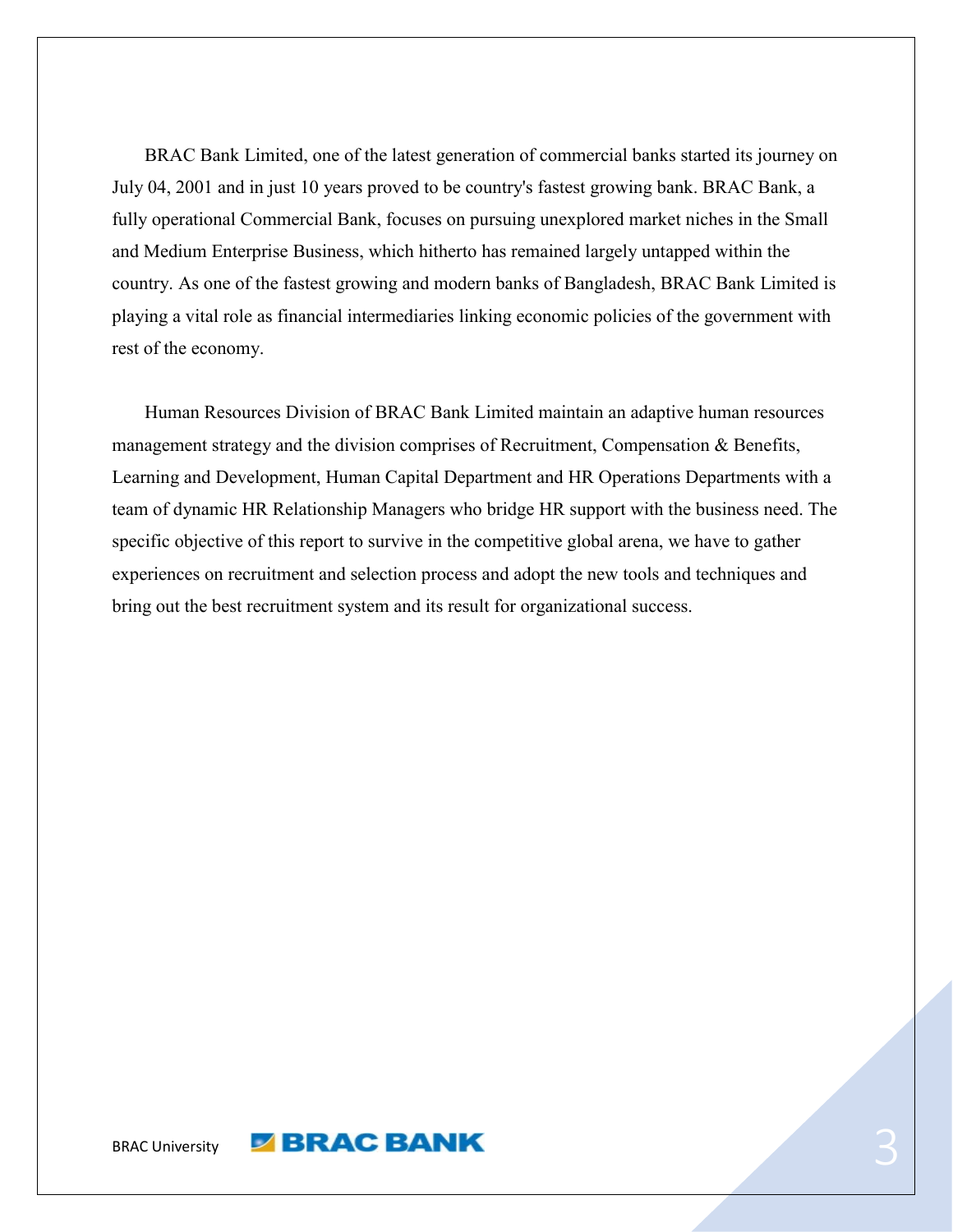# Table of Contents

**BRAC University** 

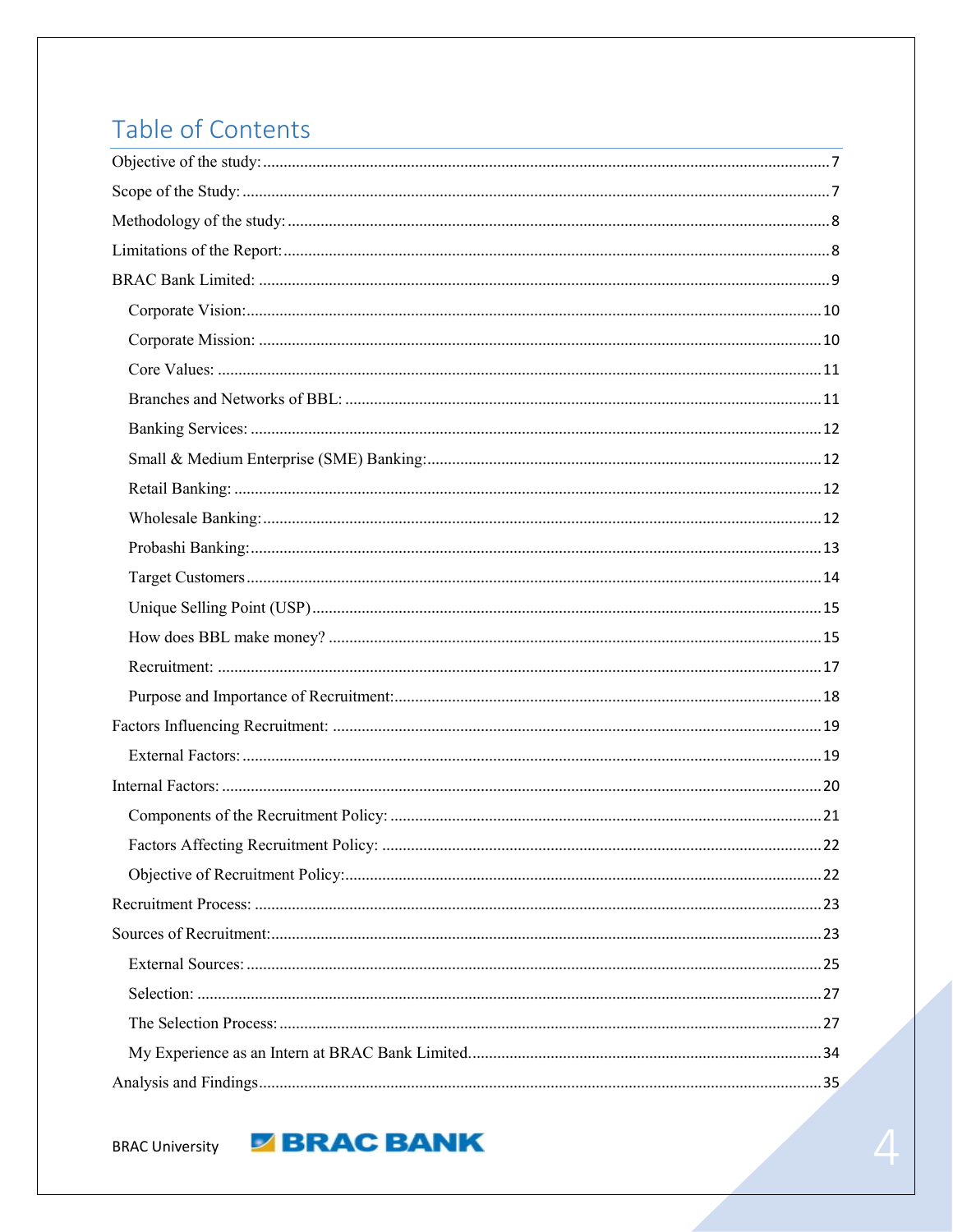| $\bullet$ |  |
|-----------|--|
| $\bullet$ |  |
|           |  |
|           |  |
|           |  |
|           |  |
|           |  |
|           |  |
|           |  |
|           |  |
|           |  |
|           |  |
|           |  |
|           |  |
|           |  |
|           |  |
| ٠         |  |
| $\bullet$ |  |
|           |  |
|           |  |
|           |  |
|           |  |
|           |  |
|           |  |

**BRAC University** 

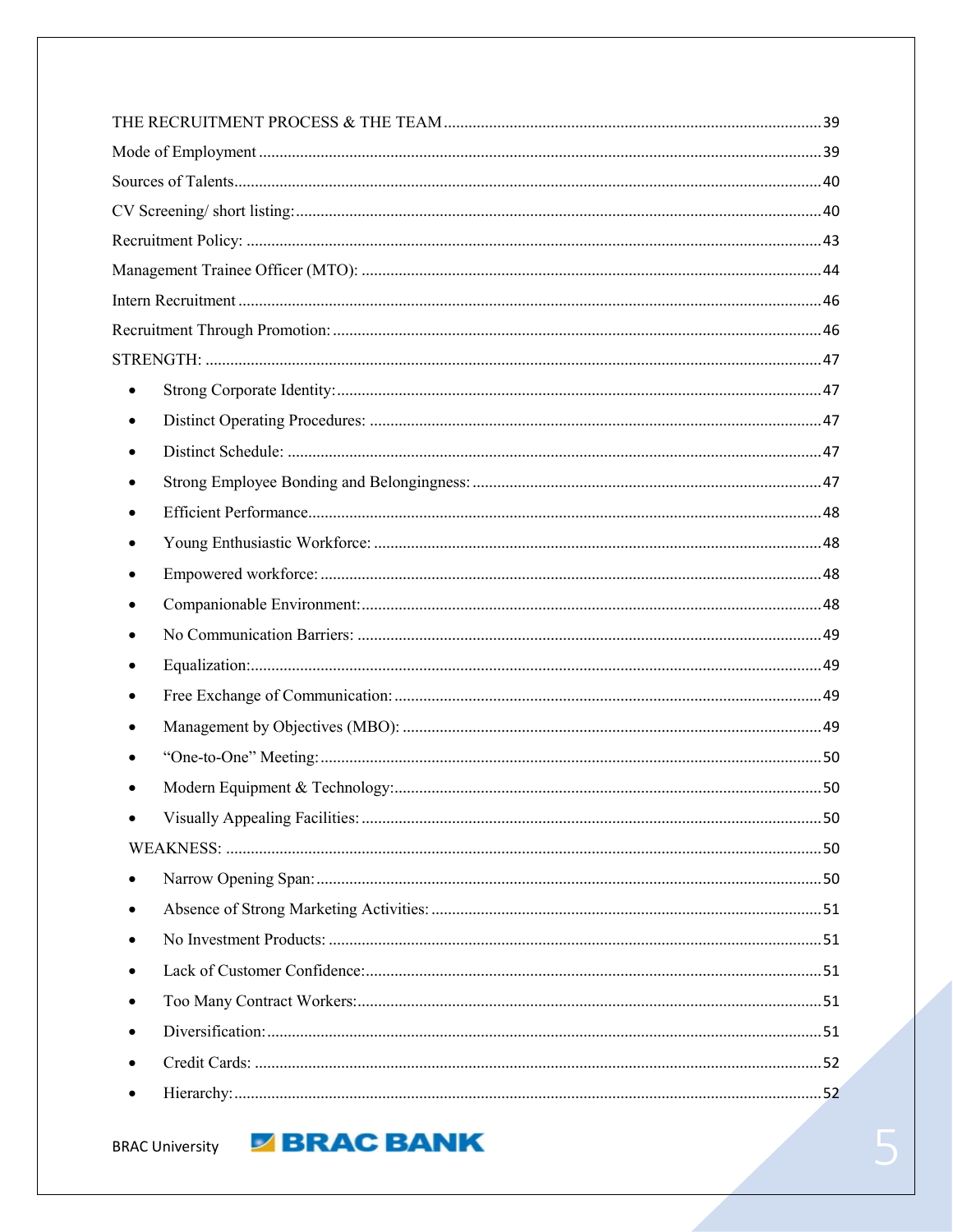| $\bullet$ |  |
|-----------|--|
| $\bullet$ |  |
| $\bullet$ |  |
| $\bullet$ |  |
|           |  |
| ٠         |  |
|           |  |
| $\bullet$ |  |
| $\bullet$ |  |
|           |  |
| $\bullet$ |  |
| $\bullet$ |  |
|           |  |
|           |  |
|           |  |



**E BRAC BANK**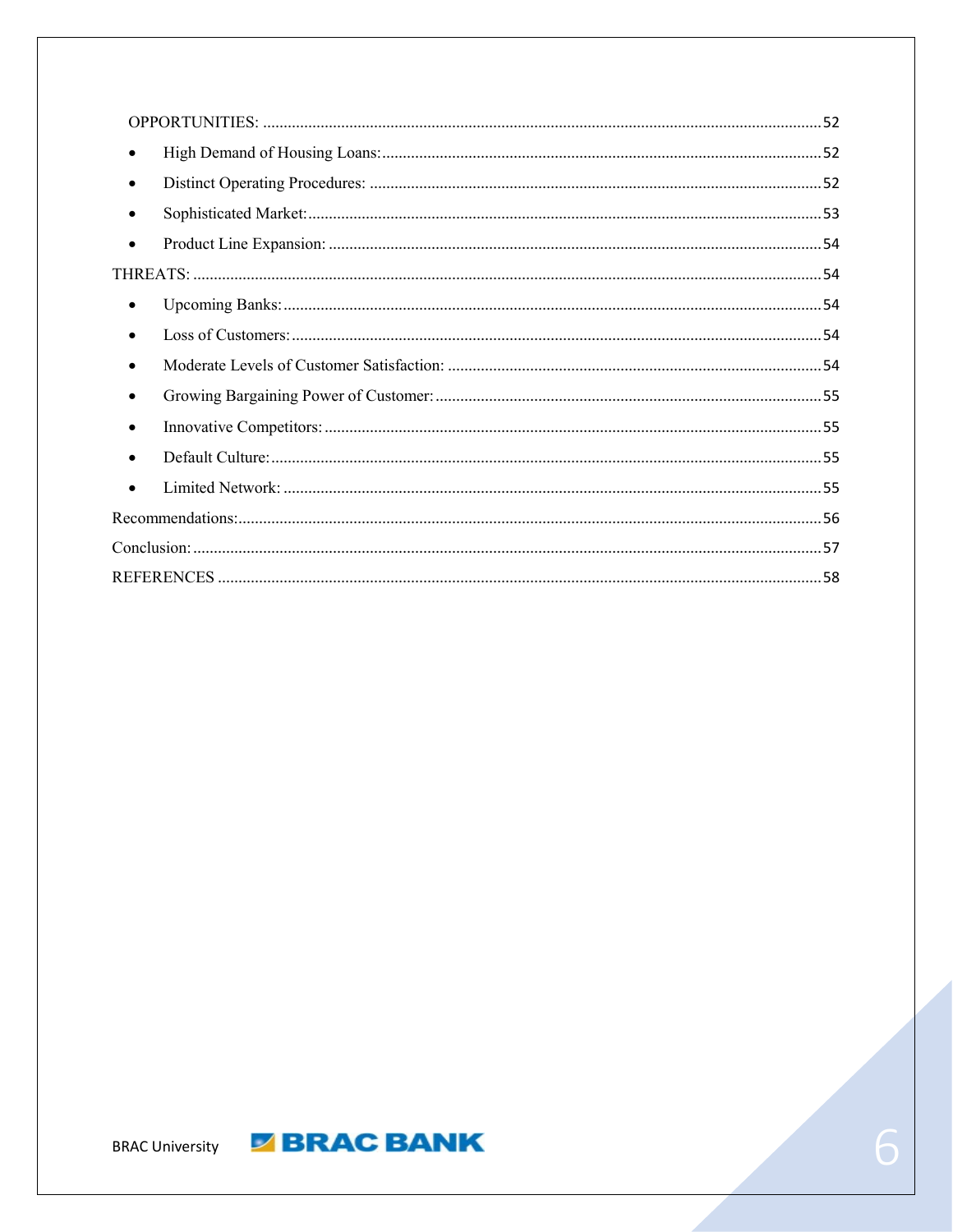#### Chapter 1: Introduction

 BRAC Bank Limited is a full service scheduled commercial bank. It has both local and International Institutional shareholders. The bank is primarily driven with a view of creating opportunities and pursuing market niches not traditionally meet by conventional banks. BRAC Bank has been motivated to provide "best-in-the-class" services to its diverse assortment of customers spread across the country under an on-line banking dais.

# <span id="page-6-0"></span>Objective of the study:

- To understand the recruitment and selection procedure followed by BBL
- To explore the various sources of recruitment followed by BBL.
- To identify the factors influencing the recruitment of BBL.
- To understand the differences between the theoretical study and practical exposure.
- To measure the effectiveness of recruitment and selection procedure of BBL.

### <span id="page-6-1"></span>Scope of the Study:

 Human Resources are essential and foundational to the growth and development of any organization and hence the ability to satisfy and retain quality and trained employee is vital. Recruitment and selection process work as a tools of employee hiring and selecting. A company achieved its goals and objectives and run its operation according to set up mission and vision when the company follows a good recruitment and selection process. Scope of the report pointed out by followings:

· This report will introduce with the recruitment and selection process of BBL.

- To understand the various sources of recruitment provided in the organization.
- It helps to analyze the recruitment policy of the organization.
- It enables to evaluate the effectiveness of different recruiting techniques and sources for all types of job applicants in the organization.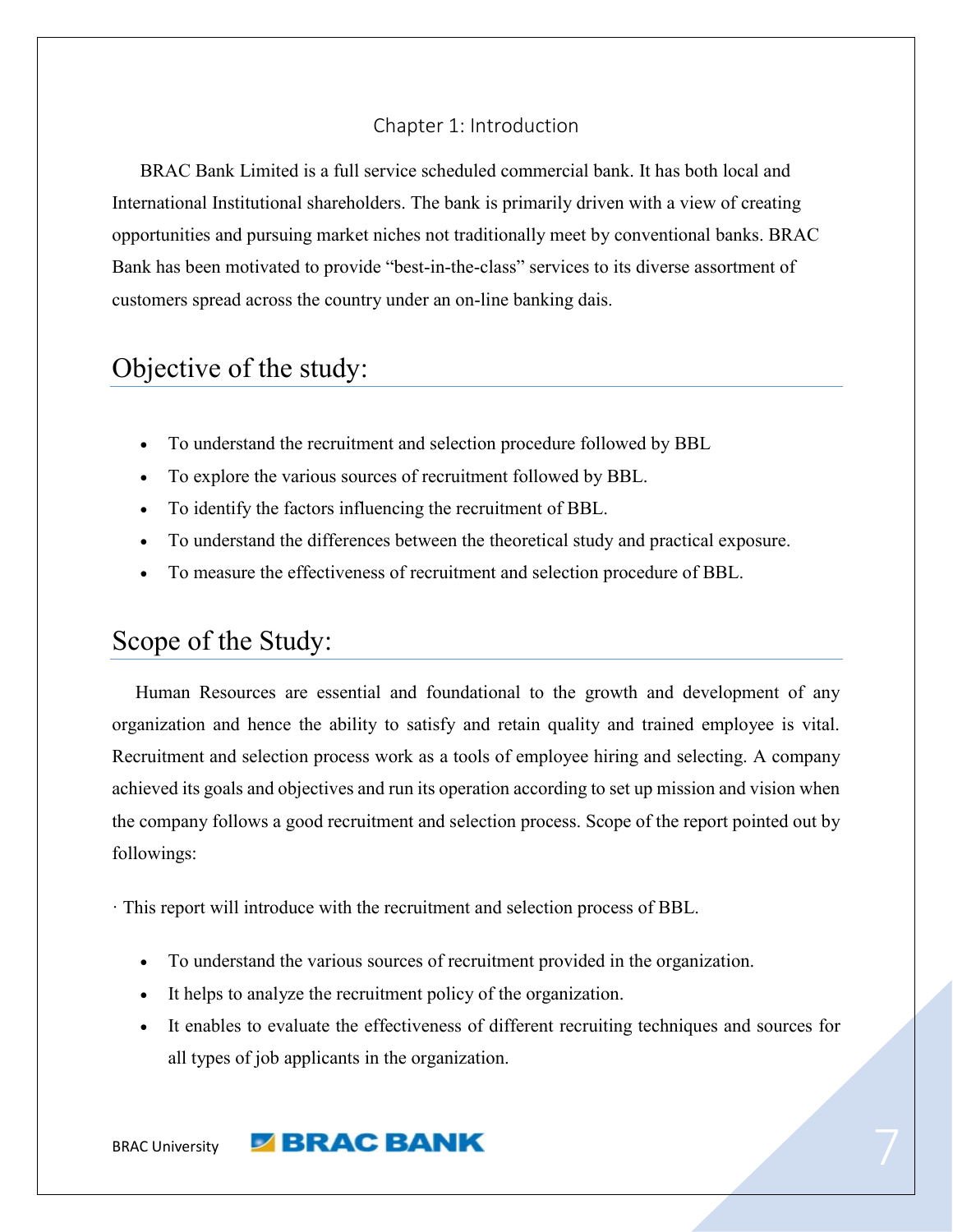# <span id="page-7-0"></span>Methodology of the study:

Information is collected through both primary and secondary methods.

#### PRIMARY DATA ARE COLLECTED THROUGH:

 Observation - Observation is an essential aspect of all methods of data collection. Also in using more formal methods, we will always receive additional information on the surroundings, people's reactions, attitudes and environment. The advantage of this approach is first and foremost that it can provide in-depth information of high quality about the practical working atmosphere.

#### SECONDARY DATA ARE COLLECTED THROUGH:

- From different books of HRM
- Manuals of BRAC Bank Limited.
- Monthly Report of HR
- BRAC Bank Website
- <span id="page-7-1"></span>• HR policy of BRAC Bank Limited

# Limitations of the Report:

 The sources of the report are collected from various documents of BRAC Bank Limited (BBL). Though I have tried my best to produce a comprehensive and well-organized report, some limitations are yet present in this report.

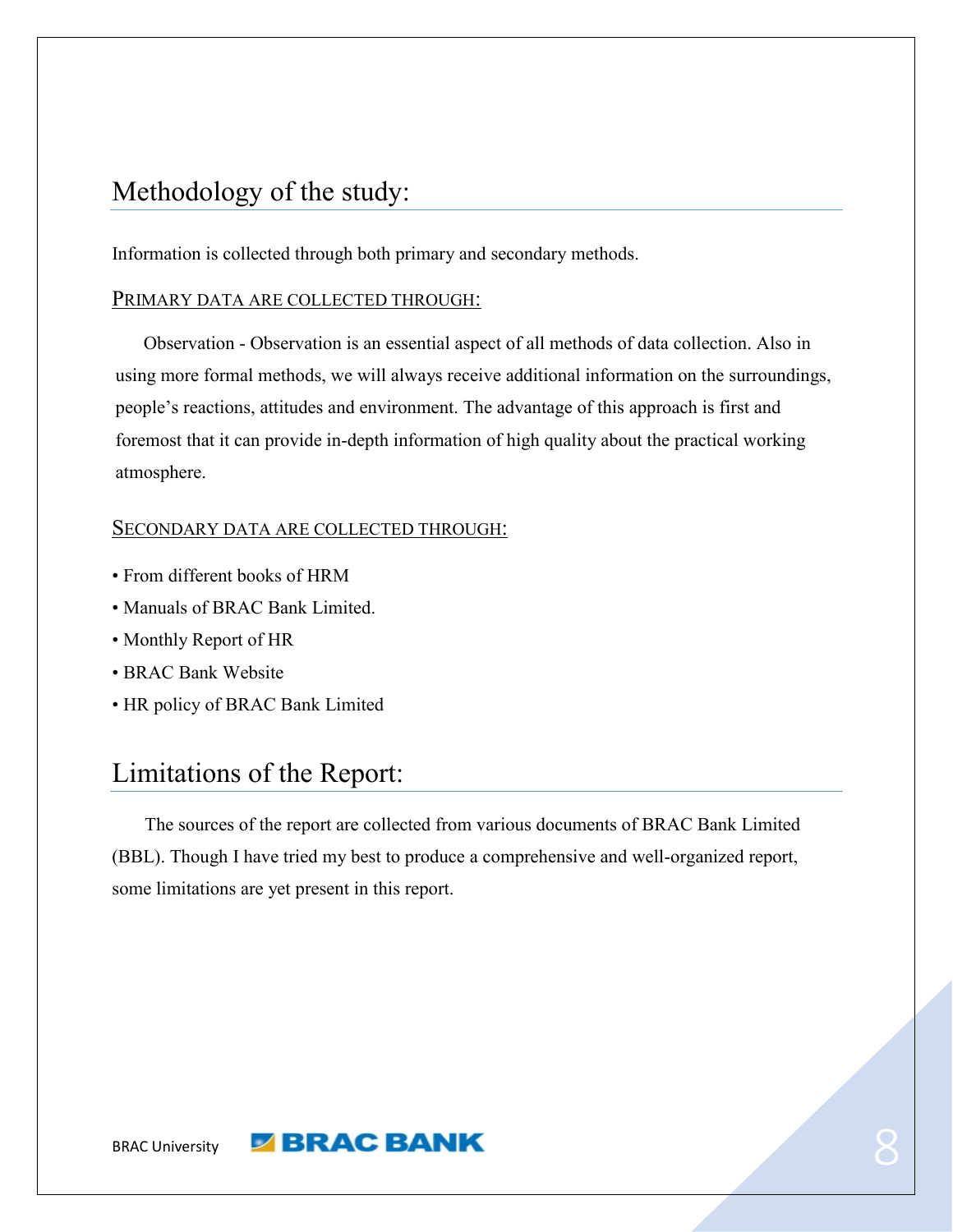## <span id="page-8-0"></span>BRAC Bank Limited:

 In 2001, BRAC Bank began its journey unlike any other conventional bank. The visionary founder of the bank realized that the previously neglected Small and Medium Enterprises (SME) sector plays a significant role in generating growth and creating employment in the country. Over the previous decades, traditional Banks were reluctant to invest in this sector. At a time when it was almost impossible for the SME entrepreneurs to get financing from the banking sector in Bangladesh, BRAC Bank stepped forward to help these unbanked SME entrepreneurs and continues to provide financial support to them.

BRAC Bank is a performance driven organization, where its Values founded at the core of every activity. It is the sole member of Global Alliance for Banking on Values (GABV) from Bangladesh. The Global Alliance comprises 27 financial institutions operating in countries across Asia, Africa, Australia, Latin America, North America and Europe; serving 20 million customers; holding up to USD 100 billion of combined assets under management; and powered by a network of 30,000 co-workers.

BRAC Bank shares the 3P Philosophy – People, Planet & Profit with other partners of GABV. We believe that we have responsibility towards the people we work with and the places we operate in. As a mission-driven bank, we choose to work for the welfare of our people and society.

Today, the bank has grown into a dominant player in the industry with 181 branches, 14 Premium Banking Lounges, 469 ATMs, 81 CDMs, 448 SME Unit Offices all across the country. With a team of over 6,000 employees, BRAC Bank caters to more than 1,500,000 customers through its diversified range of SME, Retail and Wholesale Banking solutions. Over the last decade, BRAC Bank has emerged as the market leader in SME business. However, over recent times, the focus has increased on Retail and Corporate businesses to cater to the full set of banking needs of potential markets as well as to diversify the portfolio. Having laid this strong foundation and started building the momentum relying on the trust and confidence of more than 1.5 million customers, your bank - BRAC Bank –is speeding ahead to become The Best Bank in the country in the coming years.

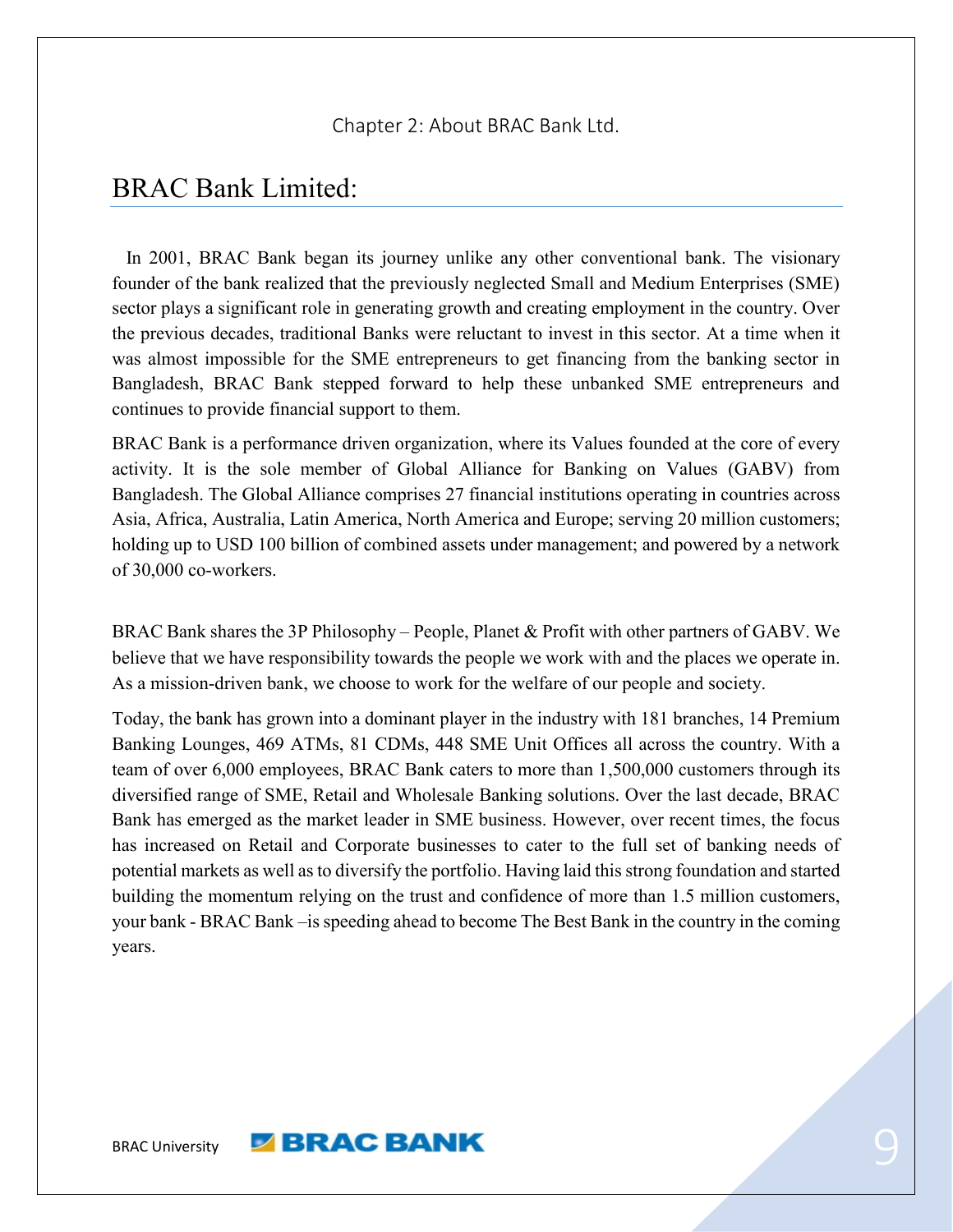#### <span id="page-9-0"></span>Corporate Vision:

 Building profitable and socially responsible financial institution focused on Market and Business with Growth potential, thereby assisting BRAC and stakeholders to build a "just, enlightened, healthy democratic and poverty free Bangladesh".

#### <span id="page-9-1"></span>Corporate Mission:

- Sustained growth in Small & Medium Enterprise sector.
- Continuous low-cost deposit Growth with controlled growth in retail assets.
- Corporate Assets to be funded through self-liability mobilization. Growth in Assets through syndications and investment in faster growing sectors.
- Continuous endeavor to increase non-funded income.
- Keep BBL debt charges at 2% to maintain a steady profitable growth.
- Achieve efficient synergies between the bank's branches, SME unit offices and BRAC field offices for delivery of remittance and Bank's other products and services.
- Manage various lines of business in a full controlled environment with no compromise on service quality.
- Keeps a diver, far flung team fully controlled environment with no compromise on service quality.
- Keep a diverse, far flung team fully motivated and driven towards materializing the bank's vision into reality.

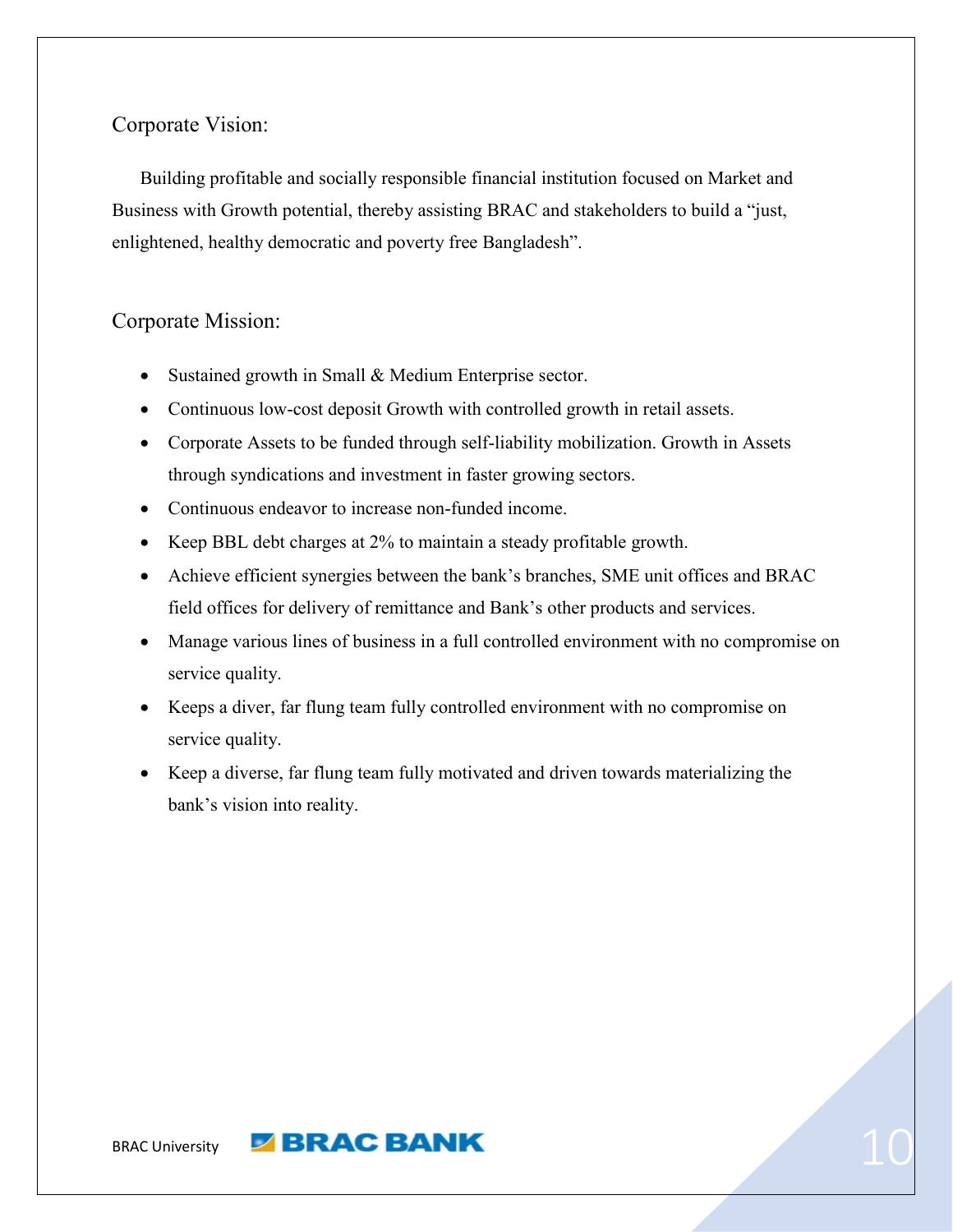<span id="page-10-0"></span>Core Values:

 BRAC's Strength emanates from their owner – BRAC. This means, BRAC will hold the following values and will be guided by BRAC as they do their work. Value the fact that one is a member of the BRAC family.

- Creating an honest, open and enabling environment.
- Have a strong customer focus and build relationships based on integrity, superior service and mutual benefit.
- Strive for profit & sound growth.
- Work as team to serve the best interest of their owners.
- Relentless in pursuit of business innovation and improvement.
- Value and respect people and make decisions based on merit.
- Base recognition and reward on performance.
- Responsible, trustworthy and law-abiding in all that they do.

#### <span id="page-10-1"></span>Branches and Networks of BBL:

 In recent time BRAC Bank is growing in tremendous way. At present, in total there are 69 operating branches and 59 SME Service Center more branches will open up in the coming year. All branches are providing Real Time On-line (RTOL) banking services to its customers. Parallel to the branch expansion policy, BRAC Bank has also approximately 430 unit offices dispersed throughout the country. These unit offices are engaged in lending to 'Small & Medium Enterprises' (SME) – the thrust lending sector of the bank. BRAC Bank will open up three Sales Booths in the major area of the city and Kiosk in the shopping malls, which will cater the needs of the customers where branches are not in close areas.

 BBL is one of the most IT enabled bank in Bangladesh. From its inception the bank has particularly emphasized on IT as a cutting edge advantage over competitors and also plans to continue as a major IT driven bank in the years to come.

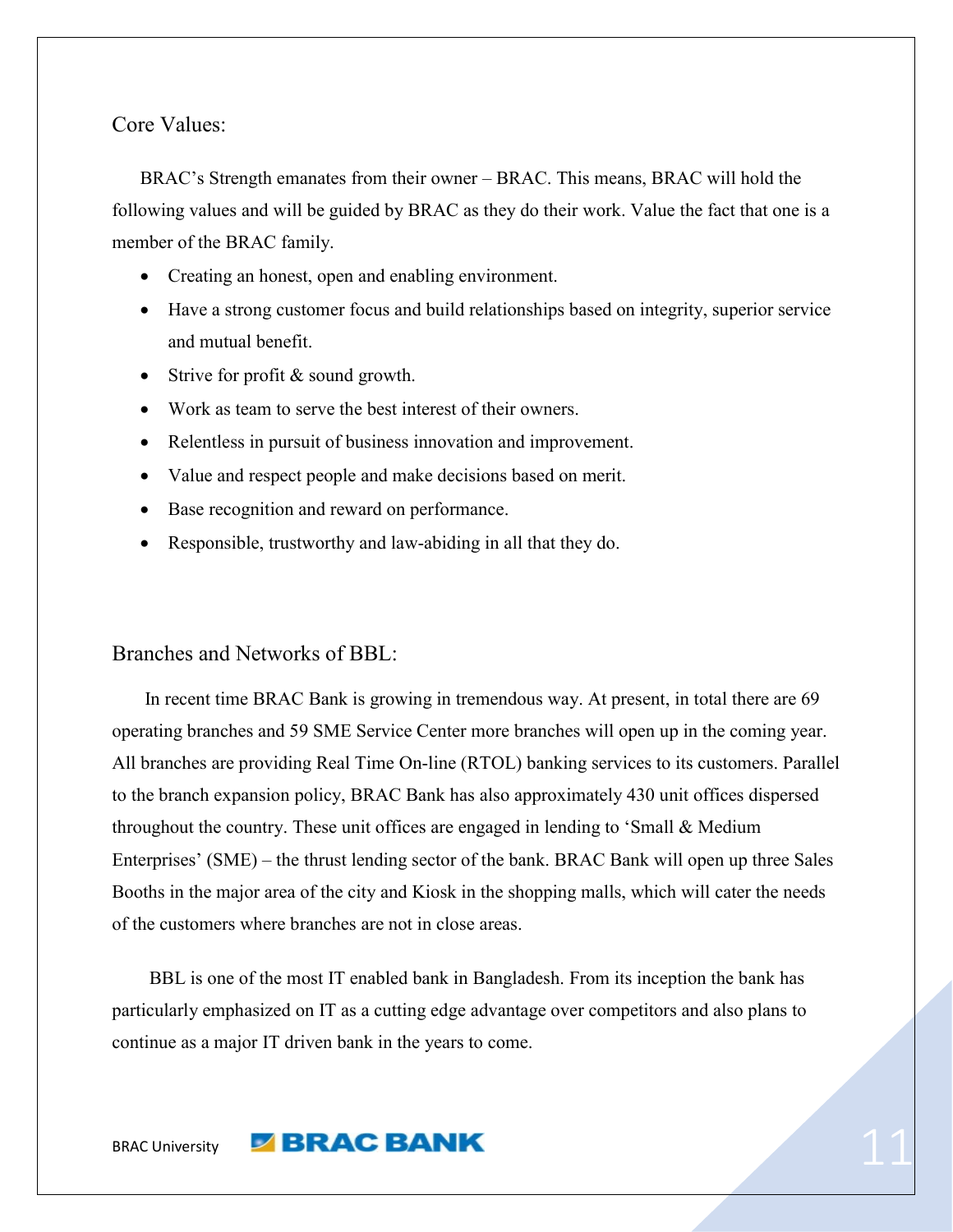#### Organogram of BRAC Bank Limited:

<span id="page-11-0"></span>Banking Services:

There are five different banking services provided by BRAC Bank Limited:

- Small & Medium Enterprise (SME) Banking
- Retail Banking
- Whole Sale Banking
- Probashi Banking
- E-Banking

#### <span id="page-11-1"></span>Small & Medium Enterprise (SME) Banking:

 BRAC Bank, being the youngest bank, took a step to break away from usual tradition and tapped into the true suburb entrepreneurial initiatives. Today, with over 14,500 crores of loans disbursed till date, BRAC Bank is country's largest SME financier that has made more than 320,000 dreams come true!

#### <span id="page-11-2"></span>Retail Banking:

 With 154 outlets, over 300 ATMs and over 500,000 plastics in the market, BRAC Bank offers you a wide range of financial solutions to meet your everyday need.

#### <span id="page-11-3"></span>Wholesale Banking:

 BRAC Bank offers a full array of Financial Services to Corporations and Institutions. Having access to the deepest end of the country, BRAC Bank is there to assist businesses in Bangladesh. With us on your side, you have the power of local knowledge with the capabilities of global standard.

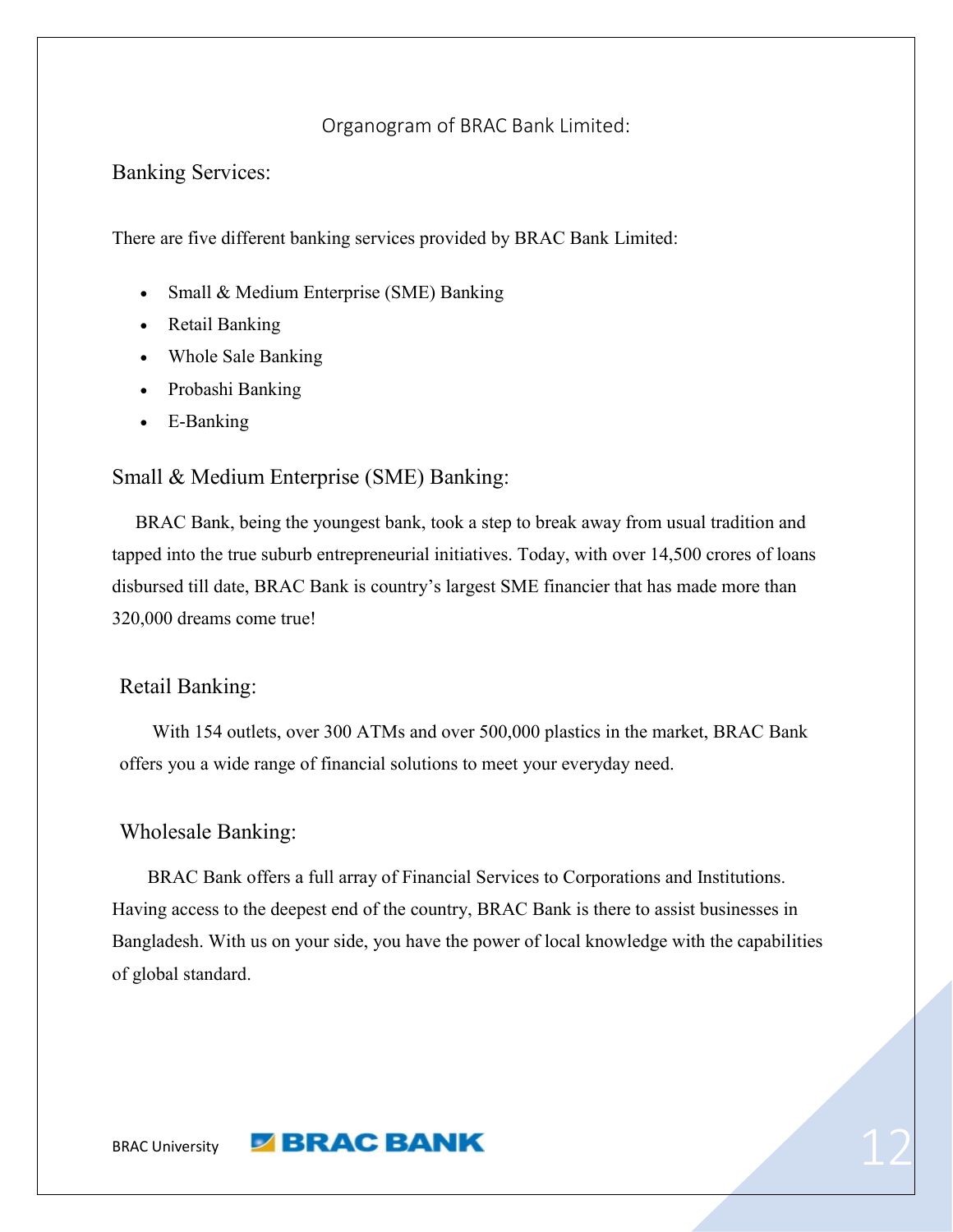#### <span id="page-12-0"></span>Probashi Banking:

 When you send your hard-earned money from abroad to dear ones at the farthest end of Bangladesh, ask them to collect it from over 3,500 pay out locations of BRAC Bank. Every month, Probashi Banking executes around 150,000 transactions; which has made BRAC Bank one of the largest players among private commercial banks in channelizing inward remittance in the country.

#### Departments of BRAC Bank LTD:

The BRAC Bank Limited has 26 departments in three different criteria. The Departments are:

- Business
- Support
- Operations Business:
	- $\checkmark$  SME Banking.
	- $\checkmark$  Retail Banking.
		- Retail Distribution.
		- NFB and Secured Assets.
		- ADC.
		- Unsecured Assets.
		- Liability.
		- Service Quality / Business Intelligence.
		- Collections.
		- Cross Selling.
		- Regional Distribution.
- Corporate Banking.
- Probashi Banking.
	- $\checkmark$  International Distribution
- Cards.
- Treasury & Financial Institution.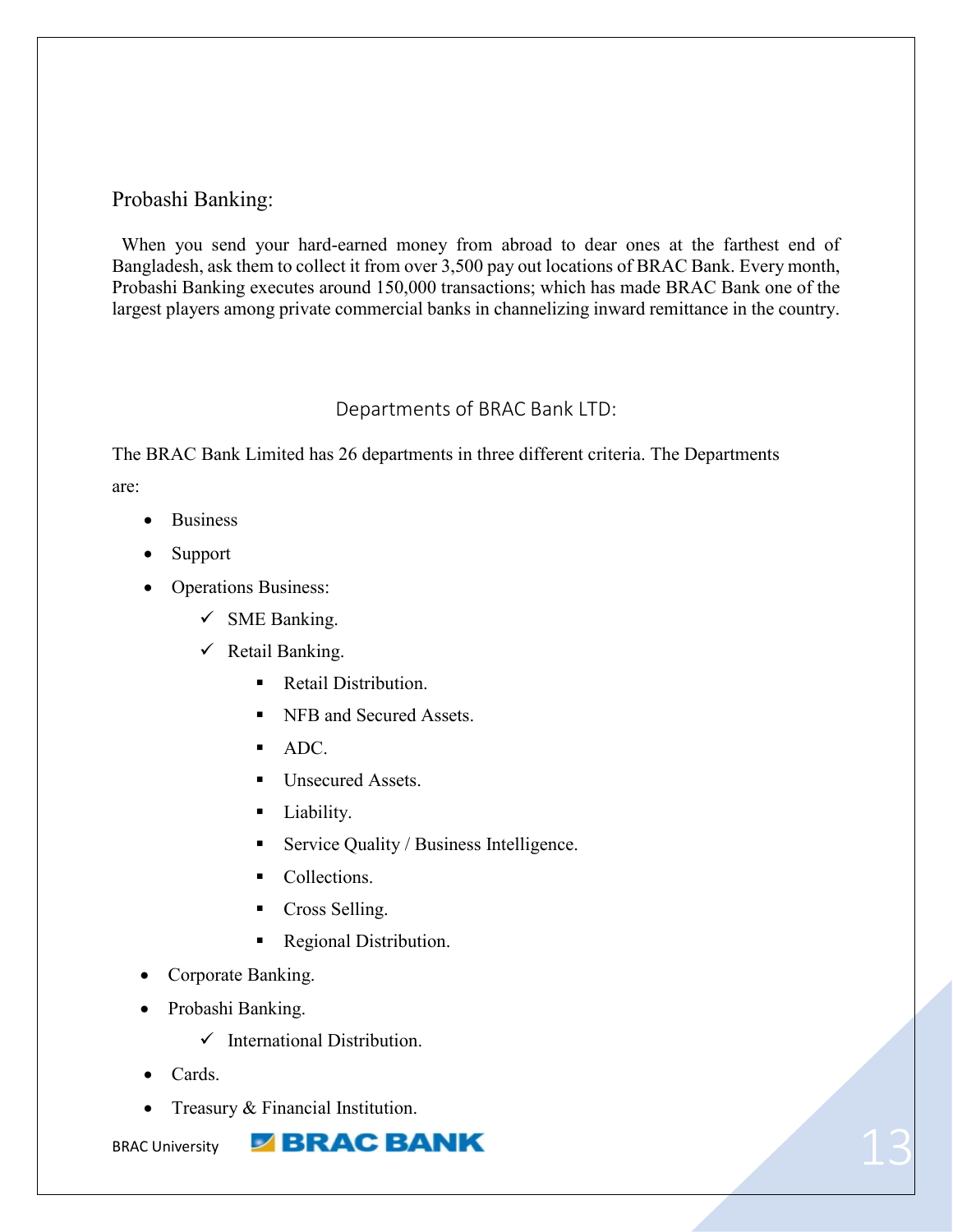- Marketing and Corporate Affairs.
- Support
- Company Secretariat & Regulatory & Internal Control.
- Enterprise Risk Management.
- Credit.
- Human Resource Division.
- Financial Administration.
- Impaired Assets Management.
- Complaint Handling Cell.
- Credit Inspector.
- Operations
- Retail Banking Operations.
- SME Banking Operations.
- Wholesale Banking Operations.
- Probashi Banking Operations.
- Card Operations.
- Business solutions.
- Technology.
- General Infrastructure Services.
- Central Operations.
- Call Center.
- $\bullet$  PSO & MIS

#### <span id="page-13-0"></span>Target Customers

- Leading domestic, corporate and trading houses
- Local, medium and large corporate bodies
- Multi-national Corporations (MNCs)
- Non-government Organizations (NGOs)
- Skeptical while building relationship with: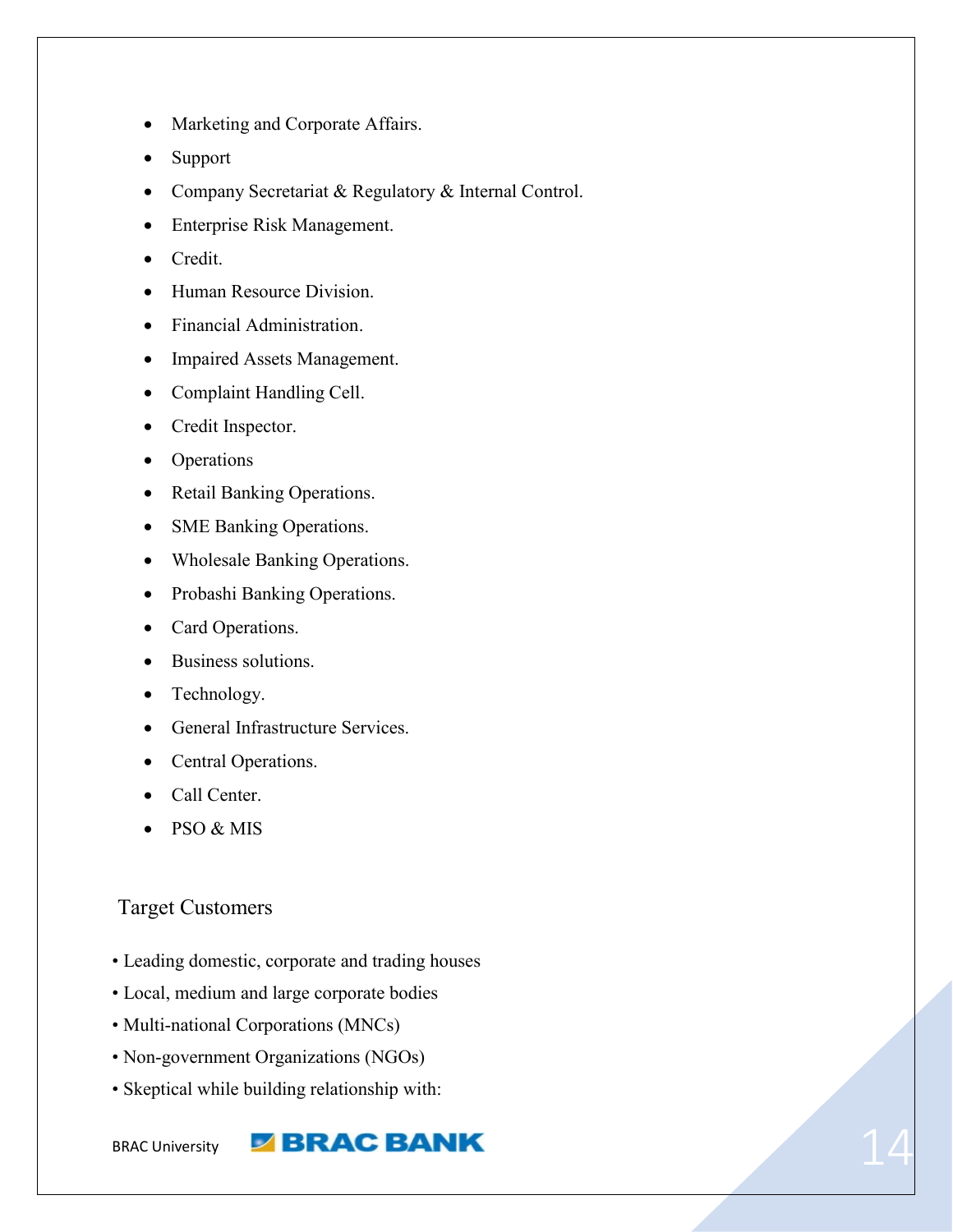- Educational Institutions
- Medical Institutions
- Manufacturers/Service Providers that are environmentally threatening

### <span id="page-14-0"></span>Unique Selling Point (USP)

- Quality of Service
- Innovative Solutions
- Market Knowledge
- Level of Trust with clients

#### <span id="page-14-1"></span>How does BBL make money?

- Interest income
- Fees & Commission
- Capital Gain
- Foreign exchange Gain

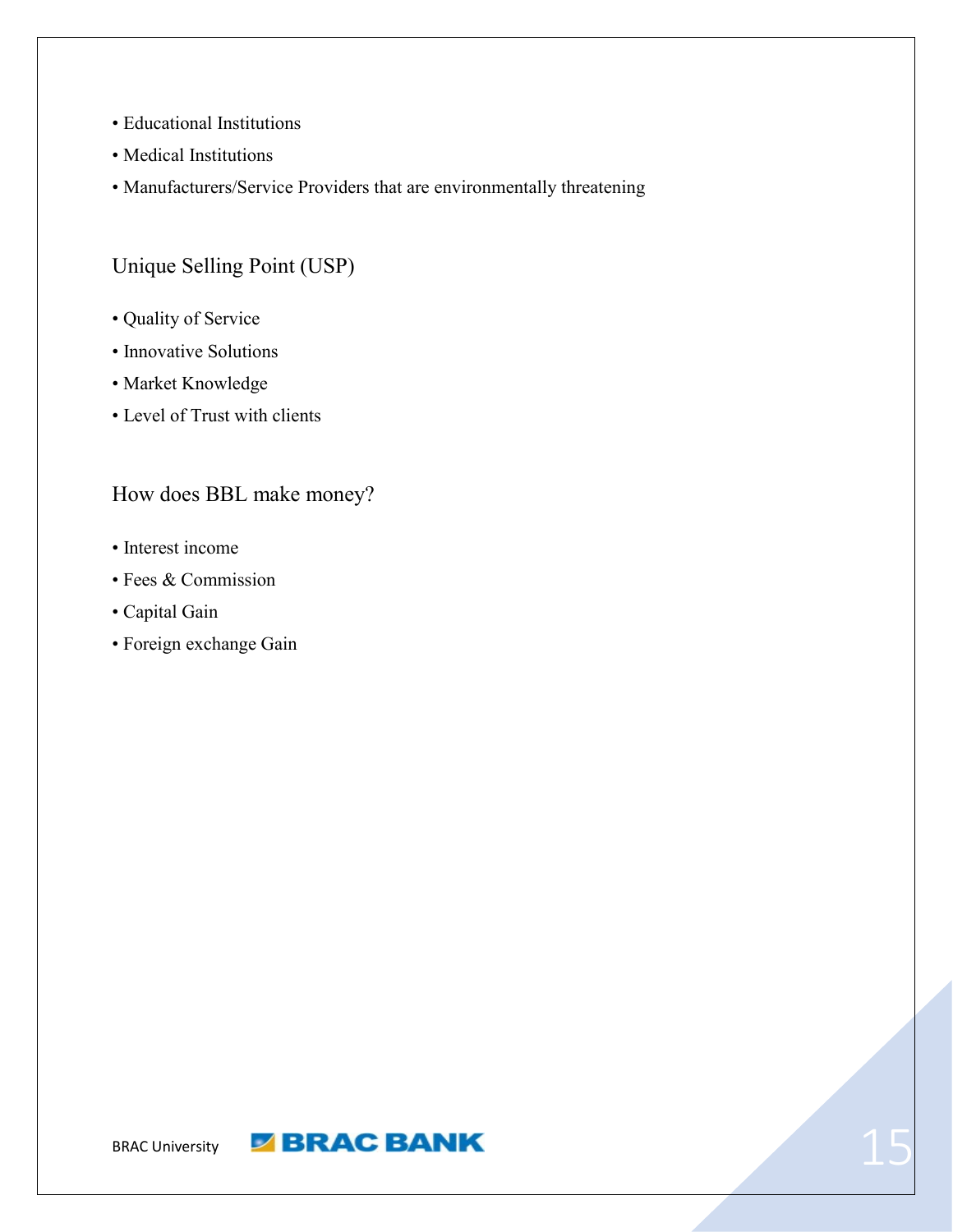# Job Grades of BRAC Bank Ltd.:

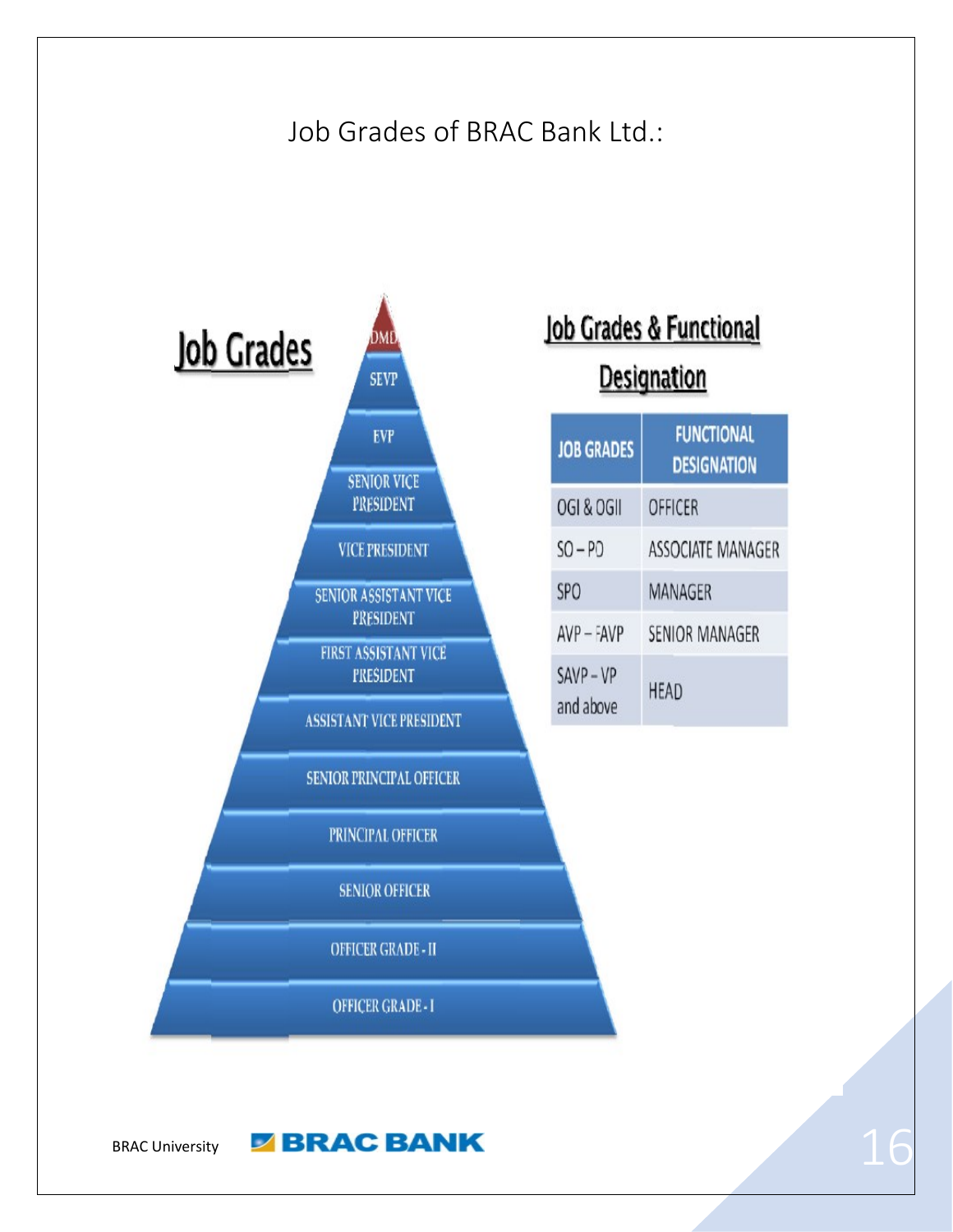#### Theoretical Aspects of Recruiting

#### <span id="page-16-0"></span>Recruitment:

 Successful human resource planning should identify human resource needs. Once these needs are identified, the HR department is able to do something to meet them. Acquisition function of HRM helps determine the number and type of people an organization needs job analysis and job design specify the tasks and duties of jobs and the qualifications expected from prospective job holders. The next logical step is to hire the right number of people of the right type to fill the jobs.

 Recruitment is defined as, "a process to discover the sources of manpower to meet the requirements of the staffing schedule and to employ effective measures for attracting that manpower in adequate numbers to facilitate effective selection of an efficient workforce."

 Edwin B. Flippo defined recruitment as "The process of searching for prospective employees and stimulating them to apply for jobs in the organization." Those definitions can be analyzed by discussing the processes of recruitment through systems approach.

 In simple term Recruitment is a process of seeking and attracting a pool of candidates from which qualified candidates for job vacancies can be chosen

 A formal definition: Recruitment is the process of finding and attracting capable applicant for employment. The process begins when new recruits are sort and ends when their applications are submitted. The result is a pool of applicants from which new employees are selected.

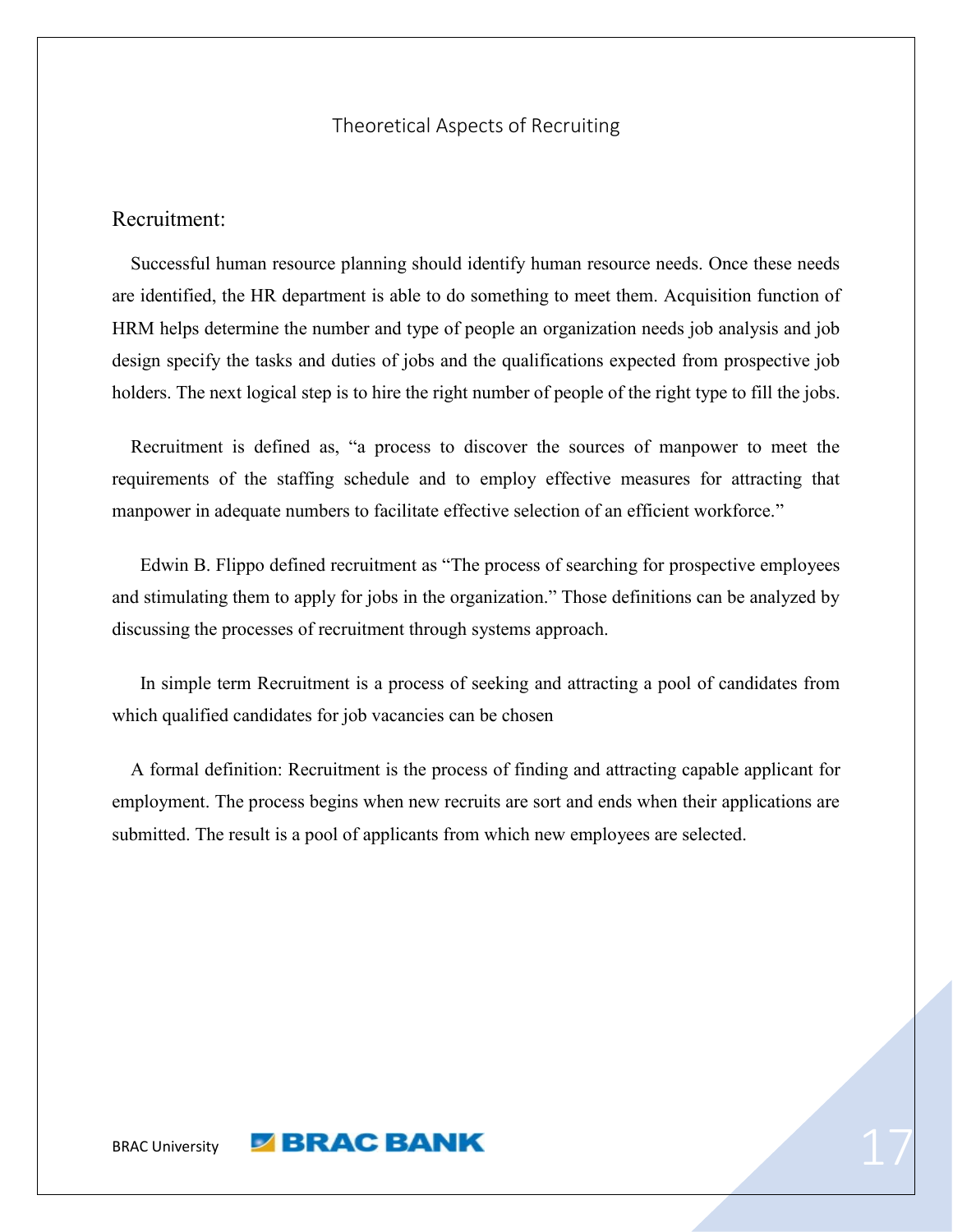<span id="page-17-0"></span>Purpose and Importance of Recruitment:

The general purpose of recruitment is to provide a pool of potentially qualified job candidates. Specially, the purposes are to:

- Determine the present and future requirements of the organization in conjunction with personnel-planning and job-analysis activities.
- Increase the pool of job candidates at minimum cost.
- Help increase the success rate of the selection process by reducing the number of visibly, under qualified or overqualified job applicants.
- Help reduce the probability that job applicants, once recruited and selected, will leave the organization only after a short period of time.
- Meet the organizations legal and social obligations regarding the composition of its workforce.
- Begin identifying and preparing potential job applicants who will be appropriate candidates.
- Increase organizational and individual effectiveness in the short and long term.
- Evaluate the effectiveness of various recruiting techniques and sources for all types of job applicants.

 Recruitment represents the first contact that a company makes with potential employees it is through recruitment that many individuals will come to know a company and eventually decide whether they wish to work for it. A well-planned and well-managed recruiting effort will result in high quality applicants, whereas, a haphazard and piecemeal effort will result in mediocre once. High-quality employees cannot be selected when better candidates do not know of job openings, are not interested in working for the company, and do not apply. The recruitment process should inform qualified individuals about employment opportunities create a positive image of a company, provide enough information about the jobs so that the job applicants can make comparisons with their qualifications and their interests, and generate enthusiasm among the best candidates so that they will apply for the vacant positions.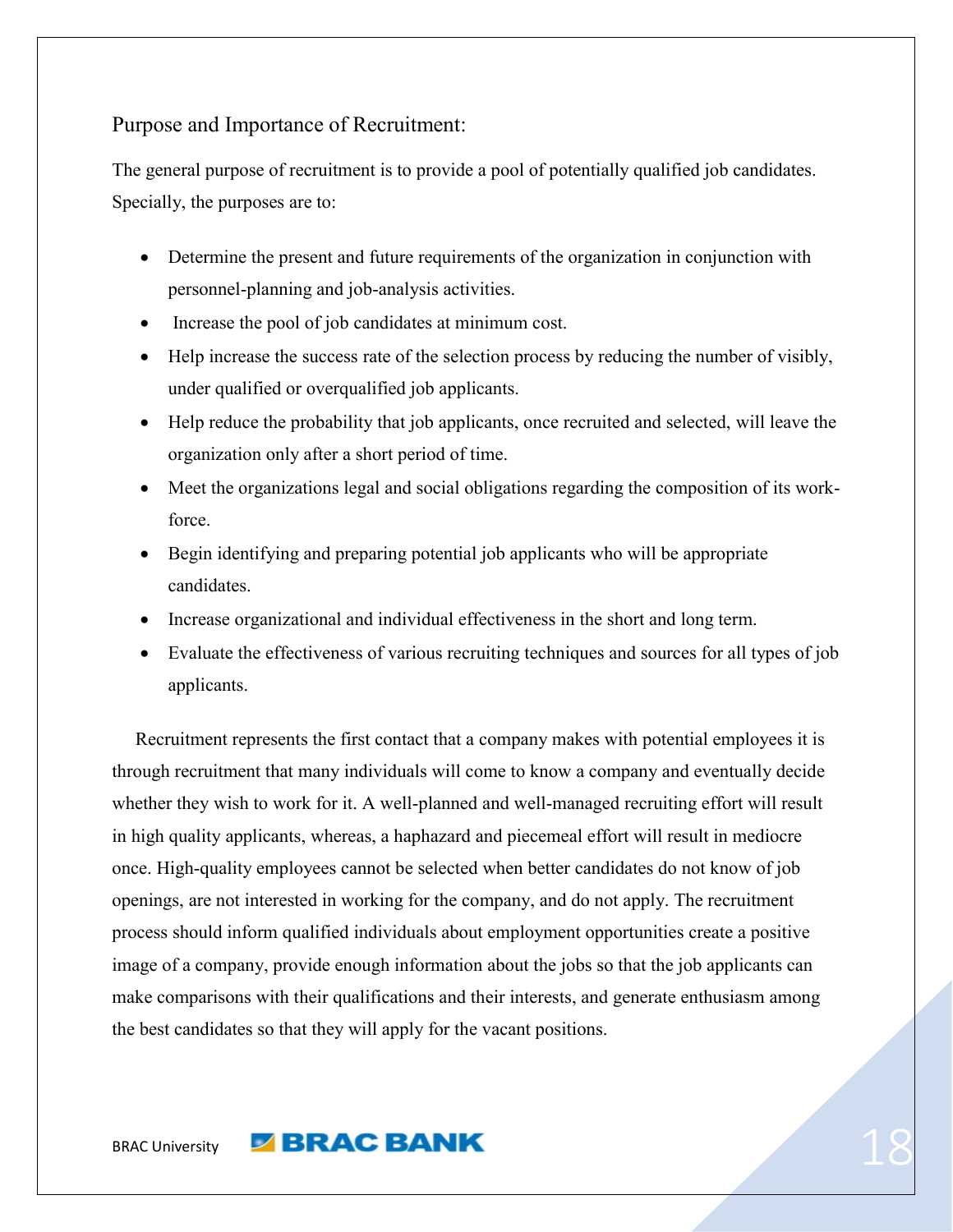# <span id="page-18-0"></span>Factors Influencing Recruitment:

#### <span id="page-18-1"></span>External Factors:

 The external forces are the forces which cannot be controlled by the organization. The major external forces are:

#### *Supply and Demand:*

The availability of manpower both within and outside the organization is an important determinant in the recruitment process. If the company has a demand for more professionals and there is limited supply in the market for the professionals demanded by the company, then the company will have to depend upon internal sources by providing them special training and development programs.

#### *Labor Market:*

Employment conditions in the community where the organization is located will influence the recruiting efforts of the organization. If there is surplus of manpower at the time of recruitment, even informal attempts at the time of recruiting like notice boards display of the requisition or announcement in the meeting etc will attract more than enough applicants.

#### *Image / Goodwill:*

 Image of the employer can work as a potential constraint for recruitment. An organization with positive image and goodwill as an employer finds it easier to attract and retain employees than an organization with negative image. Image of a company is based on what organization does and affected by industry.

#### *Political-Social- Legal Environment:*

Various government regulations prohibiting discrimination in hiring and employment have direct impact on recruitment practices.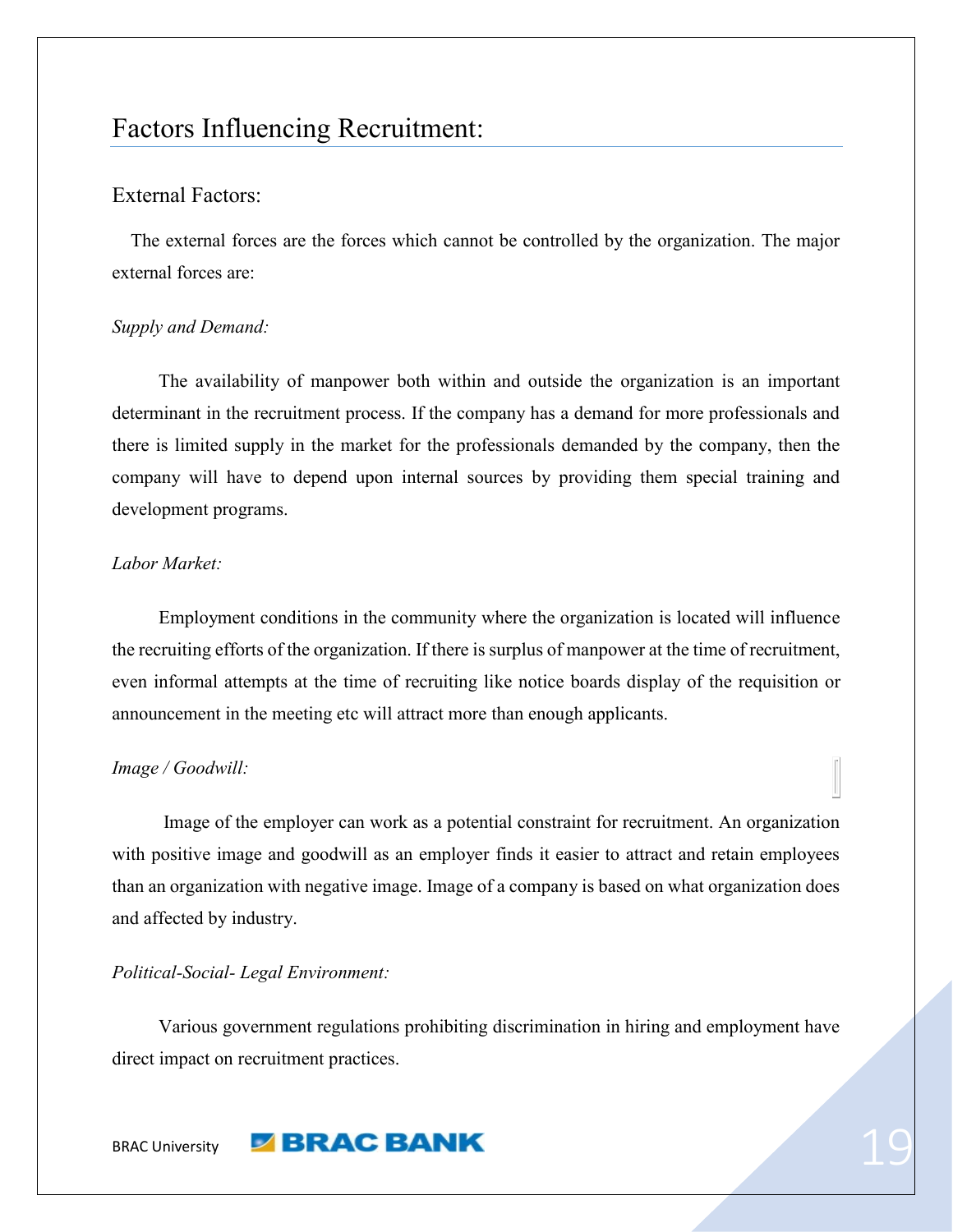#### *Unemployment Rate:*

 One of the factors that influence the availability of applicants is the growth of the economy. When the company is not creating new jobs, there is often oversupply of qualified labor which in turn leads to unemployment.

#### *Competitors:*

 The recruitment policies of the competitors also affect the recruitment function of the organizations. To face the competition, many times the organizations have to change their recruitment policies according to the policies being followed by the competitors.

# <span id="page-19-0"></span>Internal Factors:

 The internal factors are the factors which can be controlled by the organization. The internal factors are:

#### *Recruitment Policy:*

 The recruitment policy of an organization specifies the objectives of recruitment and provides a framework for implementation of recruitment program. It may involve organizational system to be developed for implementing recruitment programs and procedures by filling up vacancies with best qualified people.

#### *Human Resource Planning:*

 Effective human resource planning helps in determining the gaps present in the existing manpower of the organization. It also helps in determining the number of employees to be recruited and what qualification they must possess.

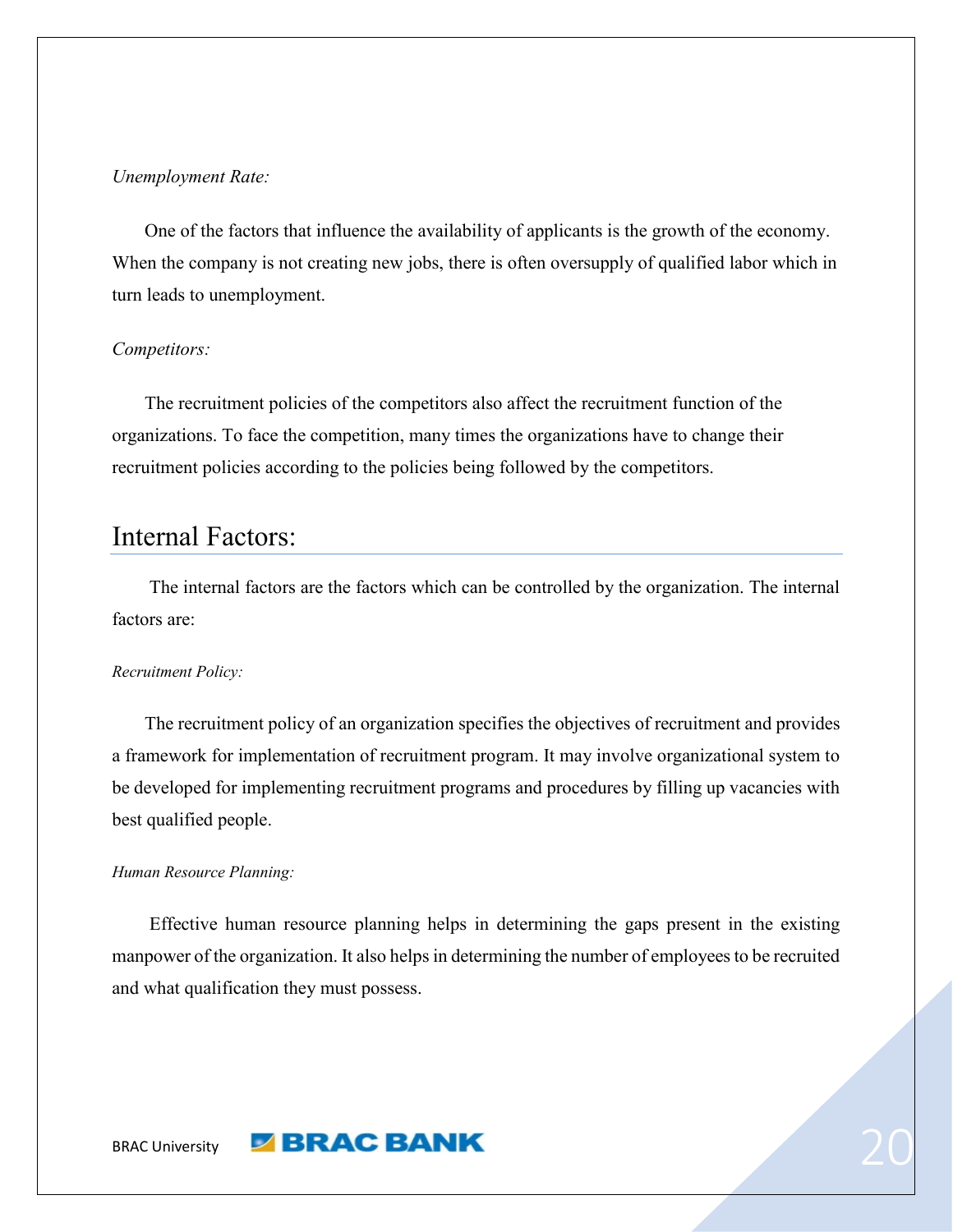#### *Size of the Firm:*

 The size of the firm is an important factor in recruitment process. If the organization is planning to increase its operations and expand its business, it will think of hiring more personnel, which will handle its operations.

#### *Cost:*

Recruitment incur cost to the employer, therefore, organizations try to employ that source of recruitment which will bear a lower cost of recruitment to the organization for each candidate.

#### *Growth and Expansion:*

 Organization will employ or think of employing more personnel if it is expanding its operations.

#### <span id="page-20-0"></span>Components of the Recruitment Policy:

- The general recruitment policies and terms of the organization
- Recruitment services of consultants
- Recruitment of temporary employees
- Unique recruitment situations
- The selection process
- The job descriptions
- The terms and conditions of the employment

A recruitment policy of an organization should be such that:

- It should focus on recruiting the best potential people.
- To ensure that every applicant and employee is treated equally with dignity and respect.
- Unbiased policy.
- To aid and encourage employees in realizing their full potential.
- Transparent, task oriented and merit based selection.
- Weight age during selection given to factors that suit organization needs.
- Optimization of manpower at the time of selection process.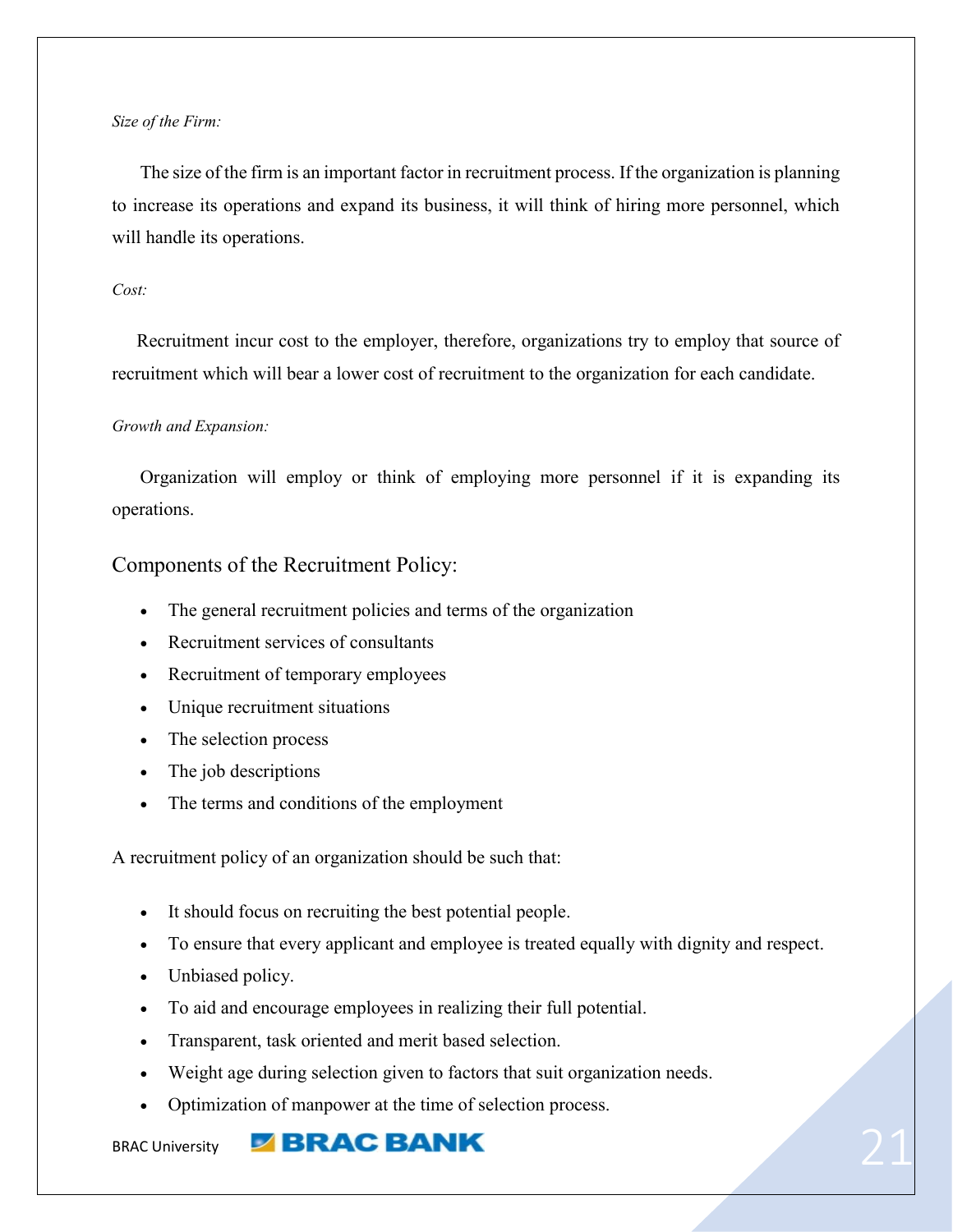- Defining the competent authority to approve each selection.
- Abides by relevant public policy and legislation on hiring and employment relationship.
- Integrates employee needs with the organizational needs.

#### <span id="page-21-0"></span>Factors Affecting Recruitment Policy:

- Organizational objectives
- Personnel policies of the organization and its competitors.
- Government policies on reservations.
- Preferred sources of recruitment.
- Need of the organization.
- Recruitment costs and financial implications.

#### <span id="page-21-1"></span>Objective of Recruitment Policy:

 Objectives are targets and goals. According to Yoder, following are the main objectives of recruitment policy:

- To find and employ the best qualified person for each job
- To retain the best and most promising ones.
- To offer promising careers and security.
- To provide facilities for growth and development.
- To minimize the cost of recruitment
- To reduce scope of favoritism and malpractice.

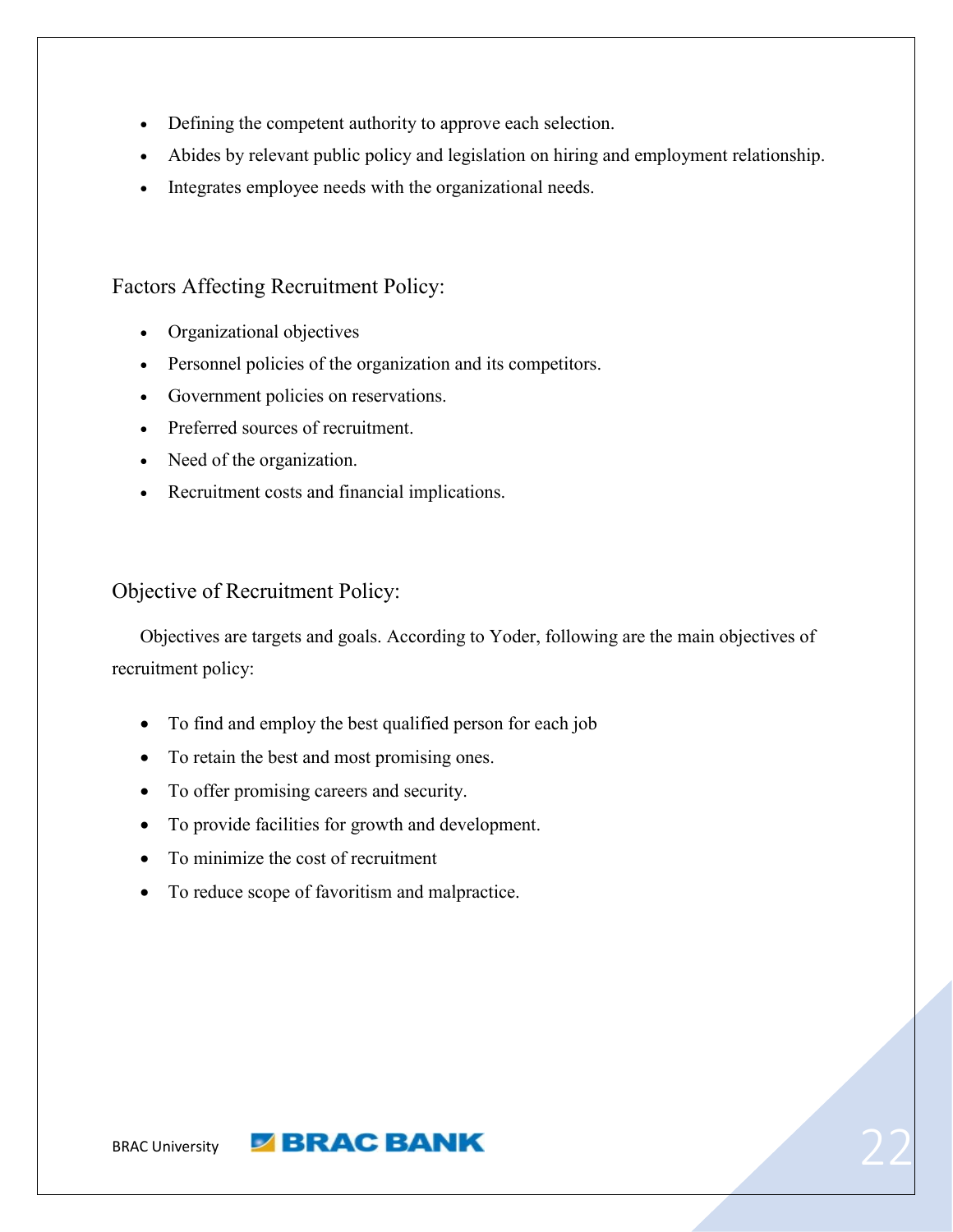# <span id="page-22-0"></span>Recruitment Process:

 Recruitment refers to the process of identifying and attracting job seekers so as to build a pool of qualified job applicants. The process comprises five interrelated stages,

- planning
- strategy development,
- searching,
- screening and evaluation
- Control.

 The ideal recruitment program is the one that attracts a relatively larger number of qualified applicants who will survive the screening process  $\&$  accept positions with the organization, when offered. Recruitment programs can miss the ideal in many ways: by failing to attract an adequate applicant pool, by under/over selling the organization, or by inadequately screening applicants before they enter the selection process. Thus, to approach the ideal, individuals responsible for the recruitment process must know how many and what types of employees are needed, where and how to look for individuals with the appropriate qualifications and interests, what inducement to use (or avoid) for various types of applicant groups, how to distinguish applicants who are unqualified from those who have a reasonable chance of success,  $\&$  how to evaluate their work.

# <span id="page-22-1"></span>Sources of Recruitment:

 When a person is needed to fill a vacant organizational position, the individual may come from inside or outside the organization. Some organizations prefer to recruit from within, since this helps in enhancing employee morale, loyalty and motivation. Other organizations prefer to recruit externally to prevent in-breeding and to encourage new ways of thinking. There are mainly two sources of recruitment. These are given:

- Internal sources of recruitment and
- External sources of recruitment.

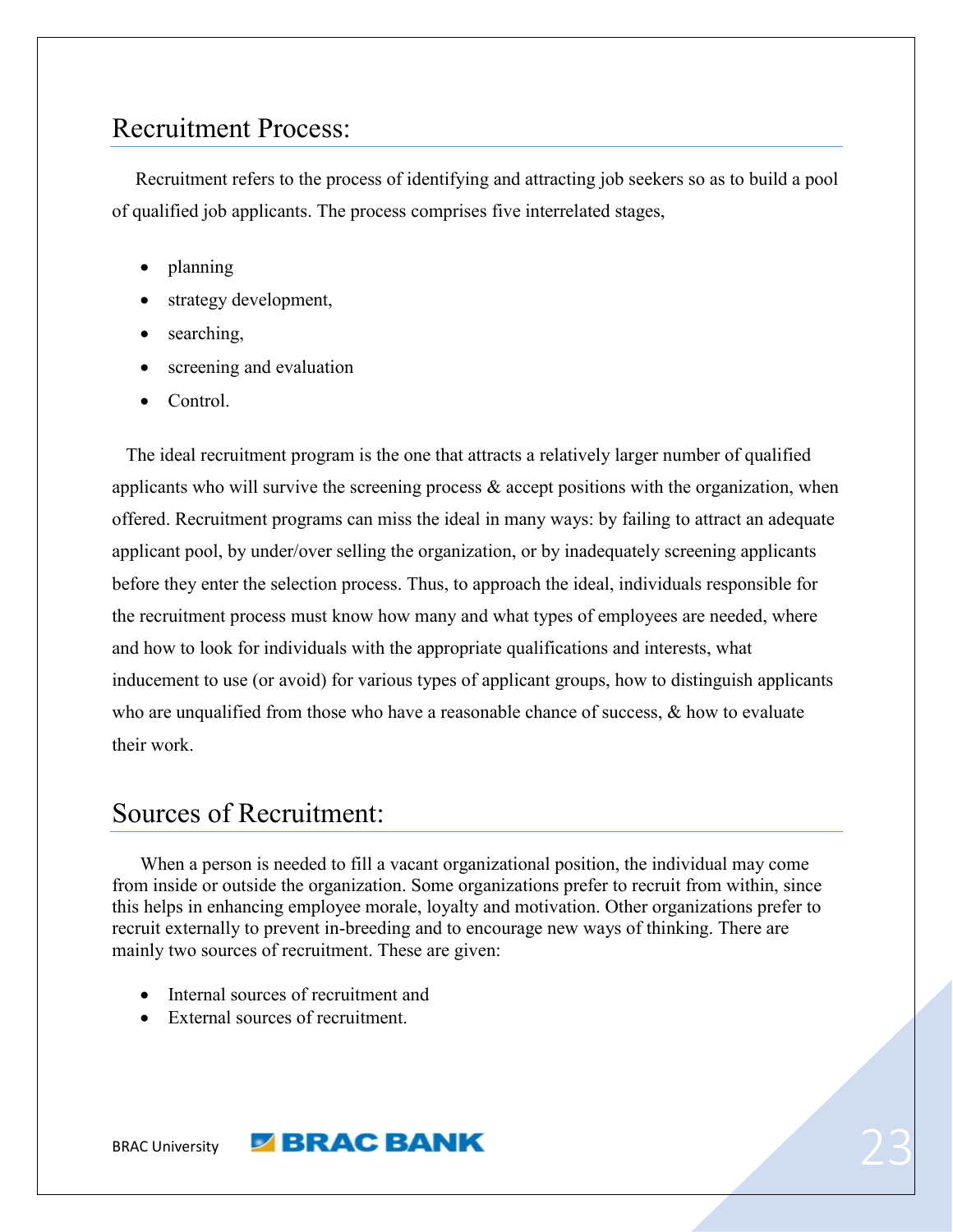#### *Internal Sources:*

 Internal sources include the current work force that is those who are already on the pay- roll of the organization. Whenever any vacancy occurs somebody from within the organization is promoted or demoted to fill the vacant post. Sometimes "sideways" appointments may be made by transferring somebody of similar seniority from another department.

• Present Employees:

 Promotions and transfer from among the present employees can be a good source of recruitment which facilitate the organization in different ways as building morale, encouraging competent individuals who are ambitious, carrying comparatively lower cost and finally promoting from within act as a training device for developing middle level and top level managers.

Employee Referrals:

 This can be a good source of internal recruitment. Employees can develop good prospects for their families and friends by acquainting them with the advantages of a job with the company, furnishing cards of introduction and even encouraging them to apply.

Former Employees:

 Some retired employees may be willing to come back to work on a part-time basis or may recommend someone who would be interested in working for the company.

• Previous Application:

 Although not truly an internal source, those who have previously applied for jobs contacted by mail, a quick and inexpensive way to fill an unexpected opening.

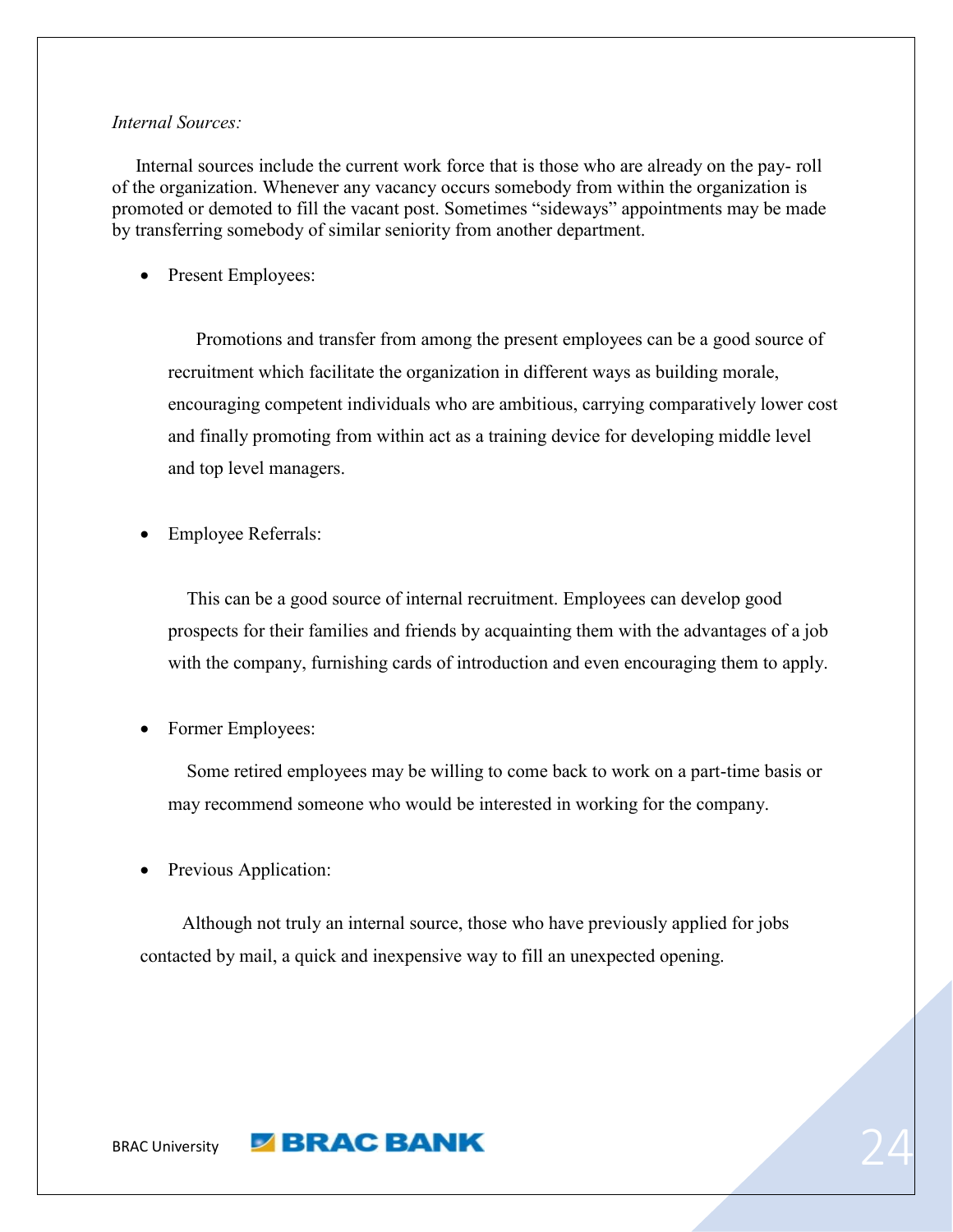#### <span id="page-24-0"></span>External Sources:

 Organizations usually go to external sources for lower–entity level jobs; for positions whose specifications cannot be met by present personnel; for diversifying into new avenues and for merging with another organization. Among the external sources, following are included:

Advertising:

 Today all forms of media advertising are used in recruiting employees. Most typical are newspapers, trade, and professional journals, radio and television. This can have the advantage of reaching very large numbers of potential candidates as well as more specialized numbers of candidates; costs of screening may be heavy.

Public Employment Agencies:

 The main function of these agencies is closely tied to unemployment benefits. The benefits in some states are given only to individuals who are registered with their state employment agency. Public employment exchanges are regarded as good source of recruitment for unskilled, skilled, or semiskilled jobs. The job seekers get their names registered with employment exchanges managed and operated by the Central and state Governments. The employers notify the vacancies to be filled in by them to such exchanges and the exchanges refer the names of prospective candidates to them.

Private Employment Agencies:

 In the technical and professional areas private agencies are providing great services. They maintain files of both individuals interested in employment and organizations seeking new personnel. They provide a variety of vocational interest and aptitude testing in order to better understand the candidate's ability to perform in a particular line of employment.

Campus Recruitment:

It is a method of recruiting by visiting and participating in university campuses and their placement centers. Here the recruiters visit reputed educational institutions with a view to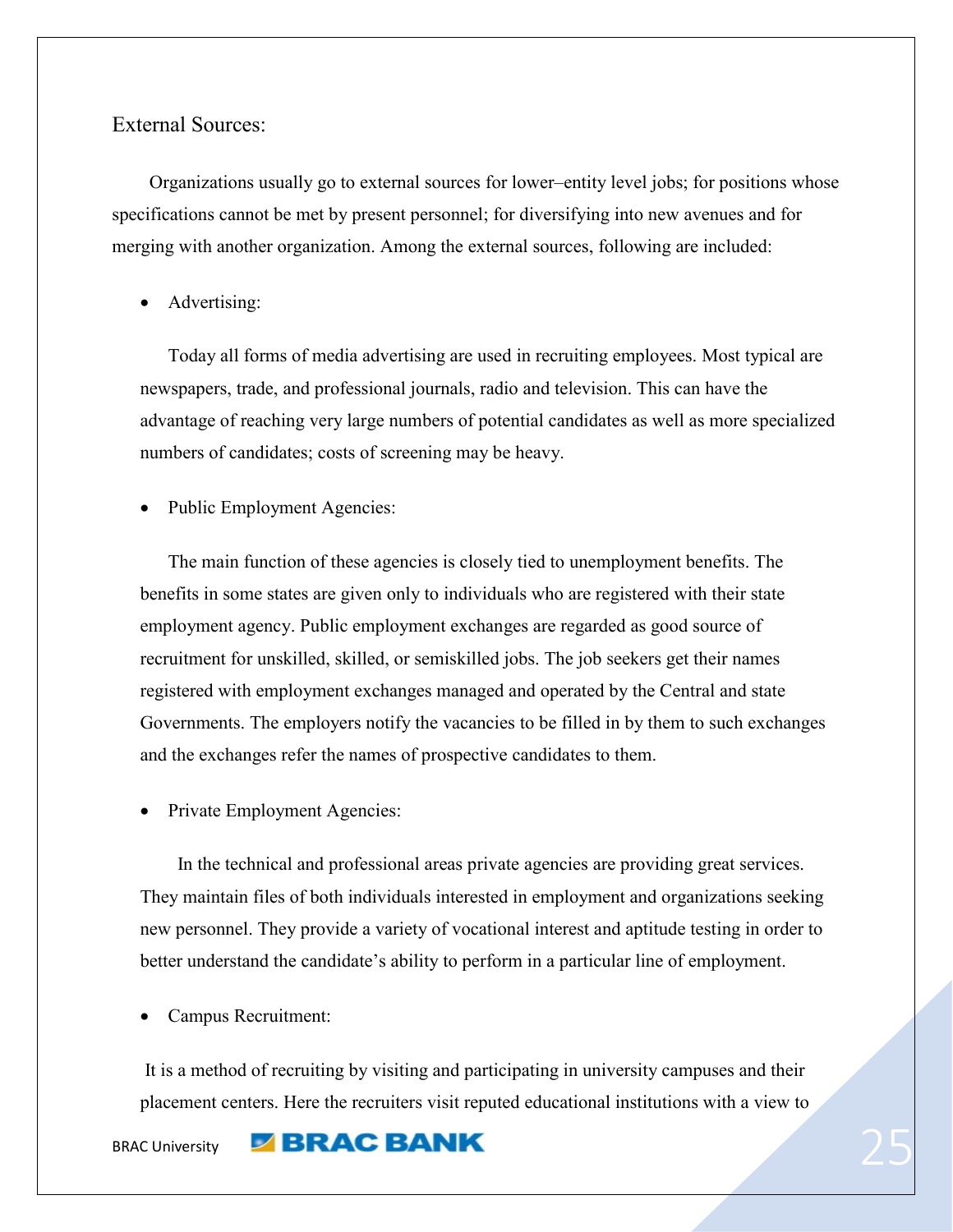pick up job aspirants having requisite technical or professional skills. Job seekers are provided information about the jobs and the recruiters, in-turn; get a snapshot of job seekers through constant interchange of information with respective institution. A preliminary screening is done within the campus and the short listed students are then subjected to the remainder of the selection process.

Walk-ins, write-ins and talk-ins:

 *Walk-ins* are job seekers who arrive at the HR department in search of a job. *Write-ins* are those who send a written inquiry. Both groups normally are asked to complete an application blank to determine their interests and abilities. Usable applications are kept in an active file until a suitable opening occurs or until an application is too old to be considered valid, usually six months. *Talk-ins* is becoming popular now-a-days. Job aspirants are required to meet the recruiter (on an appropriated date) for detailed talks. No application is required to be submitted to the recruiter.

Open House:

 A relatively unusual technique of recruiting involves holding an open house. People in the adjacent community are invited to see the company facilities, have refreshments, may be view a film about the company.

Head-hunting:

 The executives search agencies, which are also known as head –hunters. When a person of particular talent or rare expertise is required, the head hunters search out somebody already in employment and induce him to change jobs. Although this practice is considered unethical; however, it is generally accepted that it may be the only option open where a particular type of expertise is required. Those who employ head-hunters have to pay heavy charges but these are usually justified in the light of the result achieved.

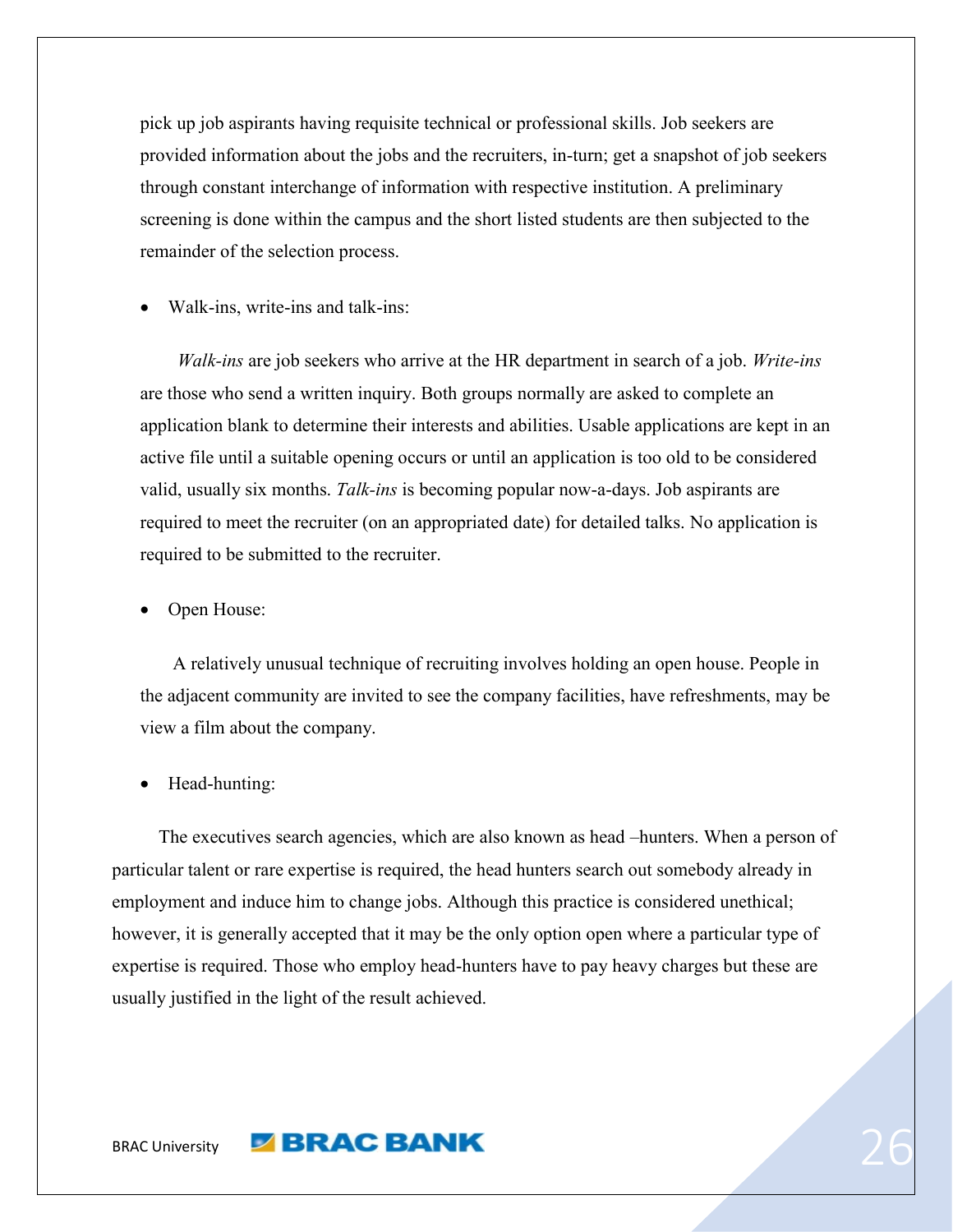• Recruiting via the Internet:

 Now a day most employers are conducting employment interviews on-line. One survey found that on a typical day, more than 4 million people turn to the Web looking for jobs. Employers are therefore making it easy to use their Web sites to hunt for jobs.

#### <span id="page-26-0"></span>Selection:

 To select is to choose. Selection is a screening process. It is the process of picking individuals who have the relevant qualifications to fill jobs in an organization. The basic purpose is to choose the individuals who can most successfully perform the job from the pool of qualified candidates. Selection starts after recruitment process is over and job applications have been received.

 It is the process of finding out candidates for employment from large pool of candidates who possess necessary qualification to perform the job successfully. It is the process of determining from the applicants for employment which one best fit the manpower requirement and should be offered positions in the organization.

#### <span id="page-26-1"></span>The Selection Process:

 The objective of selection process is to choose the individual who can successfully perform the job from the pool of qualified candidates. Job analysis, human resource planning and recruitment are necessary prerequisites to the selection process. A breakdown in any of these processes can make even the best selection system ineffective.

 Selection is a decision making process. The number of steps in the selection process and their sequence will vary, not only with organization but also with the type and level to be filled. The steps that are typically comprise the selection process. Reception of application, screening,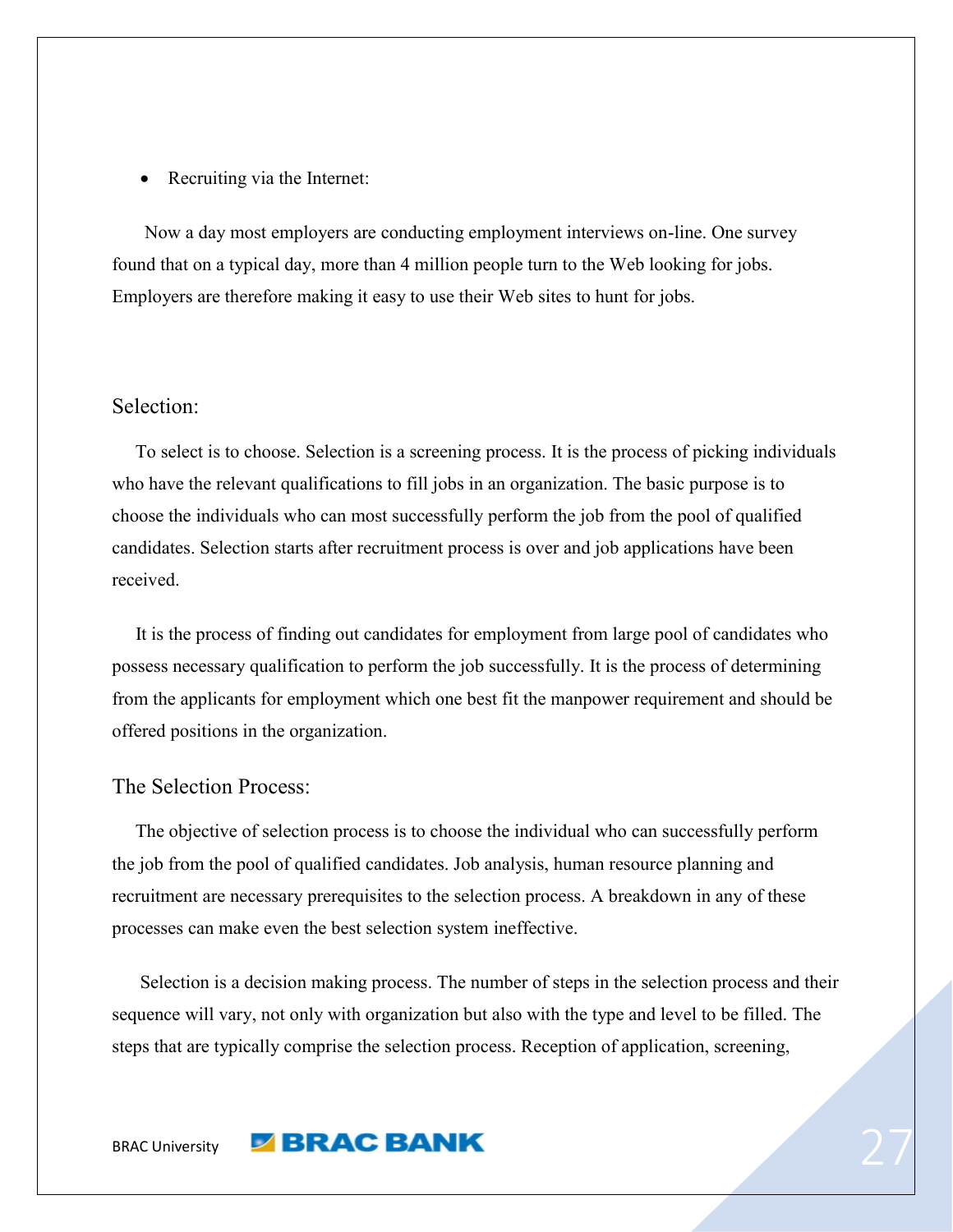application blank, interview, employment test, references, physical/medical examination, final selection, placement.

#### Reception of Applicants:

 A company is known by the people it employs. In order to attract people with the required education, intelligence, skills and experience a company has to create a favorable impression on the applicants' right from the stage of reception. People at the reception desk/counter should be tactful and able to extend help in a friendly and courteous manner. Employment prospects are to be presented honestly and clearly. If no jobs are available at that point of time, the applicant may be asked to call back the HR department after some time.

#### Preliminary Interview:

 The preliminary interview is such an interview that is generally planned by large organizations for short listing the potential candidates in order to cut the costs of selection by allowing only eligible candidates to go through the further sages in selection. It may be written or oral or both. A competent executive from the HR department may elicit responses from applicants on important items determining the suitability of an applicant for a job such as appearance, age, education, training, experience, pay expectations, aptitude, interests, choice etc. this 'courtesy interview' as it is often called, helps the department screen out obvious misfits. If the department finds the candidate suitable, a prescribed application form is given to him/her to fill and submit.

#### Filling an Application Blank:

 Application blank or form is one of the most common method used to collect information on various aspects of the applicant's personal, academic, professional, social, demographic and work related background and references. It is brief history sheet of an applicant's background, usually containing the things that indicate his/her suitability for the position concerned. Application blank is considered a highly useful selection tool, in that it serves three important purposes:

a. It introduces the candidate to the company.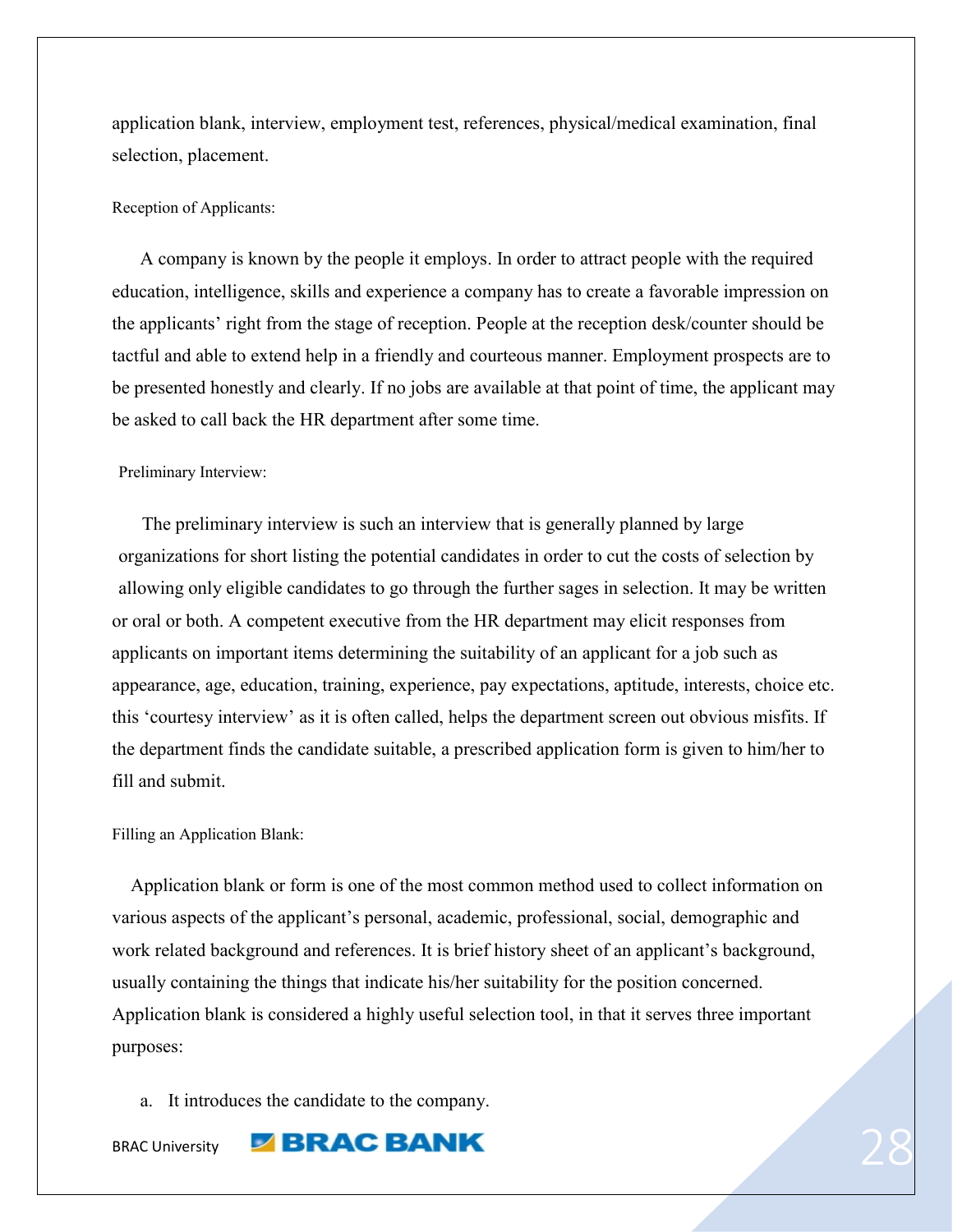- b. It helps the company to screen and reject candidates if they fail to meet the eligibility criteria at this stage.
- c. It can serve as a basis to initiate a dialogue in the interview.

#### Employment Tests:

 Organization selects employees to get certain works done by them. So, it is necessary to test whether particular candidates have the capabilities to perform them. For this purpose, employers follow certain selection procedures. Most of the companies use employment tests in order to be sure that these tests are reliable and valid. These tests are given below:

#### *Aptitude tests:*

 Aptitude tests measures a person's capacity or potential ability to learn and perform a job. Some of the more frequently used test measure verbal ability, numerical ability, perceptual speed, spatial ability and reasoning ability.

#### *Psychological tests:*

 It attempts to measure personality characteristics. Personality tests are designed to measure such personality characteristics as emotional stability, tolerance, capacity to get along, habits, hobbies, maturity and psychoneurotic and psychotic tendencies.

#### *Psychomotor tests:*

 Psychomotor tests are used to measure a person's strength, dexterity and coordination. Finger dexterity, manual dexterity, wrist-finger speed and speed of arm movement are some of the psychomotor abilities that can be tested. Abilities such as these might be tested for hiring people to fill assemble line jobs.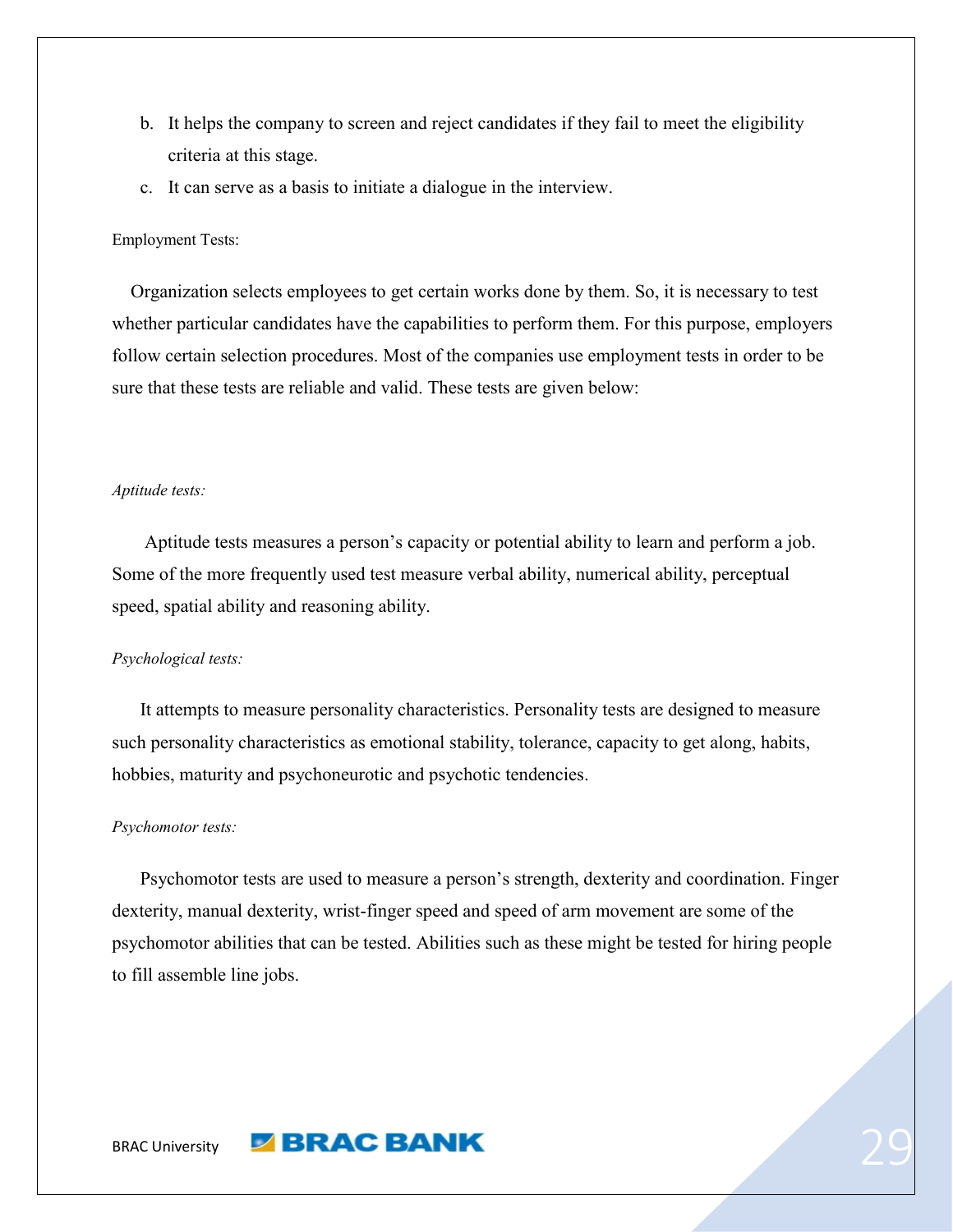#### *Job knowledge and proficiency tests:*

Job knowledge tests are used to measure the job related knowledge possessed by a job applicant. These tests can be either written or oral. Proficiency tests measure how well the applicant can do a sample of the work that is to be performed.

#### *Interest tests:*

 Interest tests are designed to determine how a person's interests compare with the interests of successful people in a specific job. It indicates the occupations or area of work in which the person is most interested.

#### *Polygraph tests:*

 The polygraph popularly known as the lie detector is a device that records physical changes in the body as the test subject answers a series of questions. The polygraph records fluctuations in blood pressure, respiration and perspiration on a moving roll of graph paper.

#### *Graphology tests:*

 Graphology tests involve using a trained evaluator to examine a person's handwriting to assess his/her personality and emotional make-up. The HR manager may, for example, ask applicants to write about why they want a job. This sample may be finally sent to a graphologist for analysis and the results may be put to use while selecting as person. The use of graphology, however, is dependent on the training and expertise of the person doing the analysis.

#### Reference and Background Analysis:

 Many employers request names, addresses and telephone numbers or references for the purpose of verifying information and perhaps gaining additional background information on an applicant. Although listed on the application form, references are not usually checked until an applicant has successfully reached the fifth stage of a sequential selection process. It may be stated that the information gathered through references hardly influences selection decisions. The reasons are obvious: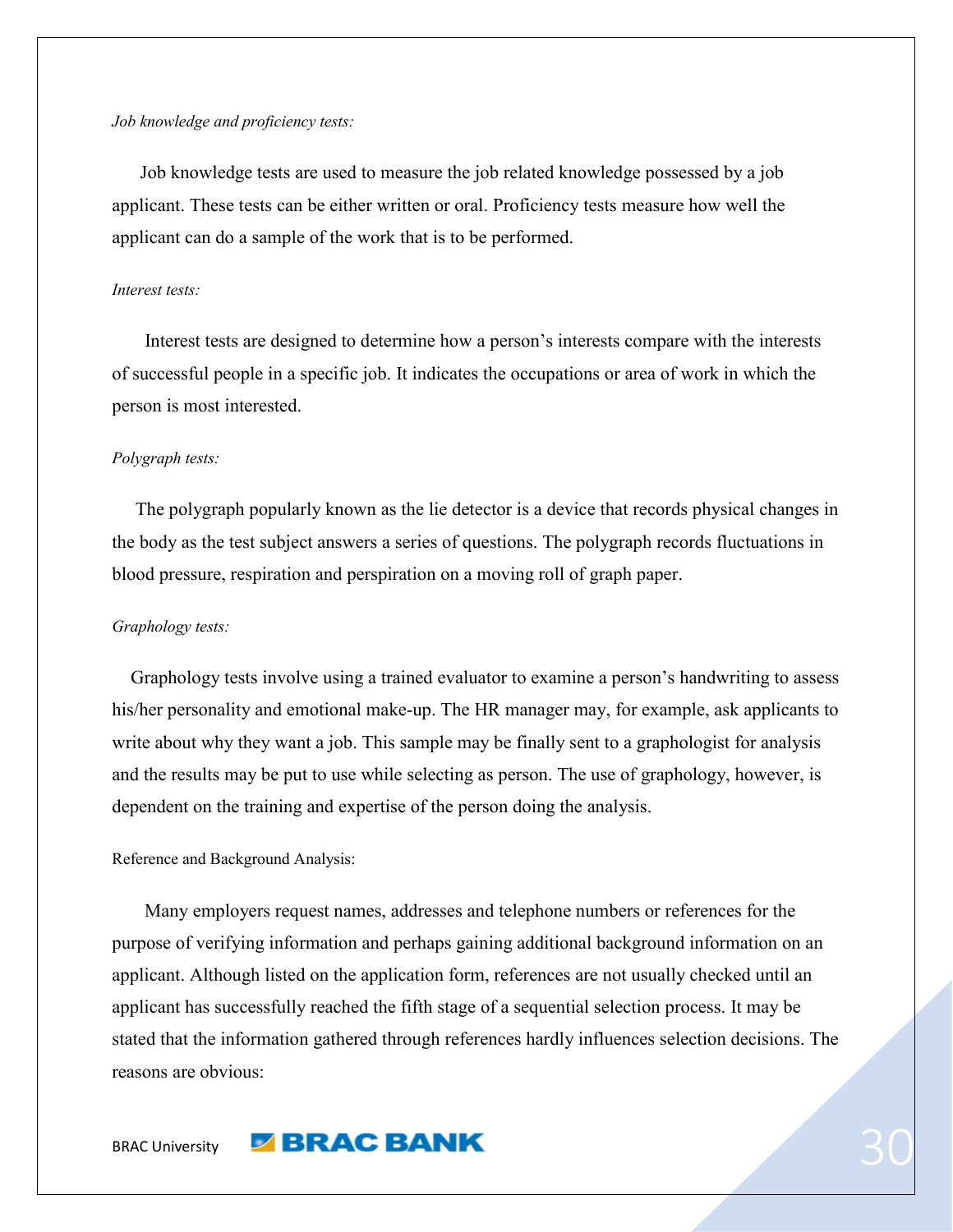- a. The candidate approaches only those persons who would speak well about him or her.
- b. People may write favorably about the candidate in order to get rid of him or her.
- c. People may not like to divulge the truth about a candidate, lest in might damage or ruin his or her career.

#### Selection Decision:

 When a candidate has successfully completed his various steps including reference, he has been considered as having been provisionally selected for the post for which the selection process has been initiated.

#### Medical/Physical Examination:

 Some jobs require physical qualities like clear vision, perfect hearing, unusual stamina, tolerance of hard working conditions; clear tone etc. medical and physical examinations reveal whether or not a candidate possesses these qualities. Such examinations can give the following information:

- a. Whether the applicant's physical measurements are in accordance with job requirements or not.
- b. Whether the applicant is medically fit for the specific job or not.
- c. Whether the applicant has any psychological problem likely to interfere with work efficiency or future attendance.
- d. Whether the applicant suffers from any physical disability which should be corrected before he can work satisfactorily

All candidates having been provisionally selected are subject to physical/medical Examination by qualified medical examiner. The criteria for medical examination vary with the nature and type of the job. As for example, high standard of health is specified for defense service. Incase of 'fighter pilots' degree of physical and medical standards are fixed.

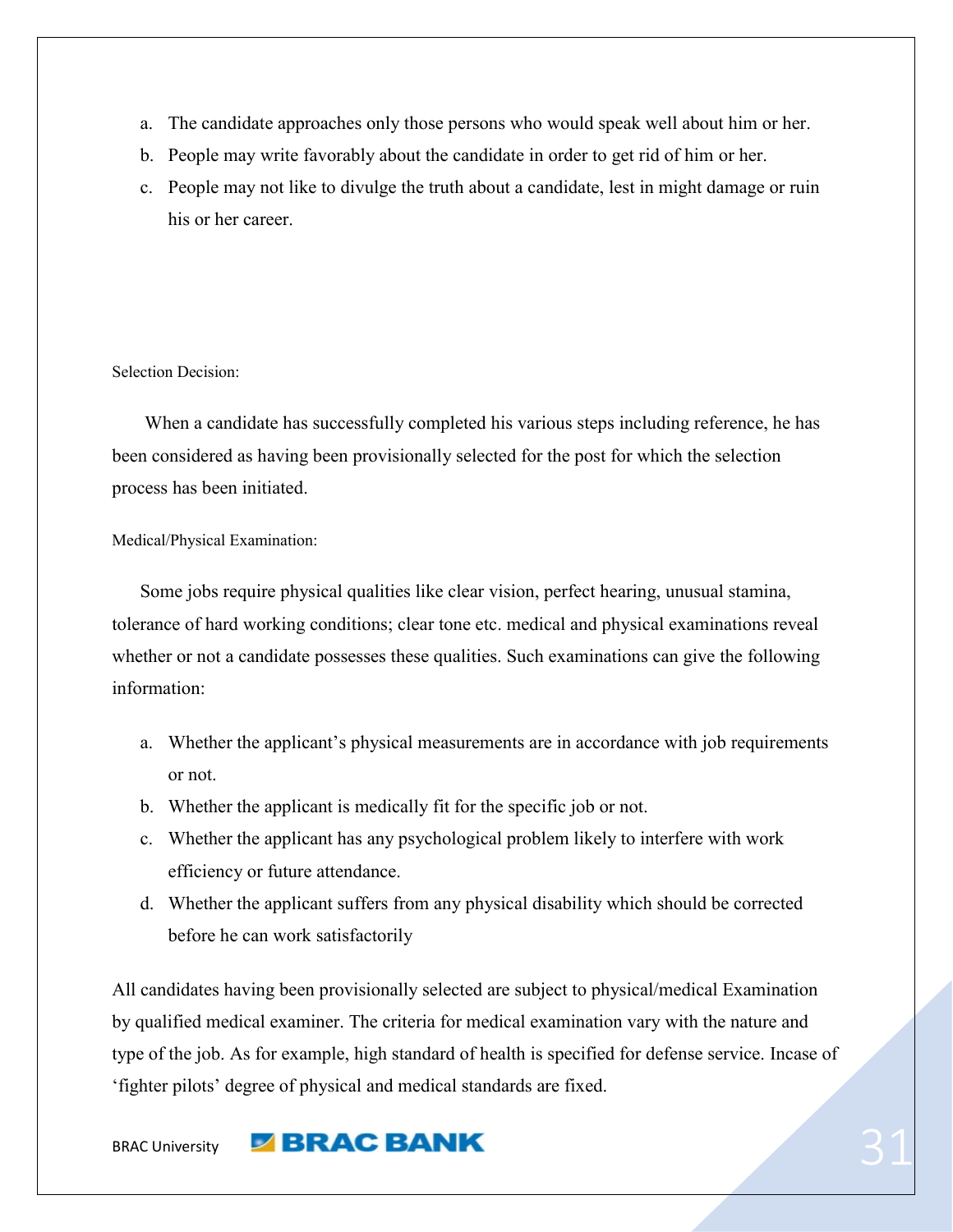Job Offer:

 Job offer is made through a letter of appointment. Such a letter generally contains a date by which the appointee must report on duty. The appointee must be given reasonable time for reporting. This is particularly necessary when he or she is already in employment, in which case the appointee is required to obtain relieving certificate from the previous employer Again, a new job may require movements to another city which means considerable preparation and movement of property.

#### Contracts of Employment:

 After the job offer has been made and the candidates accept the offer, certain documents need to be executed by the employer and the candidate. One such document is the attestation form. This form contains certain vital details about the candidate which are authenticated and attested by him/her. Attestation form will be a valid record for future reference. There is also a need for preparing a contract of employment. The basic information that should be included in a written contract of employment will vary according to the level of the job, but the following checklist sets out the typical headings.

- 1. Job title
- 2. Duties, including a phrase such as "The employee will perform such duties and will be responsible to such a person, as the company may from time to time direct".
- 3. Date when continuous employment starts and the basis for calculating service
- 4. Rate of pay, allowances, overtime and shift rates, method of payments
- 5. Hours of work including lunch break and overtime and shift arrangements
- 6. Holiday arrangements
- 7. Sickness
- 8. Length of notice due to and from employee
- 9. Grievance procedure
- 10. Disciplinary procedure
- 11. Work rules
- 12. Arrangements for terminating employment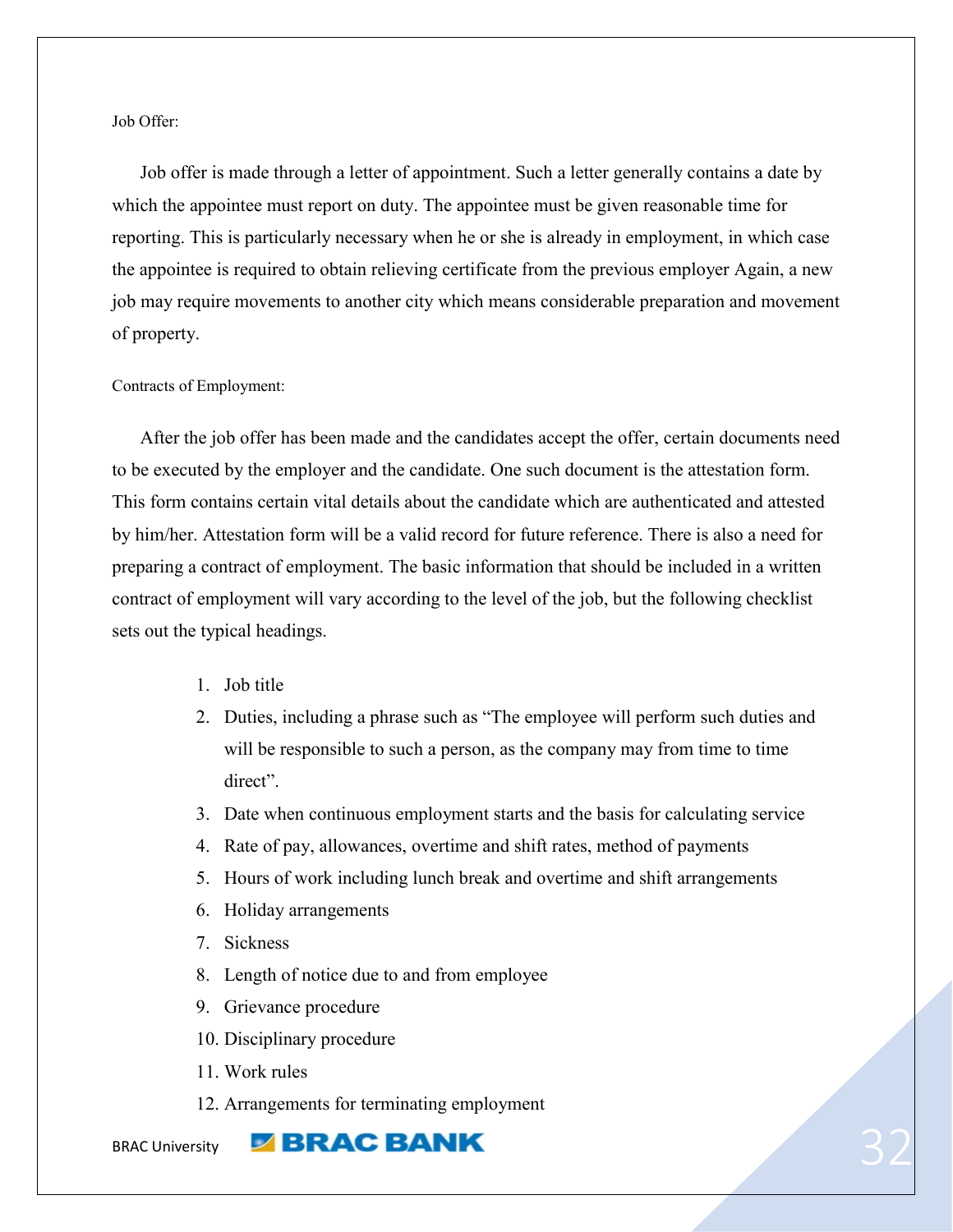- 13. Arrangements for union membership
- 14. Special terms relating to rights to patents and designs, confidential information and retains on trade after termination of employment.
- 15. Employer's right to vary terms of the contract subject to proper notification being given.

Concluding the Selection Process:

 Contrary to popular perception, the selection process will not end with executing the employee contract. There is another step-a more sensitive one-reassuring those candidates who have not been selected. Such candidates must be told that they were not selected, not because of any serious deficiencies in their personalities, but because their profiles did not match the requirements of the organization. They must be told that those who were selected were done purely on relative merit.

Evaluation of Selection Program:

 The broad test of effectiveness of the selection process is the quality of the personnel hired. An organization must have competent and committed personnel. The selection process, if properly done, will ensure availability of such employees. How to evaluate the effectiveness of a selection program? A periodic audit is the answer. Audit must be conducted by people who work independent of the HR department.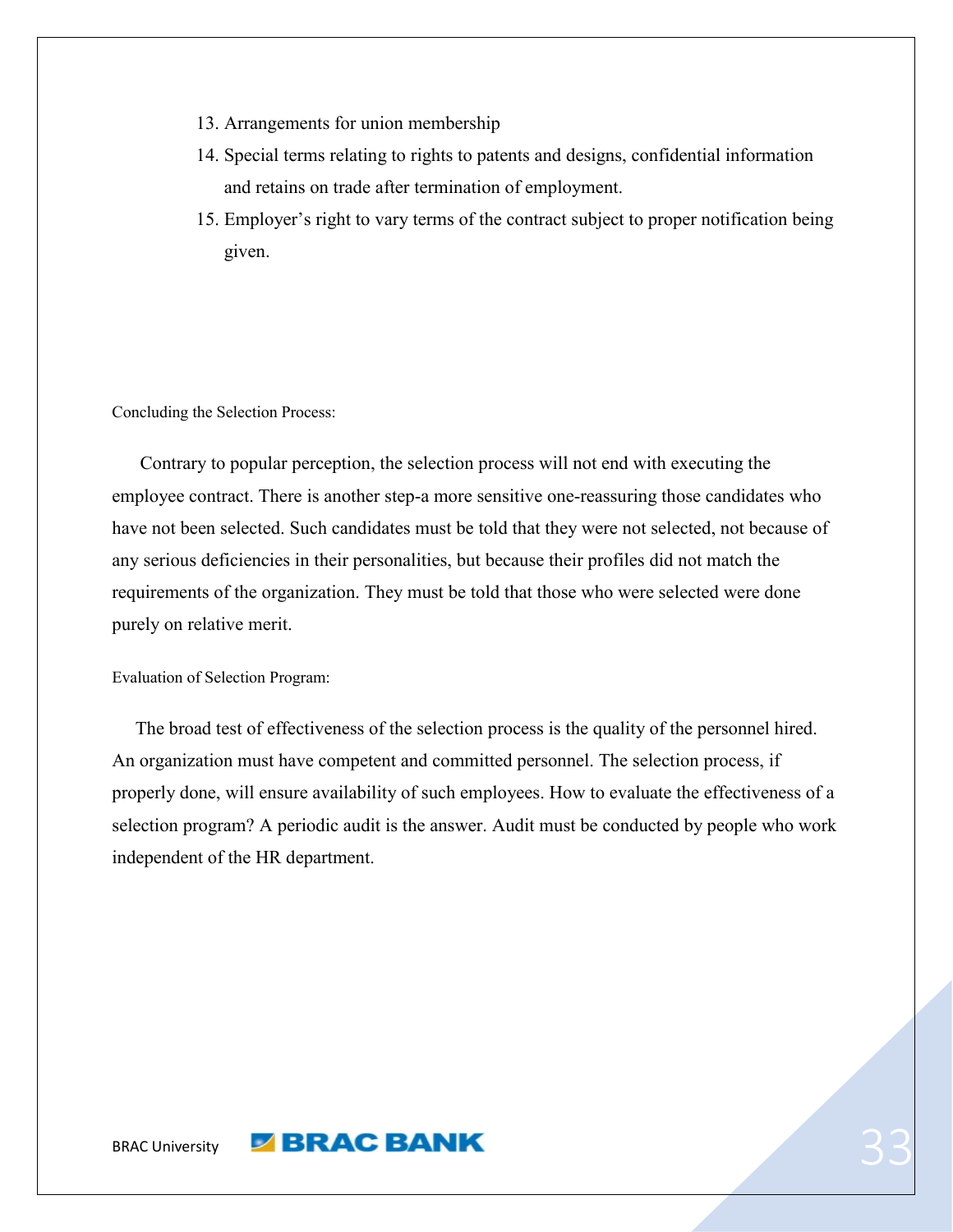# <span id="page-33-0"></span>My Experience as an Intern at BRAC Bank Limited.

**Implication to Organization:** Based on this affiliation program I learned a lot of things would have been impossible without this affiliation program. They are given below:

- I learned the organization culture and behavior that how to act and how to behave with colleagues and peers. I also learned about the organization culture and working environment.
- Through this internship program I gathered a lot of practical knowledge about the corporate field.
- I know about the work process and functions of HRD in practical.
- The constant use of Microsoft Excel has made me aware of a lot of new features which I did not know before. And I am quite thankful to the people I worked with as they have taught me a lot of things.
- Through this internship program I got the opportunity to meet and work with professional people and build a healthy relationship, that's how my networking is improved.

**Implications to University:** University provides me a lot of knowledge through this affiliation program. They are given below:

- Report writing process.
- Presentation skill.
- Microsoft Word.
- Learned how to prepare a power point presentation.
- Provides overall knowledge about Work life.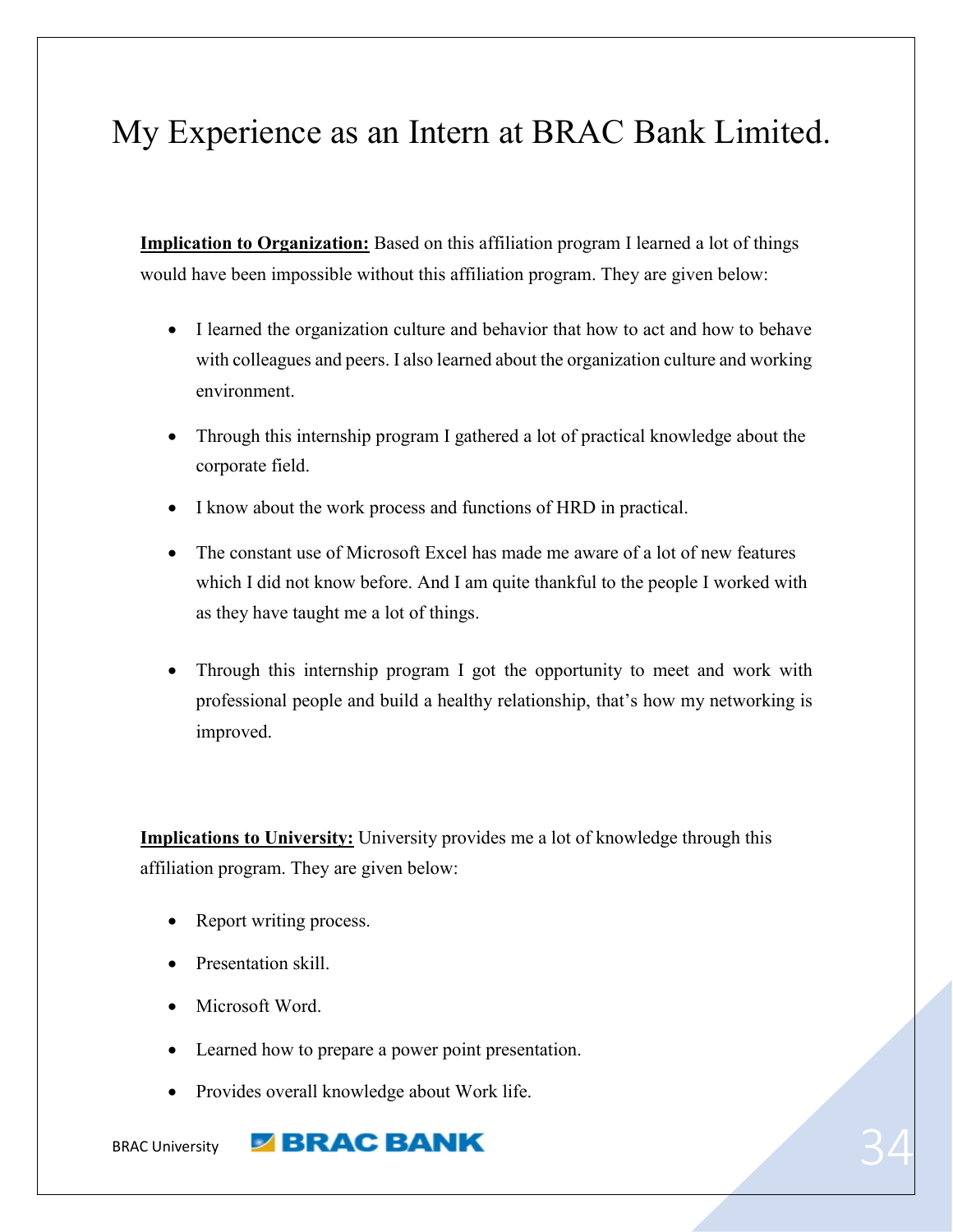# Recruitment Procedure of 'BRAC Bank Limited'

## <span id="page-34-0"></span>Analysis and Findings

#### RECRUITMENT:

 Recruitment is an integral part of any organization that heavily depends on their workforce to successfully perform their mission and achieve their vision in the long run. Thus appropriate selection of candidates to join in the workforce is a necessary part of Human Resource Management, which is ensured by the Human Resource Department in BRAC Bank Ltd. The success of a commercial Bank depends largely on the quality of services rendered to the clients. Quality depends on the competence and the quality of the officers and executives. BRAC Bank Limited believes in paying competitive salary and emoluments (benefits) to its employees and to get maximum services out of them. Therefore, the authority of the Bank has to be careful in recruiting the right persons for the right jobs.

HUMAN RESOURCE PLANNING OF BRAC BANK LTD.:

 Human resource planning (HRP) is a process and set of activities undertaken to forecasts an organization's human resource demand (requirements) and internal human resource supply (availabilities), to compare these projections to determine employment gaps and to develop action plans for addressing these gaps. A skilled workforce is often the result of human resource planning. When a human resources (HR) department does not plan for the future, it can have an extremely negative company-wide impact. An HR department is responsible for ensuring that have people in positions that cater to their strengths and abilities. By placing current employees in appropriate positions and finding new talent to fill new or vacated positions, an HR department can improve production, employee satisfaction and the company's outlook for the future.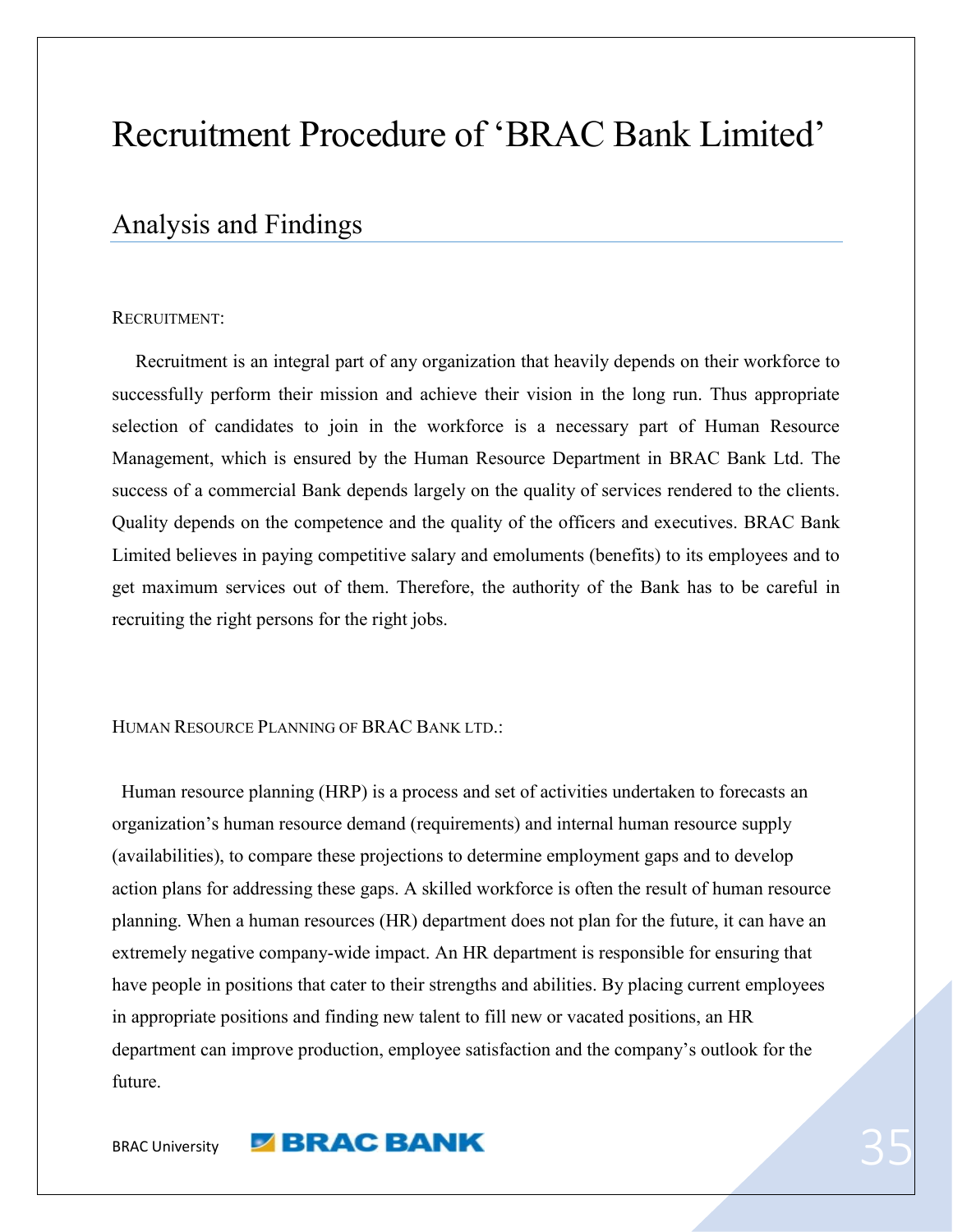OBJECTIVES FOR HUMAN RESOURCES PLANNING:

 Human resource planning involves the hiring, development and retention of employees in the achievement of organizational goals. This includes analysis of the current workforce and how it aligns with future employment needs. By planning for the future, human resources create action plans aimed to satisfy organizational goals.

#### CONSIDER FUTURE WORKFORCE:

 Organizations use strategic planning to achieve goals. This relates to the organizations vision, mission and strategic objectives. An organization must analyze its future employment needs. If an organization decides it must increase productivity by 25 percent, it may need to grow its workforce by 2 percent. If an organization wants to increase market share by moving offices into new locations, it must consider the human resource requirements.

#### ANALYZE CURRENT WORKFORCE:

 With future workforce needs considered, human resource planning must analyze the competency of the present workforce. Comparing future needs with current workforce strengths and abilities will identify gaps or surpluses.

#### FUTURE PREPARATION:

 Considering workforce surpluses and deficits, human resources must prepare action plans for the workforce. This includes identifying the type and number of employees needed, employee competency, budget considerations, recruiting and retaining measures, and the development and training of employees.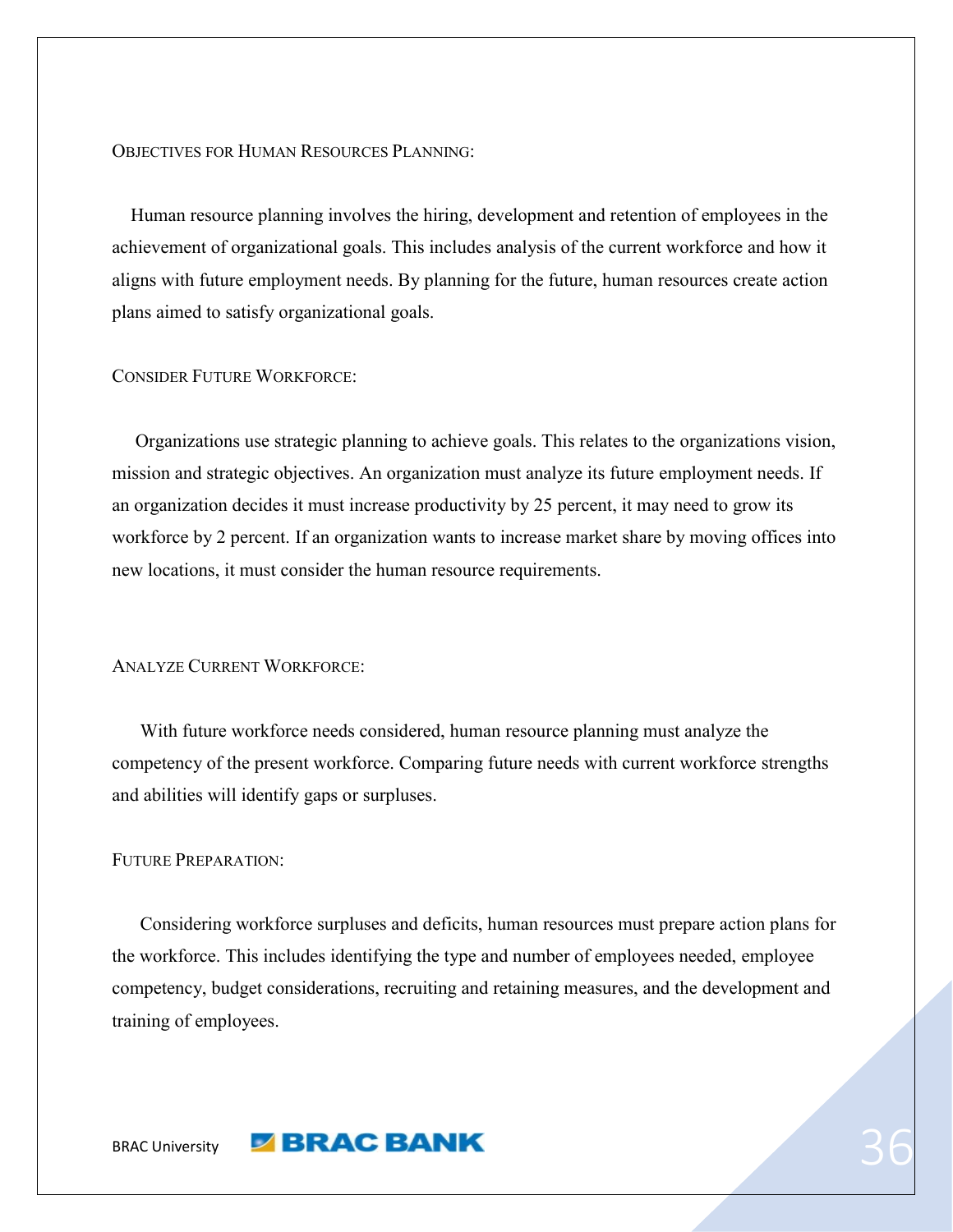EVALUATION PROCESS:

 Ensuring objectives are being met by the future workforce requires an evaluation process. This will determine if the workforce is adequate to satisfy strategic goals. Planning for this process now will more easily and quickly identify future workforce gaps or surpluses.

#### Steps in the Human Resource Planning Process

 HR forecasting, which constitutes the heart of the HR planning process, can be defined as Ascertaining the net requirements for the personnel by determining the demand for and supply of human resources now and in the future. After determining the demand for and supply of employees, develop specific programs to reconcile the differences between the requirement for employees in various employment categories and its availability, both internally and in the organization's environment.

The HRP process involves five sequential steps:

- Forecasting Human Resource Demand (requirements)
- Determining future human resource availabilities
- Conducting external and internal environmental scanning
- Reconciling requirements and availabilities
- Developing action plans to close the projected gaps

Forecasting Human Resource Demand:

 The aim of forecasting is to determine the number and type of employees needed in the future. Forecasting should consider the past and the present requirements as well as future

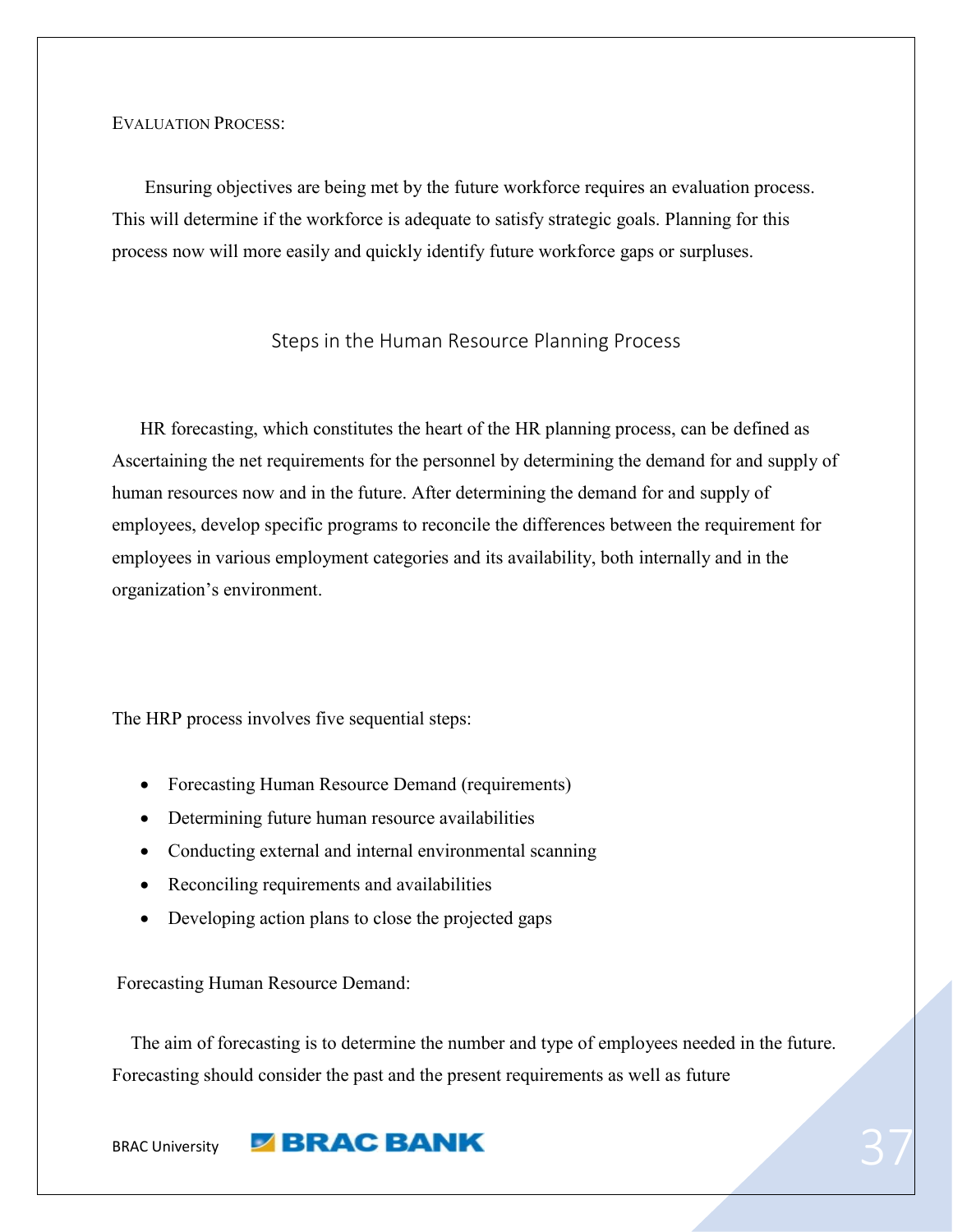organizational directions. Bottom-up forecasting is one of the methods used to estimate future human resource needs by gathering human resource needs of various organizational units.

#### Analyzing Supply:

 Organizations can hire personnel from internal and external sources. The skill inventories method is one of the techniques used to keep track of internal supply. Skill inventories are manual or computerized systems that keep records of employee experience, education and special skills. A forecast of the supply of employees projected to join the organization from outside sources, given current recruitment activities, is also necessary.

#### Reconciliation (Gaps):

 Armed with estimates of future requirements and availabilities- estimates tempered with assessments based on external and internal environmental scanning- the organization must reconcile all of the data it has collected in order to arrive at predicted employment gaps. Gaps represent shortages and surpluses of employees, primarily in terms of numbers of employees. Gaps may also be thought of in more qualitative terms pertaining to shortages or surpluses of KSAOs.

Action Plans:

 The final step in human resource planning is developing action plans based on the gathered data, analysis and available alternatives. The key issue is that the plans should be acceptable to both top management and employees. Plans should be prioritized and their key players and barriers to success identified. Some of these plans include employee utilization plan, managerial appraisal plan, training and management development plan and recruitment and selection.

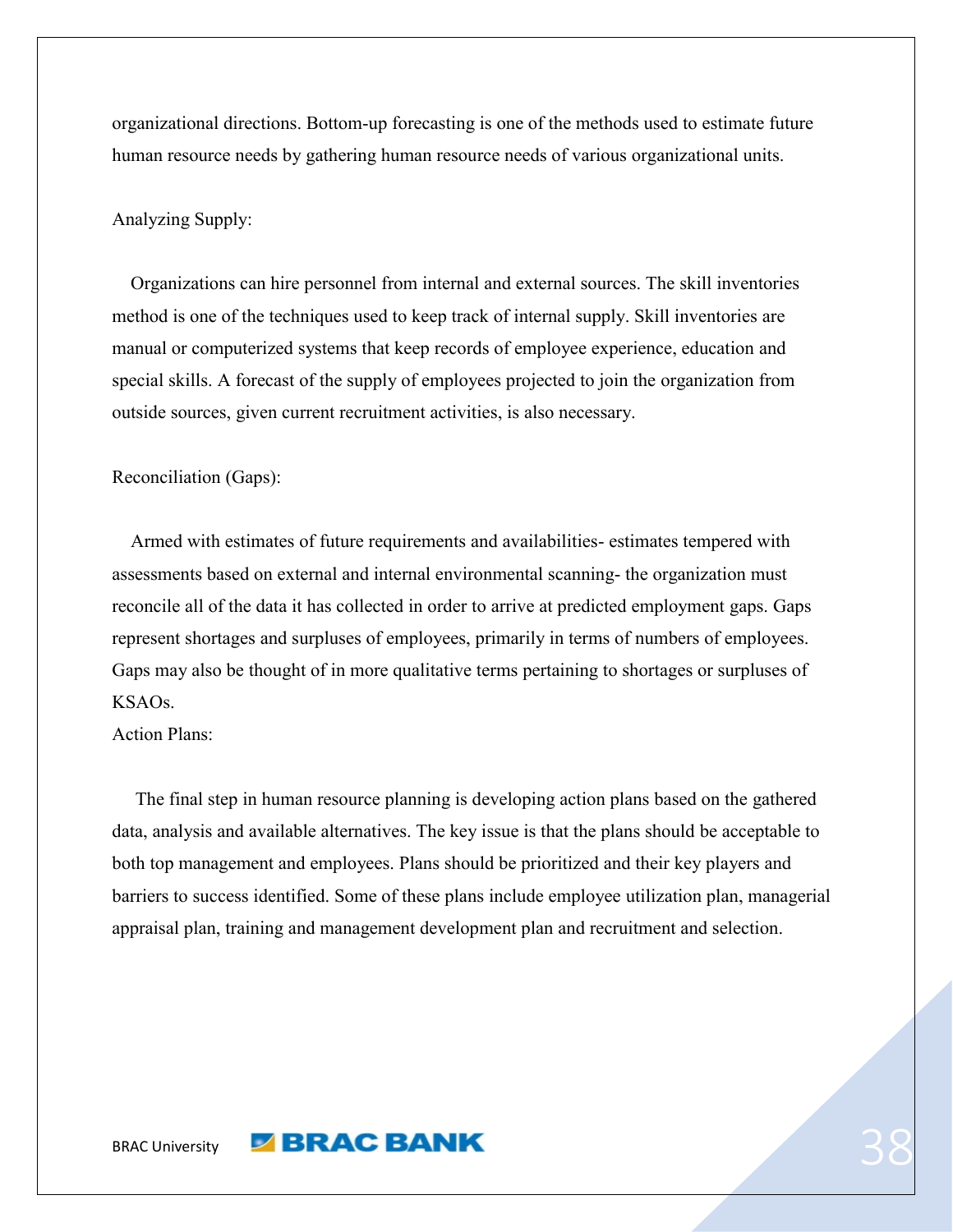Training and Development:

 Providing employees with training and development opportunities not only contributes to the quality and effectiveness of the organization it also serves to motivate and retain employees. According to BRAC bank training is not an expense but an investment. The bank's policy is to train the human resources to enhance skill and knowledge for better understanding of job responsibilities. It includes on-the-job and formal training programs. Every employee has to attain minimum 30 hours of training per year.

# <span id="page-38-0"></span>THE RECRUITMENT PROCESS & THE TEAM

 The recruitment team of HRD in BBL is very energetic, intelligent, hardworking, and responsible and committed to every task they are assigned to. Within this HRD, the work pressure and work load of the recruitment department is comparatively high, and the way the team handles them is excellent and appreciable.

The whole recruitment team is divided two main segments. They are

- HR Core team and
- HR Relationship team.

# <span id="page-38-1"></span>Mode of Employment

 BBL has four types of employment to meet the highest order of the satisfaction level of its clientele. These are:

- Full Time
- HR Contractual
- **Outsource**
- $\bullet$  Internship Programs (IP)

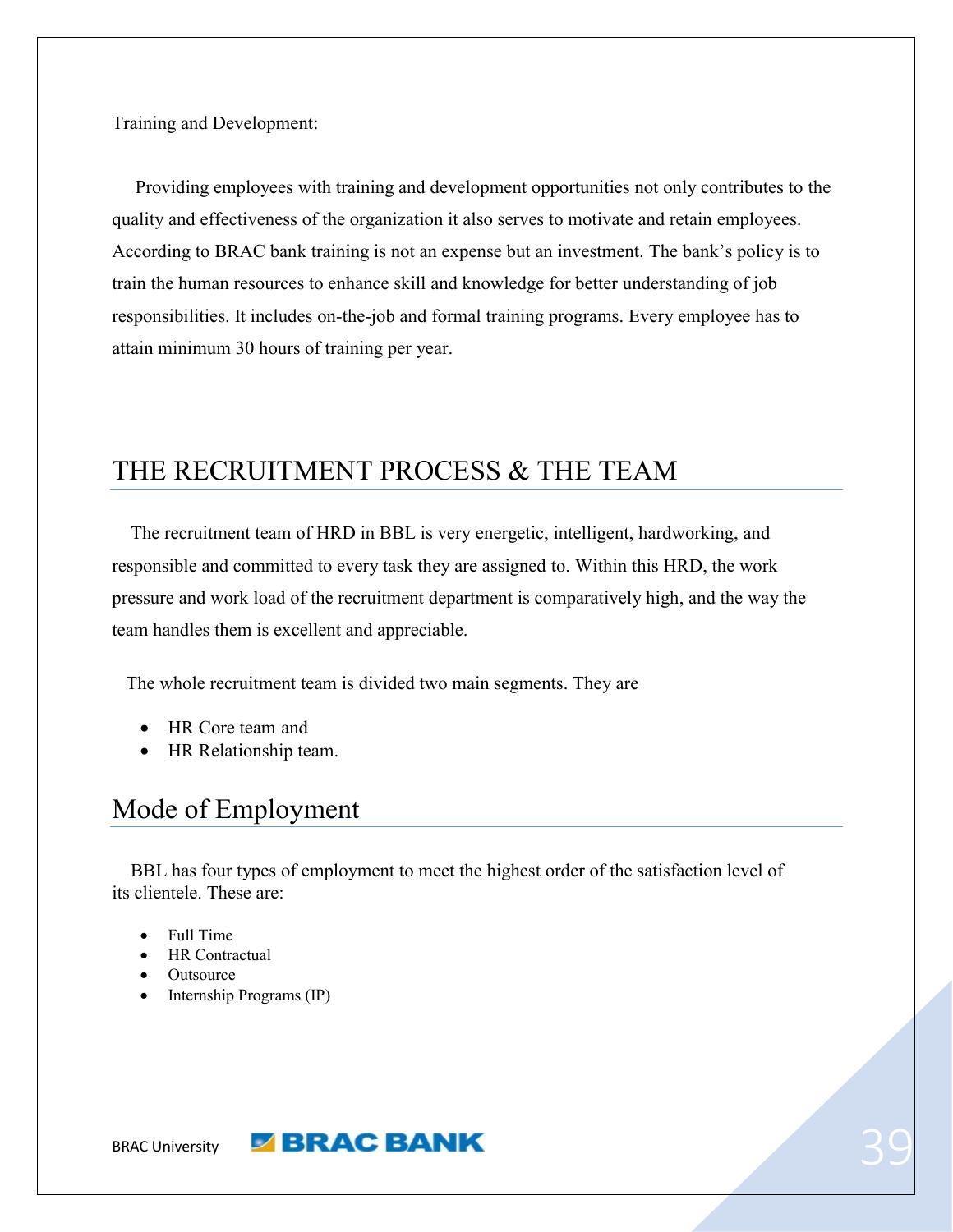# Job Advertisement

# <span id="page-39-0"></span>Sources of Talents

The talent sources are as follows:

- Reference from internal employees
- Drop Box
- Road Show
- Job Fair
- Internal Job Posting
- Newspaper Advertisement
- Job Portal
- Promotion
- Transfer or deputation
- CV Bank

# <span id="page-39-1"></span>CV Screening/ short listing:

 When a Department sends a requisition proposal with the approval of the concerned Head of the Division to the core recruitment team of Human Resource, the job description/ job specification for the particular post is sent along with the requisition proposal. The job description guides the Recruitment team to assess and determine the appropriate and efficient assessment methods and tools. Therefore, attaching completed job description and job specification information is prerequisite for Recruitment Department to accept any manpower requisition and act on it.

- The core recruitment uses the job description to decide whether an employee is actually required for the concerned department/division.
- After receiving the approved requisition, Recruitment Department does the needful for posting an advertisement addressing potential internal/external resources.

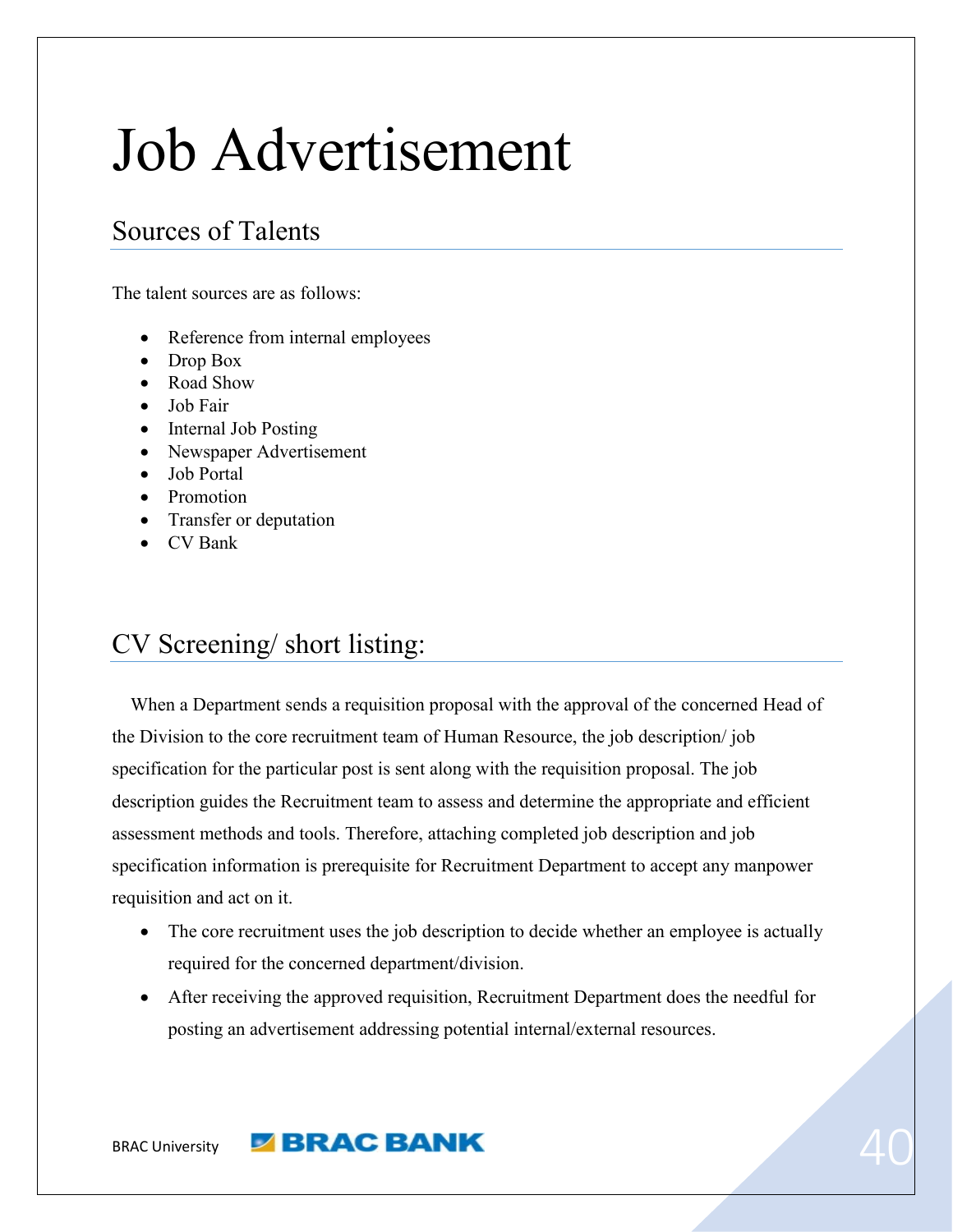- The core recruitment team of HR posts the job circulation internally through e-mail to all the employees of BRAC Bank Limited (BBL) and also attaches the job description along with the job circulation.
- If CVs are not received within the stipulated time internally, the core recruitment team posts the job circulation in the local dailies of the country and rewrites the job description in the form of job responsibilities. Should any recruitment requisition requires posting newspaper advertisement that shall be required to be recommended by the concerned Division head, supported by HOHR, upon which, Corporate Affairs Department design the layout plan for approval of Managing Director  $&$  CEO. After receiving a requisition and posting of a job advertisement, candidates are usually given seven days' time to apply, which can be extended if it is deemed necessary

• In case of internal job circulation, CVs are received on the IFS as well as hard copy CVs are received. Whereas in case of external job circulation, apart from hardcopy CVs, CVs through e-mail are also received.

 After closing of a job advertisement (both internal and external), the concerned Associate Relationship Manager (ARM) collects and compiles the CVs.

- The applications/CVs are profiled against the given job advertisement and sent to the concerned department by the ARM for screening and short listing. Short listing criteria include:
	- $\triangleright$  Education
	- $\triangleright$  Required academic qualification
	- $\triangleright$  Reputation of academic institution
	- $\triangleright$  Relevant courses
	- $\triangleright$  Number of years and relevance of job experience (where applicable)
	- $\triangleright$  Skills and qualifications
	- $\triangleright$  Other factors (extra curricular activities)
- Once the CVs are evaluated and shortlisted by the concerned Department, those are sent back to the concerned ARM who cross-checks the CVs against the criteria set out above.
- If it was an internal job circulation, the concerned ARM after cross-checking and screening the applications of the short listed candidates, makes necessary arrangements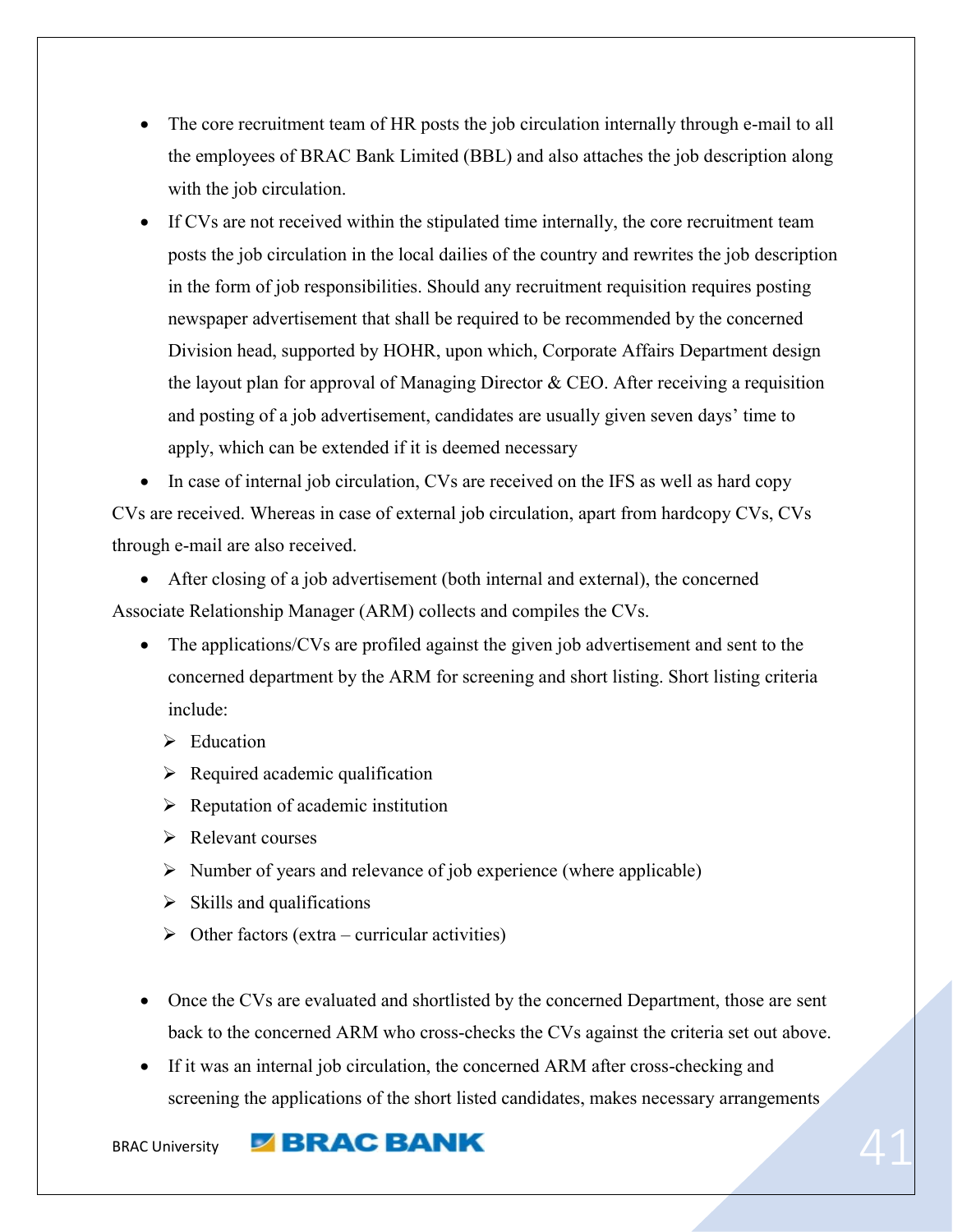for the interview of the short listed candidates. Moreover, to apply internally the candidate must serve the Bank for a particular period time. Also candidates who apply internally, their PIN numbers are used as the application /CV track number.

- For external candidates, once the short listed CVs are cross checked and screened by the concerned ARM after the concerned Department, the ARM sends those to the core recruitment team of HR.
- The core recruitment team again cross-checks the CVs against the criteria set out above and puts an application track number on the CV and accordingly updates the MIS.
- The shortlisted applications/CVs are then sent by the core recruitment team to the concerned ARM who then makes the necessary arrangements for the interview of the short listed candidates.

 The recruitment and selection is the major function of the human resource department and recruitment process is the first step towards creating the competitive strength and the recruitment strategic advantage for the organizations. Recruitment process involves a systematic procedure from sourcing the candidates to arranging and conducting the interviews and requires many resources and time. A general recruitment process is as follows:

- $\triangleright$  A vacancy arises. Sometimes this is due to the creation of a new job, on other occasions it may be because an existing member of staff has been promoted or is retiring.
- $\triangleright$  Receiving Requisitions. The recruitment process begins with the human resource department receiving requisitions for recruitment from any department of the company. These contain:
	- Posts to be filled
	- Number of persons
	- Duties to be performed
	- Oualifications required
- $\triangleright$  Preparing the job description and person specification. The job description is updated and an employee specification is written. The job description lists the duties of the job whilst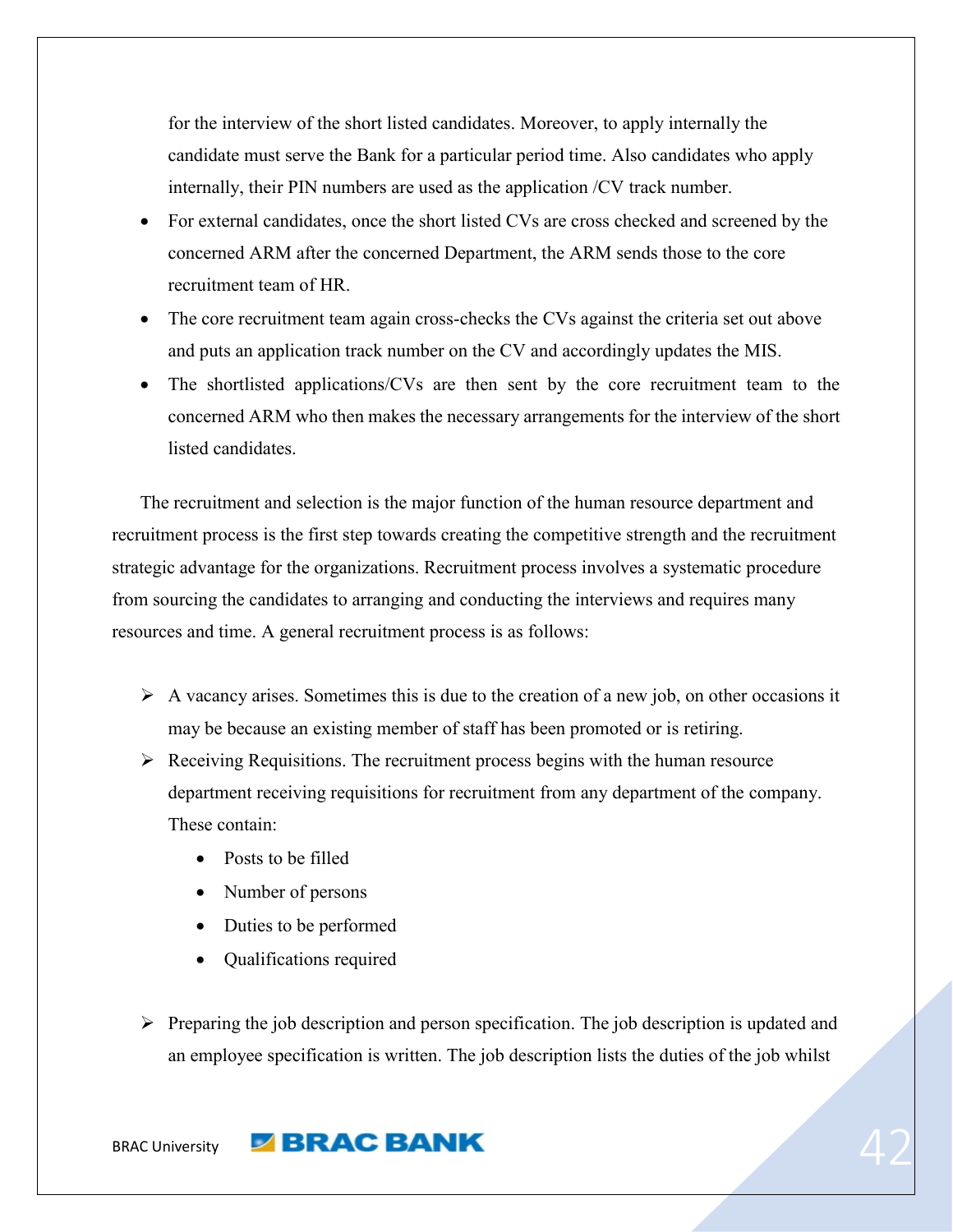the employee specification gives details of the experience, skills and abilities needed to carry out the job.

 Choose sources of candidate: BRAC Bank prefers both internal sources and external to find the best candidates for specific jobs in the process of recruitment based on situation. A vacancy advertisement is written and is circulated via media can be used including newspapers, internet recruitment sites, specialist publications and sometimes for searching fresh graduates bank representatives go to the best universities in Bangladesh and pick out the most qualified students to offer them a chance to apply for the job. And internally through internal circular, CV bank and personal references. For any kind of internal job search it will operate through a circular as lotus notes or board notice. Any existing staff other than permanent also HR Temporary (minimum one year with BRAC Bank Limited) & outsource staff (minimum two years with BRAC Bank Limited).

# <span id="page-42-0"></span>Recruitment Policy:

- All regular employees will be appointed by the Managing Director.
- All HR contract and outsource contract employees will be appointed by The Head of Human Resource Division.
- The schedule of recruitment will be created according to the Service Level Agreement (SLA).
- The interview board will with The Head of Department of that post, The Supporting Department Head and The Head of HRD.
- Officer Grade l and Officer ll can appoint directly after the interview.
- From Senior Officer and more there will be a second interview with the Managing Director of BRAC Bank Limited after the first interview.
- For internal job posting the employee can only apply if he has the service time in BRAC Bank is more than two years and also need to recommend the candidate's application by the reporting supervisor of the employee.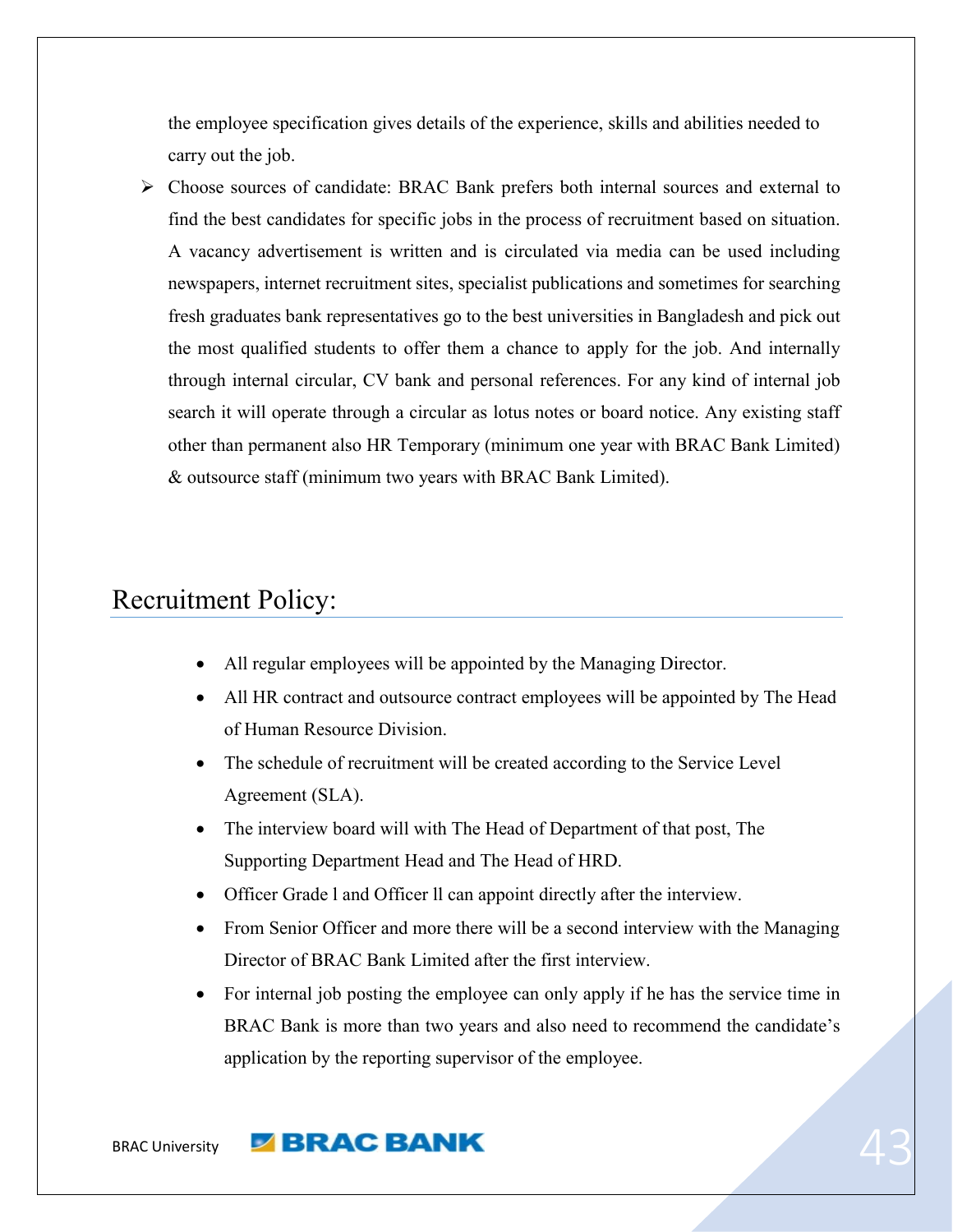- The HR Contract employee can apply for the regular post after servicing more than two years in the BRAC Bank.
- Outsource Stuff can apply for the regular post after servicing more than three years in the BRAC Bank.

 The new recruited will get the probationary period of one year if the employee has less than three years of working experience and will get the probationary period of six months if he has more than three years working experience.

# <span id="page-43-0"></span>Management Trainee Officer (MTO):

 The Candidate must be a citizen of Bangladesh by Birth, having no past banking experience and not over 27 years of age as on the date of application. Required educational qualifications would depend on MANCOM decision.

Requirement for Management Trainee Officer (MTO):

- The candidate must be a citizen of Bangladesh by Birth.
- Candidates having no past banking experience and must not be over 27 (Twenty-Seven) years of age as on the date of application. The Management Trainee Officers should have any of the following academic qualifications;
- MBA/MBM not less than 3.00 CGPA with two First Divisions shall be given same weight *age as MBA degree obtained in Bangladesh.* Candidates having at least two first class/divisions and without any third class/division are eligible to apply.
- For BBA graduates the minimum requirement of CGPA is not less than 3.00. Candidates having at least two first class/divisions and without any third class/division is eligible to apply.
- Master Degree from reputed local Government and private Universities with at least 2 (Two) First Divisions and no 3rd Class/Division.
- Management Trainee after completion of 1 (one)-year probation period will be absorbed as Senior Officer. However, upon their performance and discretion from MANCOM he or she can be absorbed as Principal Officer (PO).

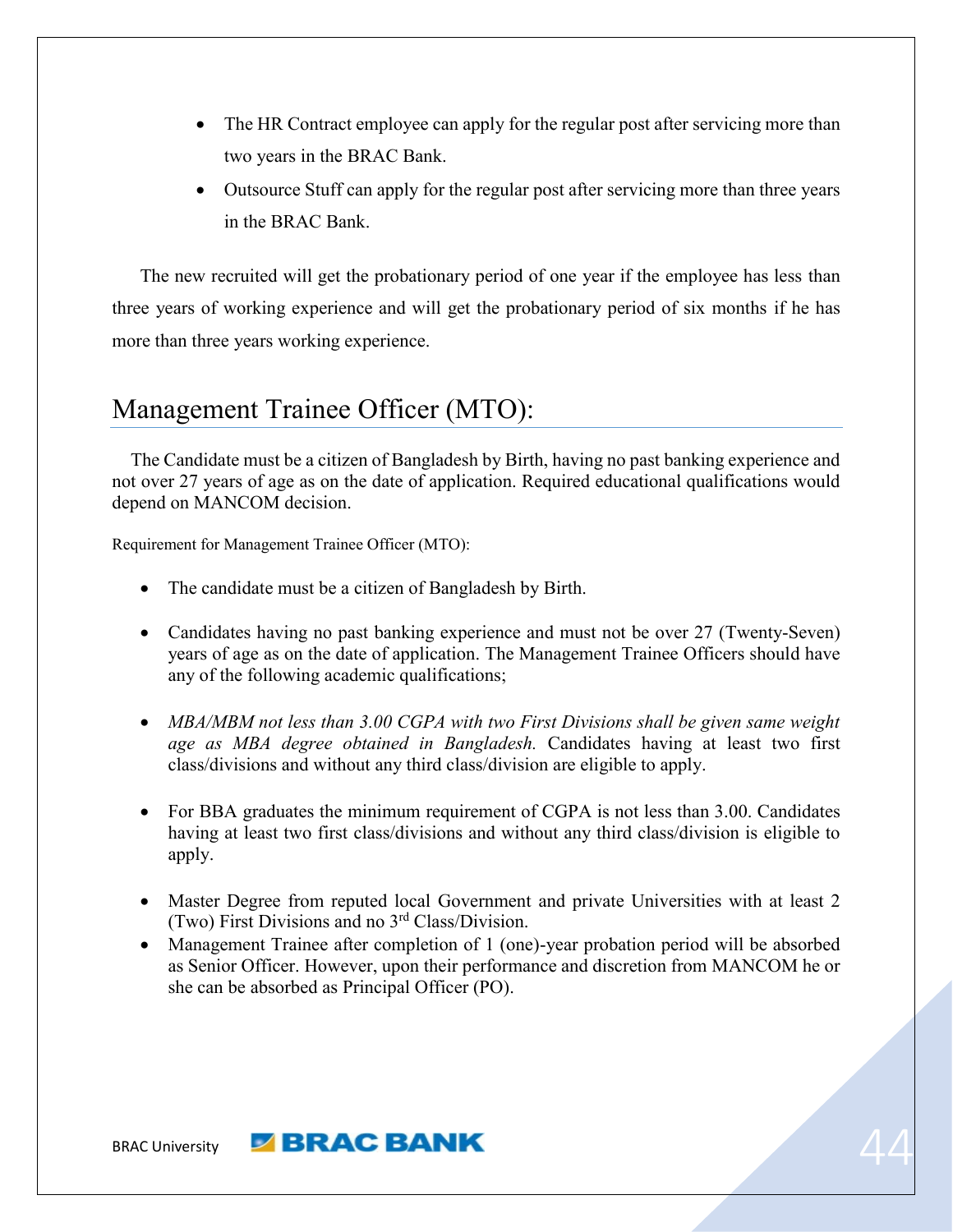#### SELECTION PROCESS:

| Grading/Marking:             | Marks |
|------------------------------|-------|
| <b>Preliminary Screening</b> | 10    |
| <b>Written Test</b>          | 60    |
| Assessment/Case Study        | 20    |
| Final Interview              | 10    |
| Total                        | 100   |

Mode of Recruitment and Selection of MTO:

- In the first step of recruitment there will be an initial screening process. This process will be comprised of some set question, which is uniform for every applicant. After passing through the initial screening the candidate will be elevated to written test level.
- Every candidate will appear for a written test. The subject matter of test should be general knowledge, Arithmetic, English knowledge etc. For this purpose, BRAC Bank Limited may take the help of outside experts for setting the questions, supervision the examination work and marking the scripts.
- A candidate must secure minimum 70% mark in written Test to be eligible for Shortlisted for assessment Centre and total scoring out of 90 before MANCOM's final interview must be over 60 as Management Trainee Officer.
- Total number of candidates to be called for VIVA will be 4 times the numbers of Management Trainee to be recruited or all the candidates who has provided they meet the minimum 60 scoring out of 90 mark criteria.

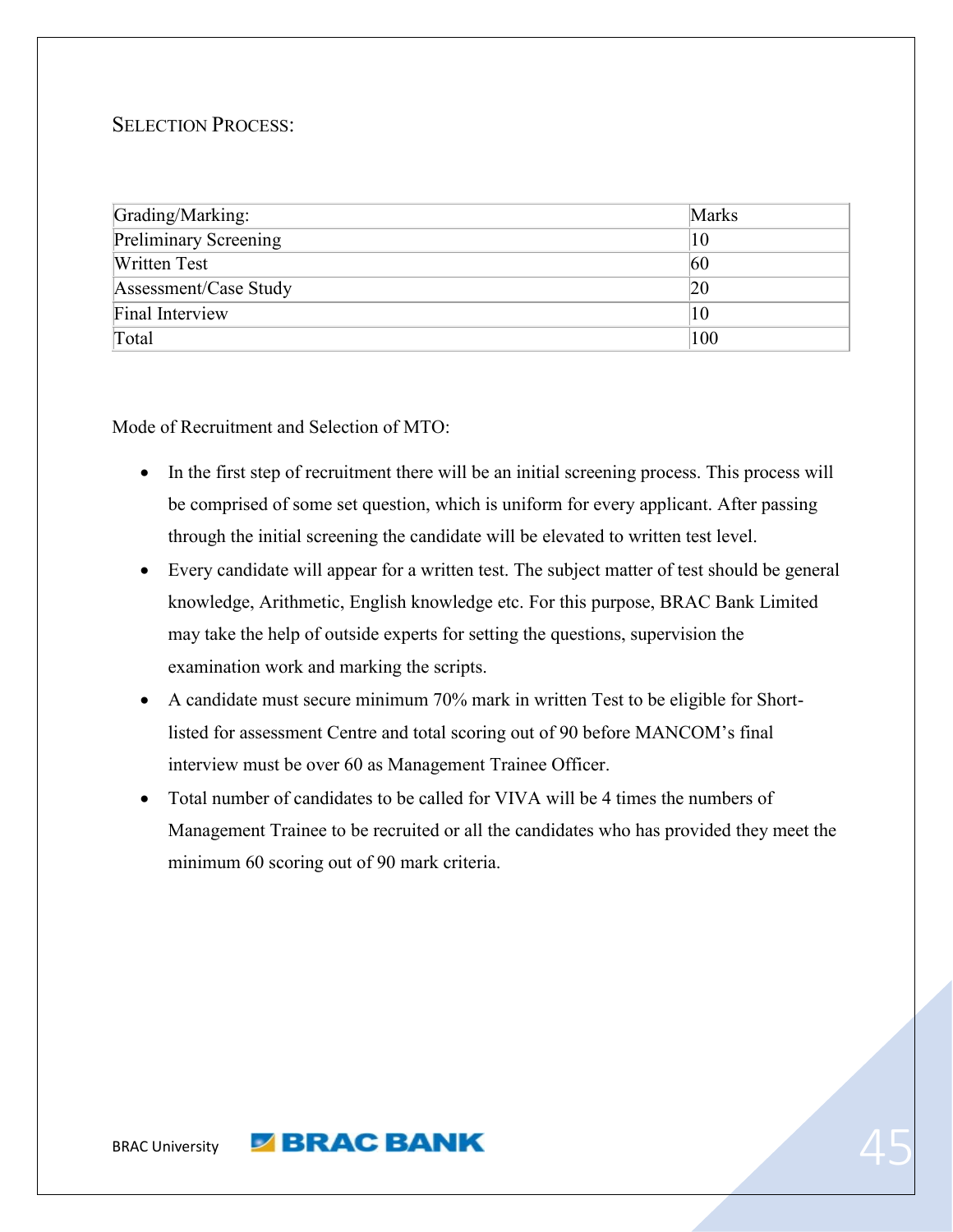### <span id="page-45-0"></span>Intern Recruitment

 BRAC Bank offers internship programs to individuals who are about to get graduate. They give an opportunity to get involved with their corporate environment to learn and experience work life. Every three months they hire almost 50 interns from different universities. HRD will prepare the proposal of such engagement with individual(s)/institution(s) and take the consent from the concerned departmental head and place the internee accordingly. Individuals who are engaged as Internees will be paid a consolidated honorarium per month, as decided by the MD/MANCOM and will not be entitled to any other benefits*.* The duration of this program will be maximum period of 3 (three) months. The extension for internship can be done based upon the MD's approval only. An intern also has to go through face to face interview before finally selected by the HR managers and Department Heads.

# <span id="page-45-1"></span>Recruitment Through Promotion:

 Promotion can be used as an effective tool for recruitment as it can serve the internal purpose for recruitment within the organization. As of internal job search the process flow can be the same. For example, CRO-I can be lifted to CRO-II after meeting certain performance criteria. Same rule can be followed for other departments. Promotion may also take place if the job size increased and the MD/ Management Committee decide to upgrade the job upon recommendation of the respective Department Head or Line Manager. The process of upgrading a job will have to be undertaken through a process of reviewing the Job Content, Job Responsibilities, Job Dimensions, Changes in the Organization Structure, etc. Full justification of the necessity of the change must be justified. Proposals for such upgrading will be processed by the HRD and forwarded with recommendation by the Head of HR to the MD/MANCOM. All promotion will be recommended by the function heads and shall be approved by the Managing Director.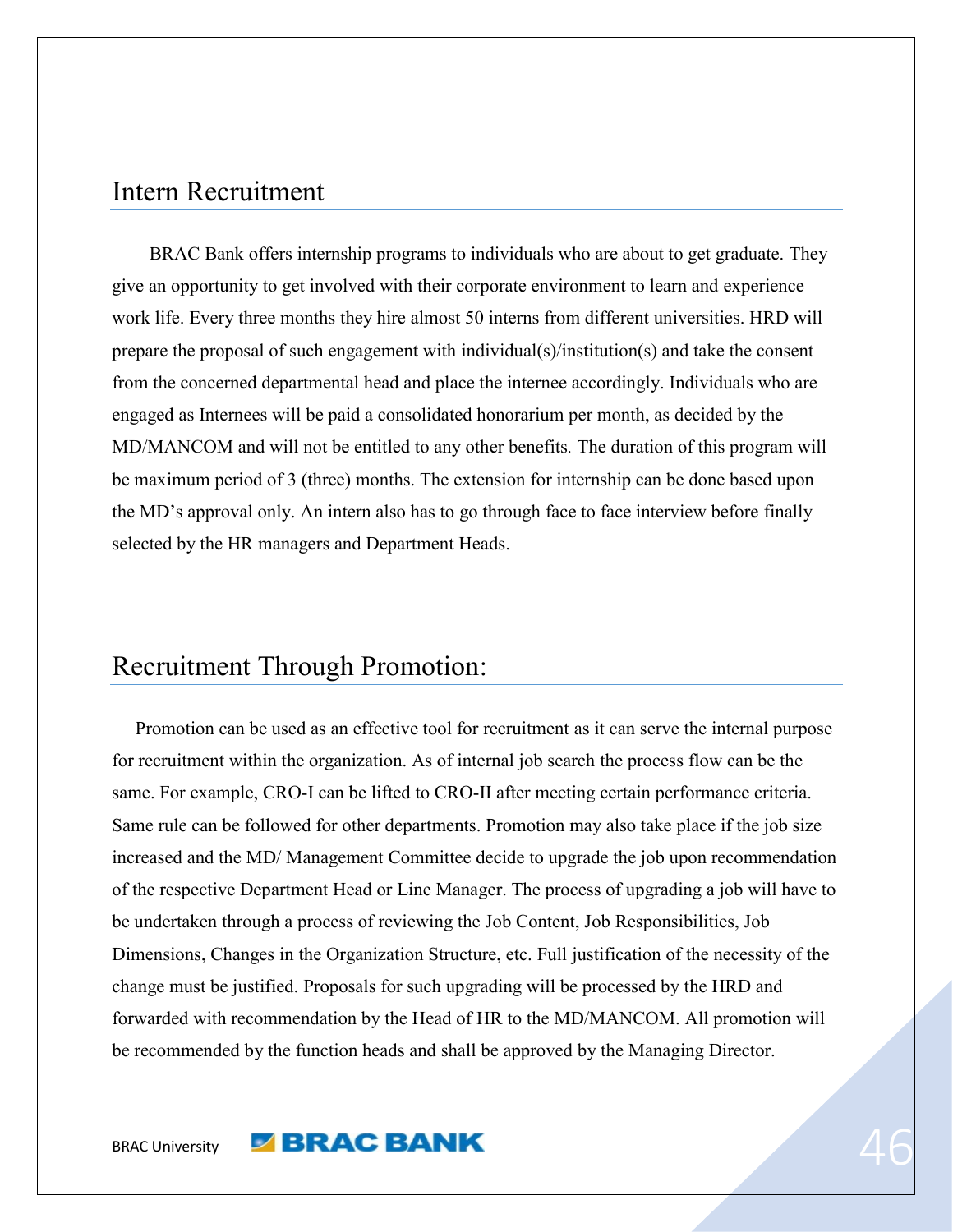# SWOT Analysis:

# <span id="page-46-0"></span>STRENGTH:

<span id="page-46-1"></span>• Strong Corporate Identity:

 BRAC Bank is one of the leading providers of financial services in Bangladesh. With its strong corporate image and identity, it can better position in the minds of customers. This image has helped BRAC Bank grab the personal banking sector of Bangladesh very rapidly.

<span id="page-46-2"></span>• Distinct Operating Procedures:

 BRAC Bank is known for its distinct operating procedures. The company's managing for value strategy better satisfy customers need and also keeps the firm profitable.

<span id="page-46-3"></span>Distinct Schedule:

 Everyone in BRAC Bank from the appraiser to the top management has to work to the same schedule toward a different aspect of the same goal, interfacing simultaneously at all level over quite a long period of time.

<span id="page-46-4"></span>Strong Employee Bonding and Belongingness:

 BRAC Bank employees are one of the major assets of the company. The employees of BRAC Bank have a strong sense of commitment towards organization and also feel proud and a sense of belonging towards BRAC Bank. The strong culture of BRAC Bank is the main reason behind the strength.

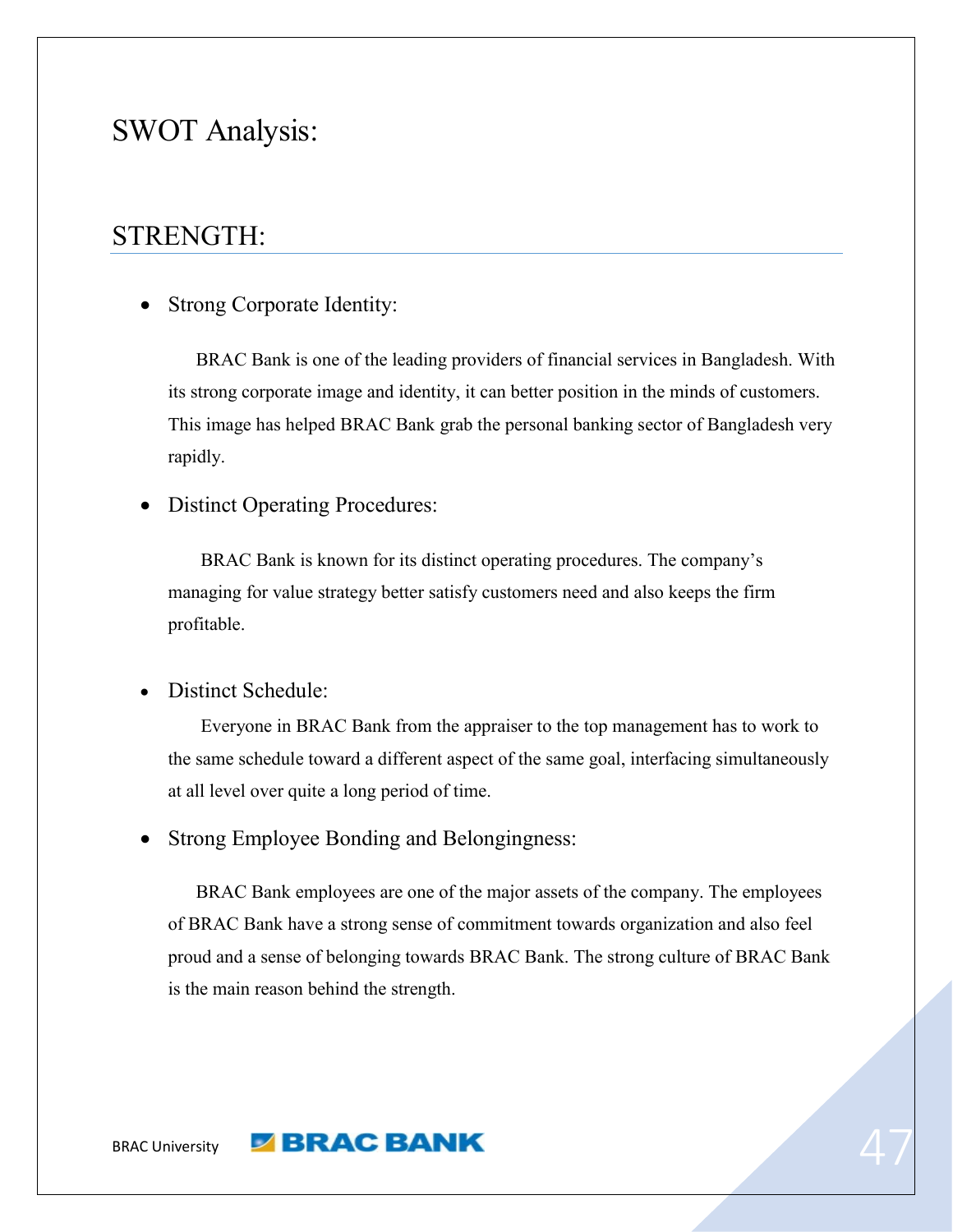#### <span id="page-47-0"></span>Efficient Performance

 BRAC Bank provides hassle free customer service to its client base comparing to the other financial institutions of Bangladesh. Personalized approach to the needs of customers is its motto.

<span id="page-47-1"></span>Young Enthusiastic Workforce:

 The selection & requirement of BRAC Bank emphasize on having the skilled graduates & postgraduates who have little or no previous work experience. The logic behind is that BRAC Bank wants to avoid the problem of 'garbage in & garbage out'. This type of young & fresh workforce stimulates the whole working environment of BRAC Bank.

<span id="page-47-2"></span>Empowered workforce:

The human resource of BRAC Bank is extremely well thought  $\&$  perfectly managed. As from the very first, the top management believed in empowered employees, where they refuse to put their finger in very p[art of the pie. This empowered environment makes BRAC Bank a better place for the employees. The employees are not suffocated with authority but are able to grow as the organization mature.

<span id="page-47-3"></span>Companionable Environment:

 All office walls in BRAC Bank are only shoulder high partitions & there is no executive dining room. Any of the executives is likely to plop down at a table in its dining space  $\&$  join in a lunch chat with whoever is there. One of the employees has said, "it's exciting to know you may see  $\&$  talk to the top management at any time. You feel a part of things".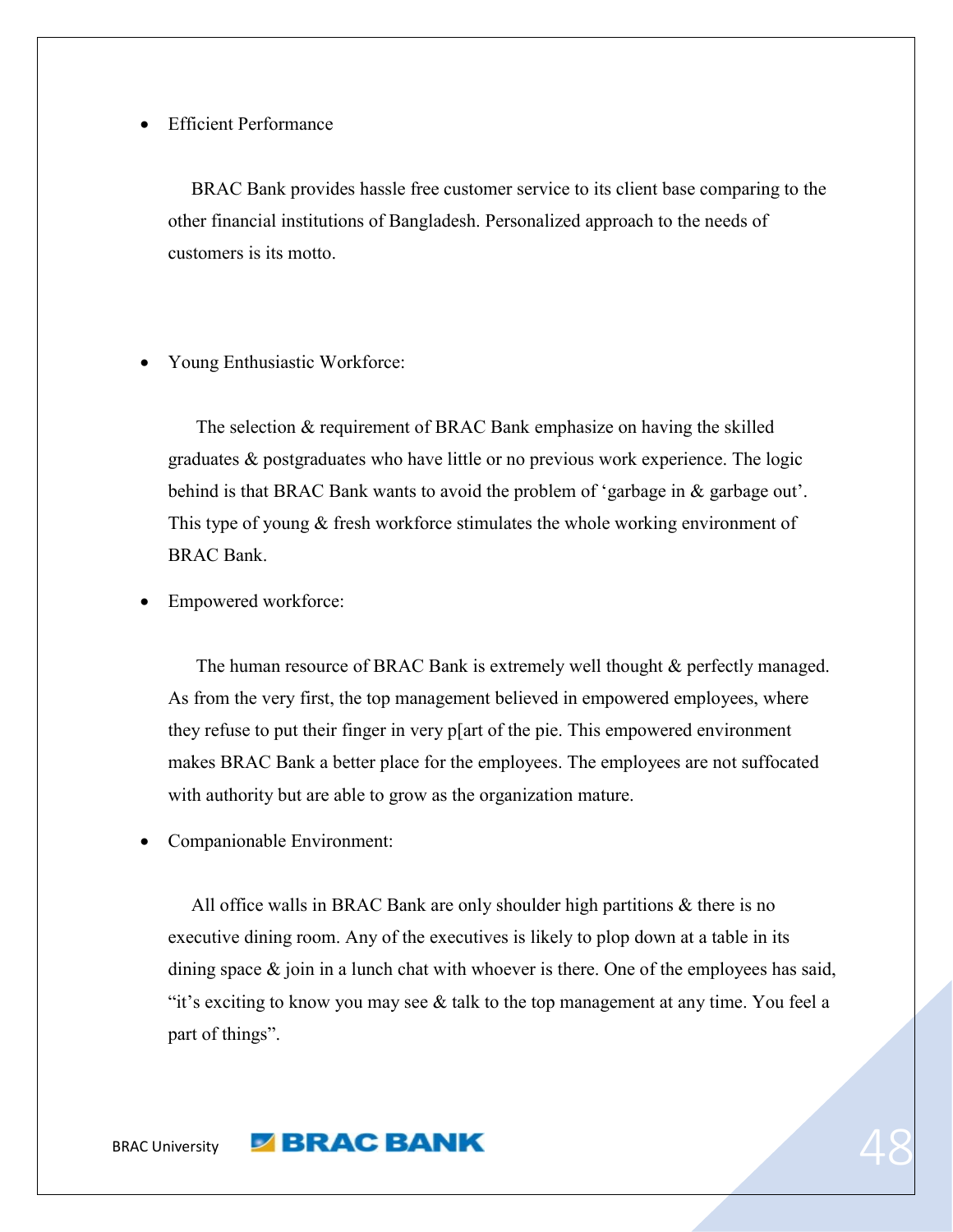<span id="page-48-0"></span>No Communication Barriers:

 BRAC Bank has tried hard to avoid communication barriers & structural bureaucracies. The little existence of authoritative barriers among the different level of management stimulates a feeling of importance as their work get priority over the position.

<span id="page-48-1"></span>Equalization:

 At BRAC Bank workshops are conducted periodically. On the workshops, all people participate as equals, with new members free to openly challenge top managers.

<span id="page-48-2"></span>Free Exchange of Communication:

 At BARC Bank the main objective is to setting up workshop are to remove authority from an artificial spot at the top, and place it where the most knowledgeable people are, the people closest to the operations. The free exchange of ideas is reinforced by a policy of "constructive confrontation". Each employee is expected to challenge ideas openly & aggressively, but never attack an individual motive for presenting an idea.

<span id="page-48-3"></span>Management by Objectives (MBO):

 BRAC Bank also has Management by Objectives (MBO) everywhere. Each person has multiple objectives all the employees must have to get the approval of their bosses on what they going to do. Later they review as how well they have performed their job with their management as well as the peer group.

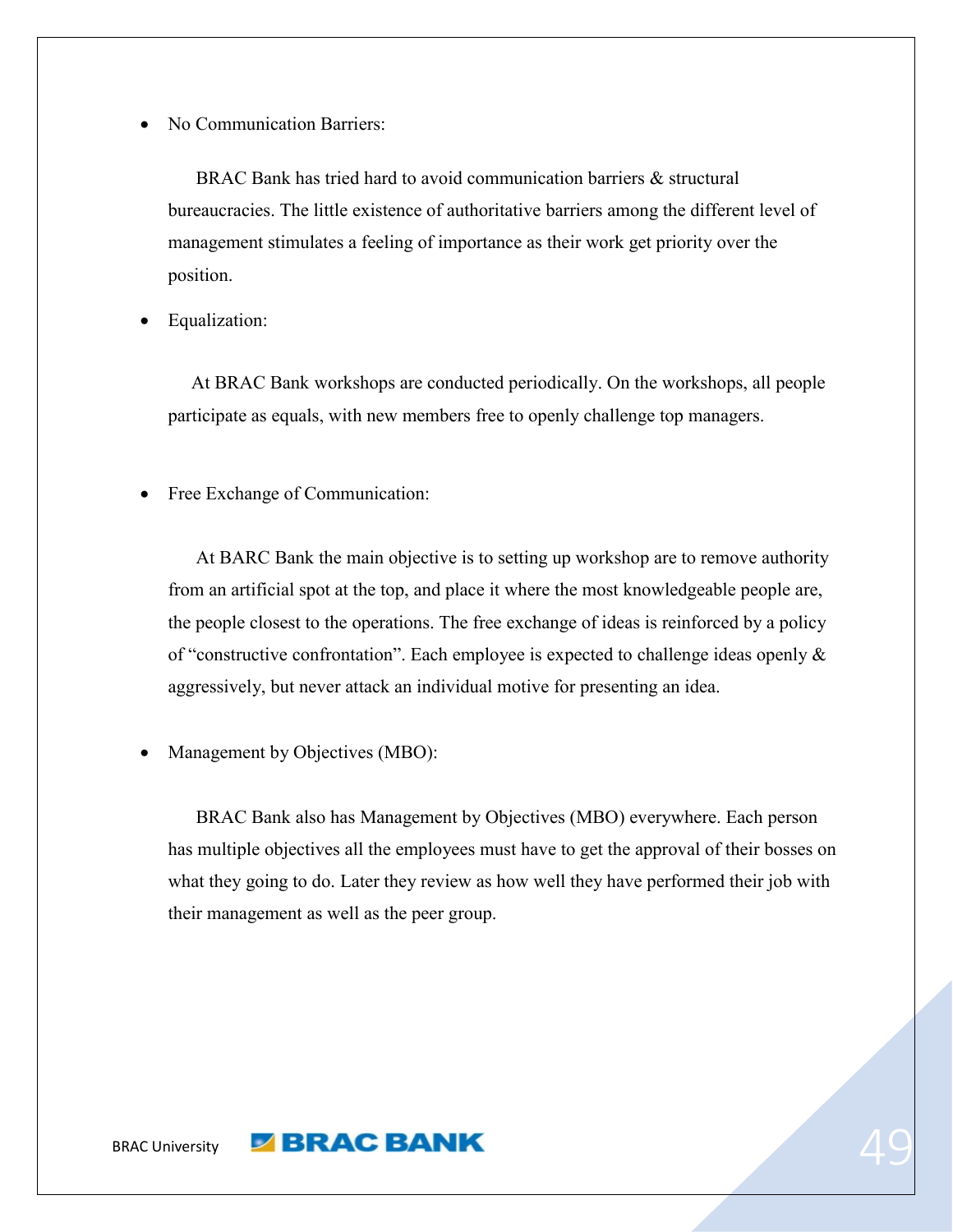<span id="page-49-0"></span>"One-to-One" Meeting:

 The MBO makes the review a communication device among various groups. The key to the system is a "one-to-one" meeting between a supervisor & a subordinate. In the meeting, the problems in dealing with customer are put forward first & every one dug it to solve them.

<span id="page-49-1"></span>Modern Equipment & Technology:

 BRAC Bank owns the best banking and information technology equipment in Bangladesh. It ultra-modern banking system stating from terminal PC's to Hub's are based on the international standards and are the latest. The 'Ascend Banking System' product is one of the best examples in the context.

<span id="page-49-2"></span>Visually Appealing Facilities:

 BRAC Bank has some of the best visually appealing branches and office premises in Dhaka and Chittagong that highly attract customers' attention and customer also feel the flavor of an international environment, in spite of BRAC being a local bank, while banking with BRAC Bank.

#### <span id="page-49-4"></span><span id="page-49-3"></span>WEAKNESS:

Narrow Opening Span:

 BRAC Bank has a very narrow operating span in Bangladesh. It has only a few full services in Bangladesh situated only at Dhaka, Sylhet and Chittagong. Various geographic segments are currently not availing the services of BRAC Bank due to inconvenient branch location or absence of neighborhood branches.

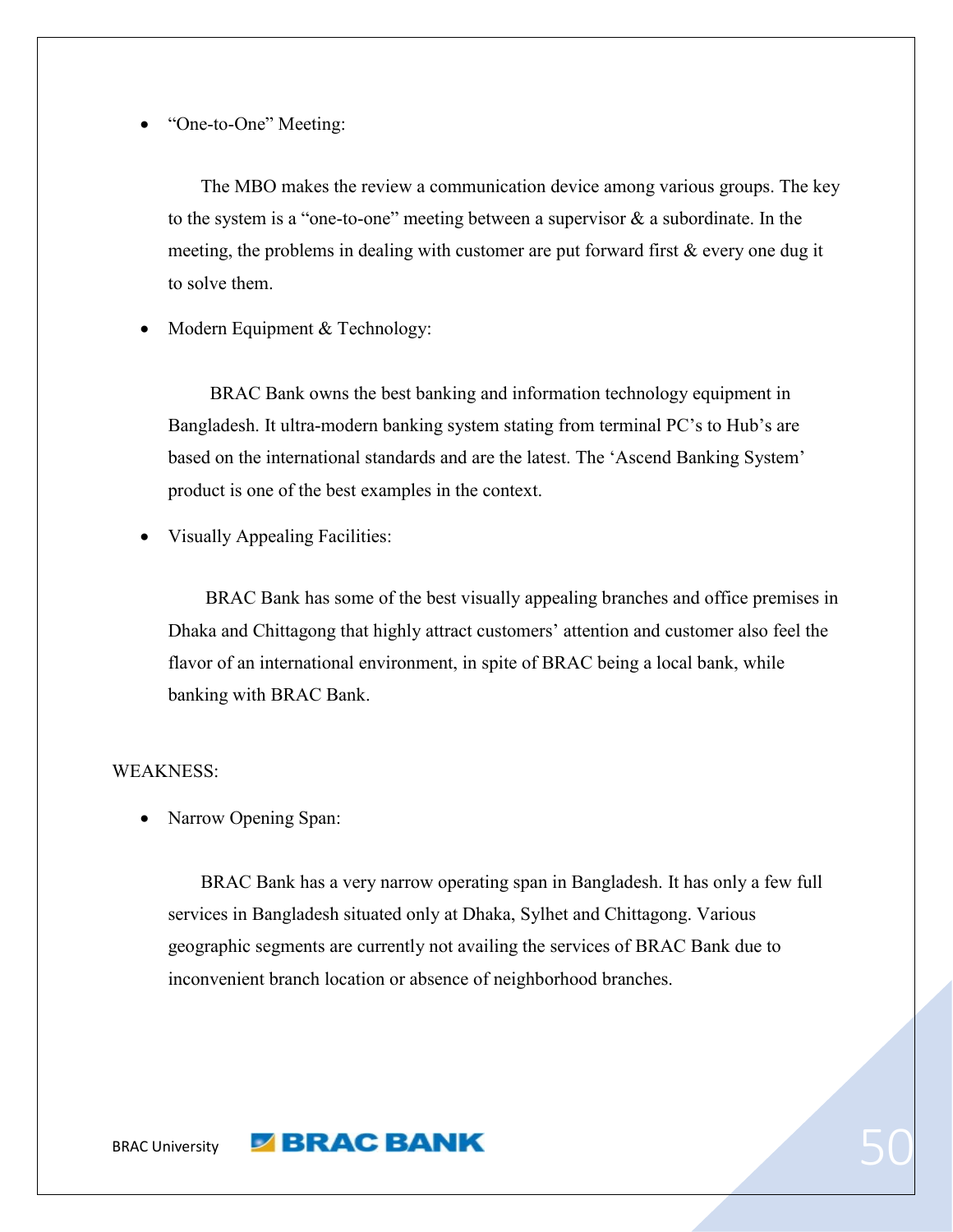<span id="page-50-0"></span>Absence of Strong Marketing Activities:

 BRAC Bank currently don't have any strong marketing activities through mass media e.g. Television. TV ads play a vital role in awareness building. BRAC Bank has no such TV ad campaign.

<span id="page-50-1"></span>No Investment Products:

 Currently the personal banking divisions of BRAC Bank do not have investment products for its customers. The banning of investment loan by central bank possess a strong pressure to design new products.

<span id="page-50-2"></span>Lack of Customer Confidence:

 As BRAC Bank is fairly new to the banking industry of Bangladesh average customers lack of confidence in BRAC Bank and judge the Bank as an average new Bank.

<span id="page-50-3"></span>Too Many Contract Workers:

 BRAC Bank has contract workers who lack the commitment with superior quality service and also are pretty dissatisfied as being a contract worker. This hampers the bank's service quality as a whole.

<span id="page-50-4"></span>Diversification:

 BRAC Bank can peruse a diversification strategy in expanding its current line of business. The management can consider options of starting merchant banking of diversify in to leasing and insurance. As BRAC Bank is one of the leading providers of all financial services in Bangladesh, it can also offer these services.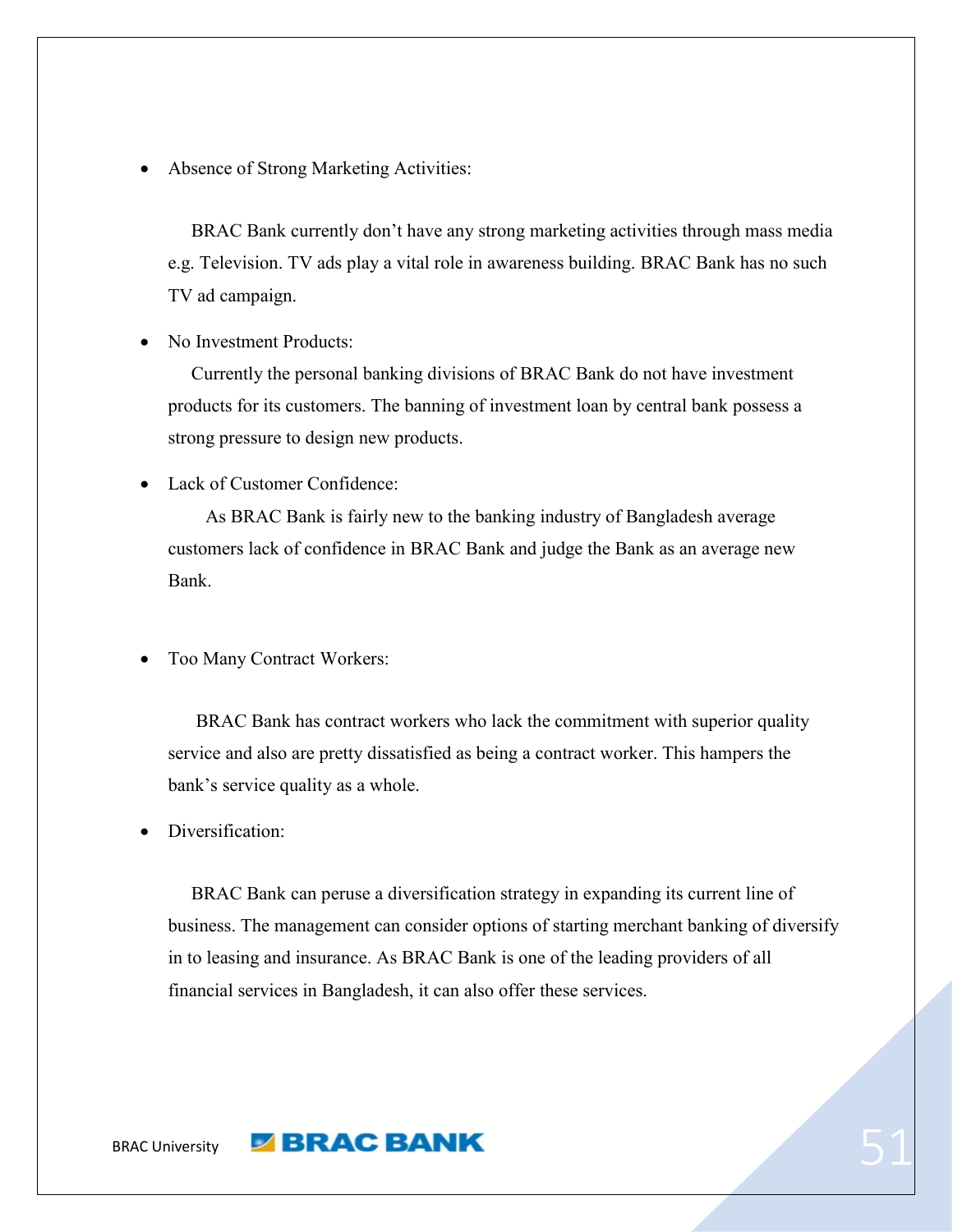<span id="page-51-0"></span>Credit Cards:

 This is one of the most popular and emerging product in Bangladesh which offers customers full financial mobility. Various other banks and institutions are currently offering this product. Since BRAC Bank is yet to introduce such a world-class product, it can also take advantage of this product and grab the market share.

Long:

BRAC Bank has a long hierarchy in its management structure compared too.

<span id="page-51-1"></span>Hierarchy:

 Long hierarchy might hamper instant decision making procedure. If any problem arises regarding customers, as well as company or if changes are required for customer service immediately, long hierarchy will impede the job done instantly.

#### <span id="page-51-3"></span><span id="page-51-2"></span>OPPORTUNITIES:

• High Demand of Housing Loans:

 Since housing is one of the basic needs of people, there is a high demand of housing loans. BRAC Bank personal banking division can focus on this category of products and grab these segments of customer.

<span id="page-51-4"></span>Distinct Operating Procedures:

 BRAC Bank is noted for its distinct operating procedures. Repayment capacity as assessed by BRAC Bank of individual client helps to decide how much one can borrow. As the whole leading process is based on a client's repayment capacity, the recovery rate of BRAC Bank is close to 100%. This provides BRAC Bank financial stability and gears of BRAC Bank to be remaining in the business for the long run.

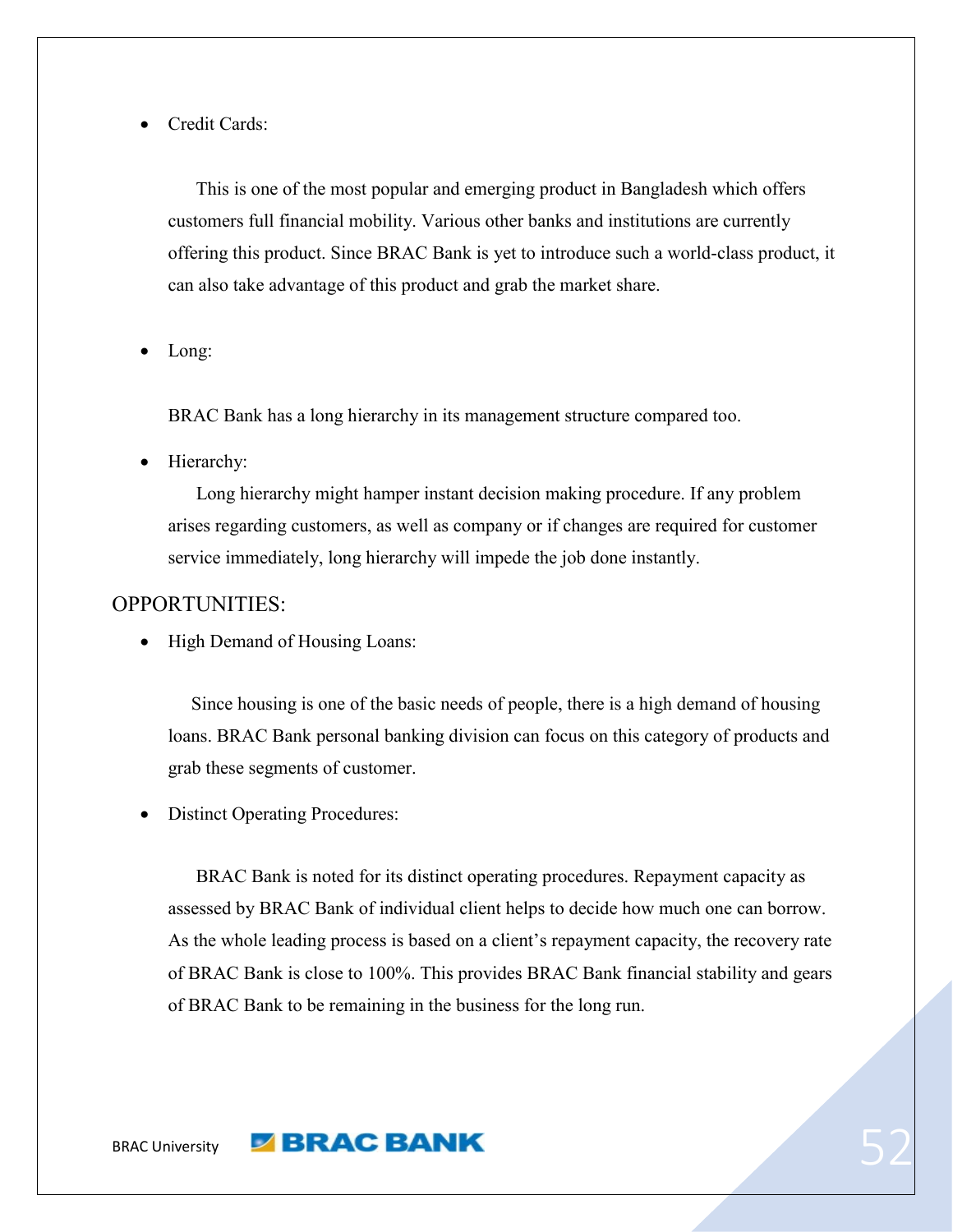#### Countrywide Network:

 The ultimate goal of BRAC Bank is to expand its operations to whole Bangladesh. Nurturing this type of vision  $\&$  mission and to act as required, will not only increase BRAC Bank's profitability but also will secure its existence in the long run.

More Experienced & Managerial know-How:

 The top management team of BRAC Bank is expert in banking activities. The operating policies established by them are unique  $\&$  unified. All the members of the team carry out their management roles exhaustively. They equally contributed to BRAC Bank's superior leadership, by carrying out their unique roles. They worked well together, respecting each other's abilities, & arguing openly & without any rancor when they disagree.

<span id="page-52-0"></span>Sophisticated Market:

 BRAC Bank is known to provide its Products and Services in the most innovative and customized fashion (to meet individual customer's need), they can definitely grab the market for sophisticated and improved service providers.

New Banking Technologies:

 New banking technologies are being very popular these days, for example- SME Banking, Internet/Online Banking, and such. BRAC Bank has already taken up some of this technological advancement and should go further ahead to satisfy their customers at more convenience through such technologies and gain more customer base because of this advancement.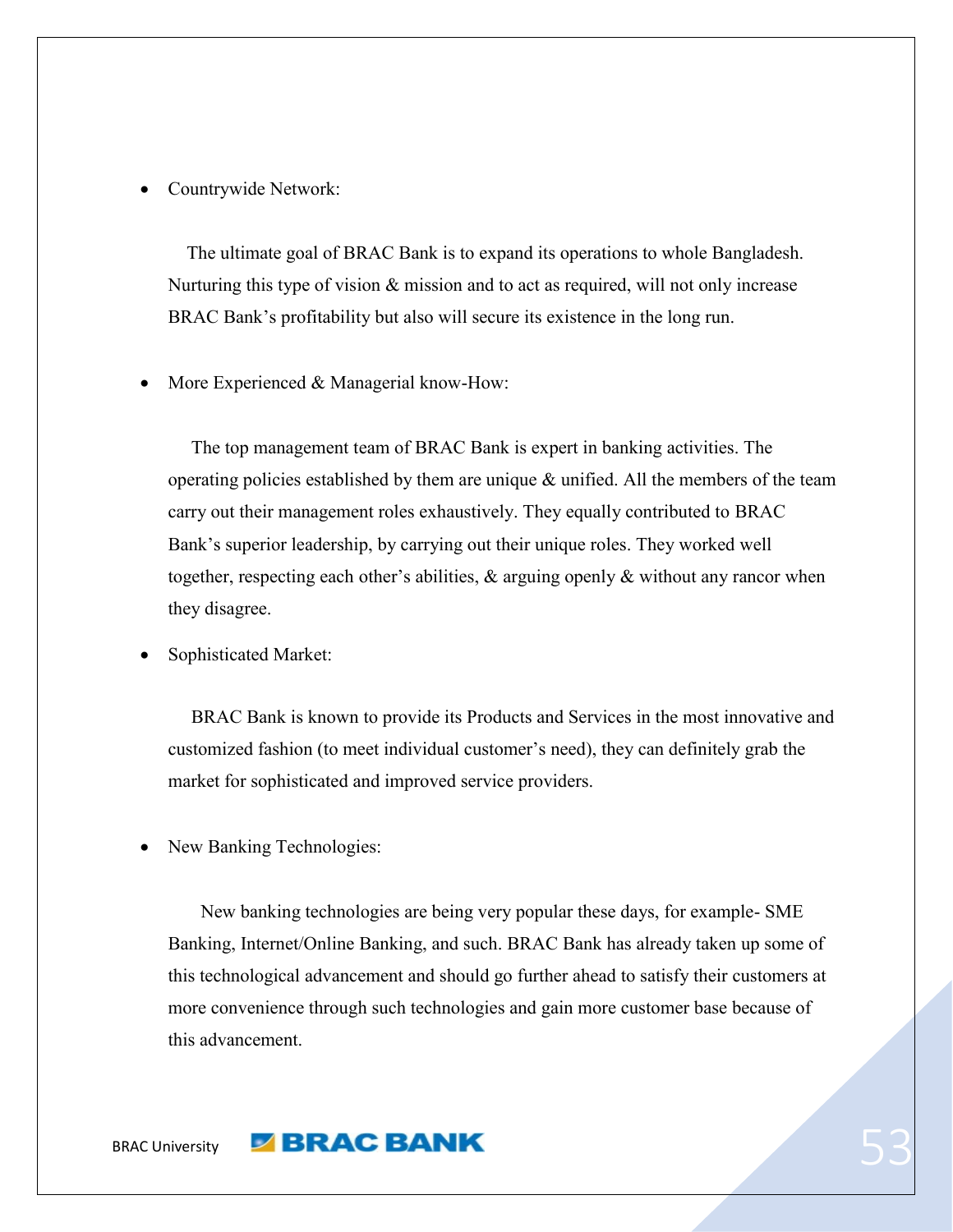<span id="page-53-0"></span>• Product Line Expansion:

BRAC Bank can expand its existing financial product line to meet a broader range of customer needs. These can help them to gain more customers, as customers' wants more specified and customized service these days

# <span id="page-53-2"></span><span id="page-53-1"></span>THREATS:

• Upcoming Banks:

The upcoming private local  $\&$  multinational banks poses a serious threat to the existing banking network of BRAC Bank. It is expected that in the next few years more commercial banks will emerge. If that happens the industry of competition will raise further and banks will have to develop strategies to compete against and win the battle of banks

<span id="page-53-3"></span>Loss of Customers:

 Absence of various products such as Credit Card, Housing Loan are causing various customer detract from BRAC Bank. This is a serious threat for BRAC Bank Bangladesh.

<span id="page-53-4"></span>Moderate Levels of Customer Satisfaction:

 BRAC Bank should continuously improve its customer service strategies and the overall service quality needs to win the customer satisfaction undoubtedly.

Strong Presence of International Banks:

 These are a growing number of international and Multinational Banks in Bangladesh. Standard chartered, HSBC, City Bank, American Express and such other are expanding their operations here, poising threatening competition for BRAC Bank.

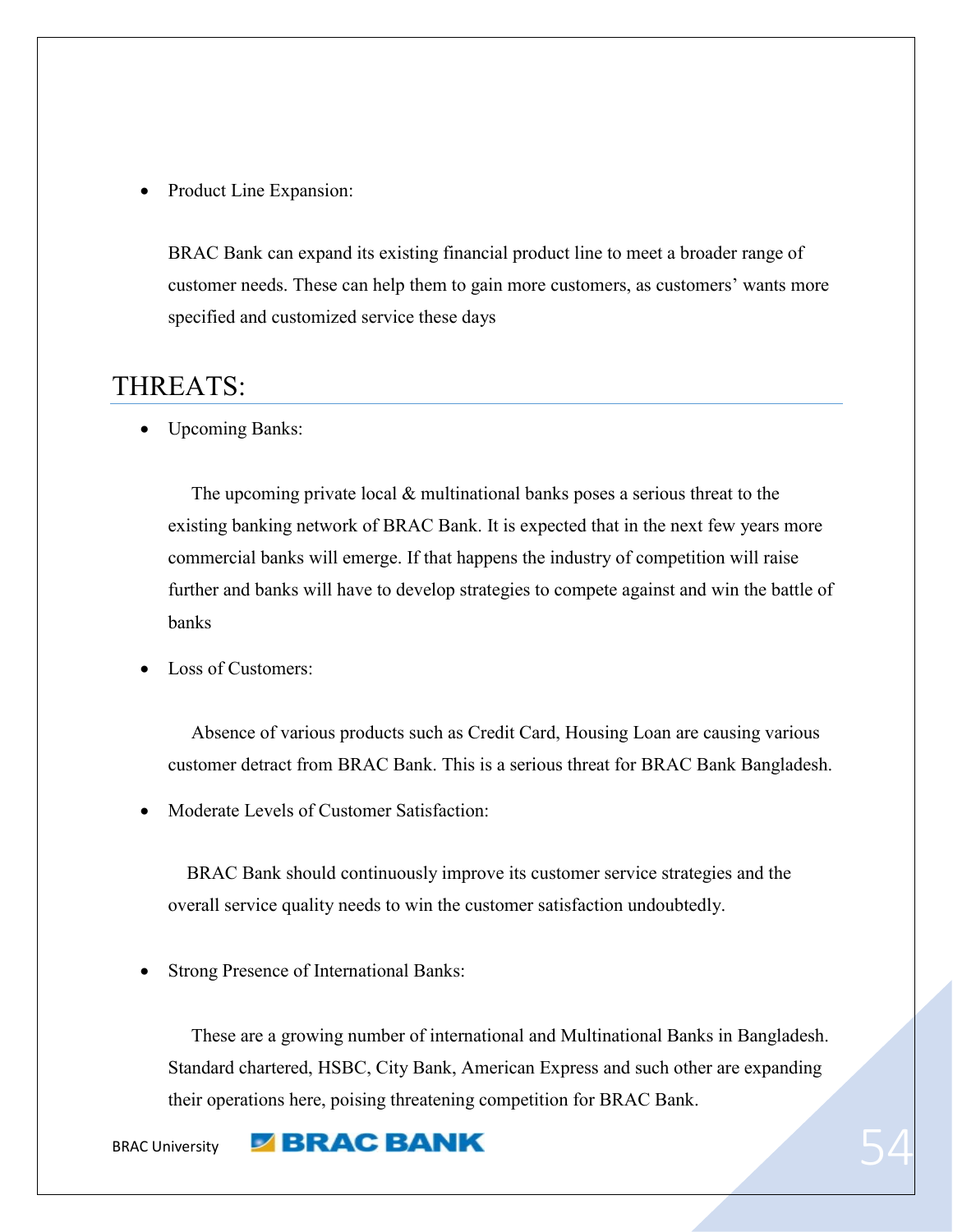<span id="page-54-0"></span>Growing Bargaining Power of Customer:

 In the banking sector of Bangladesh, customers have a strong bargaining power since there a large number of commercial banks providing similar services. Customers have a wide range of options in deciding where to bank. They can either go for the Multinationals or run to new local banks for getting quality service, poising a serious threat of BRAC Bank.

#### <span id="page-54-1"></span>Innovative Competitors:

 New banks are entering into this industry with new facilities and better services, and consumers are becoming more fragmented. Competitors becoming more innovative to attract more customers by providing better products  $\&$  services then their rivals. BRAC Bank has to be aware of this situation as they have already been facing the consequence of such problems.

#### <span id="page-54-2"></span>Default Culture:

 This is a major problem in Bangladesh. As BRAC Bank is a very new organization the problem of non-performing loans or default loans is very minimum or insignificant. However, as the bank becomes older this problem will arise enormously and the bank finds itself in a more threatening environment. Thus BRAC Bank has to remain vigilant about this problem so that proactive strategies are taken to minimize this problem.

<span id="page-54-3"></span>Limited Network:

 The geographic coverage of BRAC Bank is not that great. It is operating 5 out of 64 districts (Zone) of Bangladesh (Dhaka, Chittagong, Sylhet, Rajshahi and Khulna) and has only 52 branches. Other nationalized commercial Banks (example: Uttara Bank, Jakuna Bank, etc.) have much expanded coverage. So, it seems that BRAC Bank Limited is losing potential sales.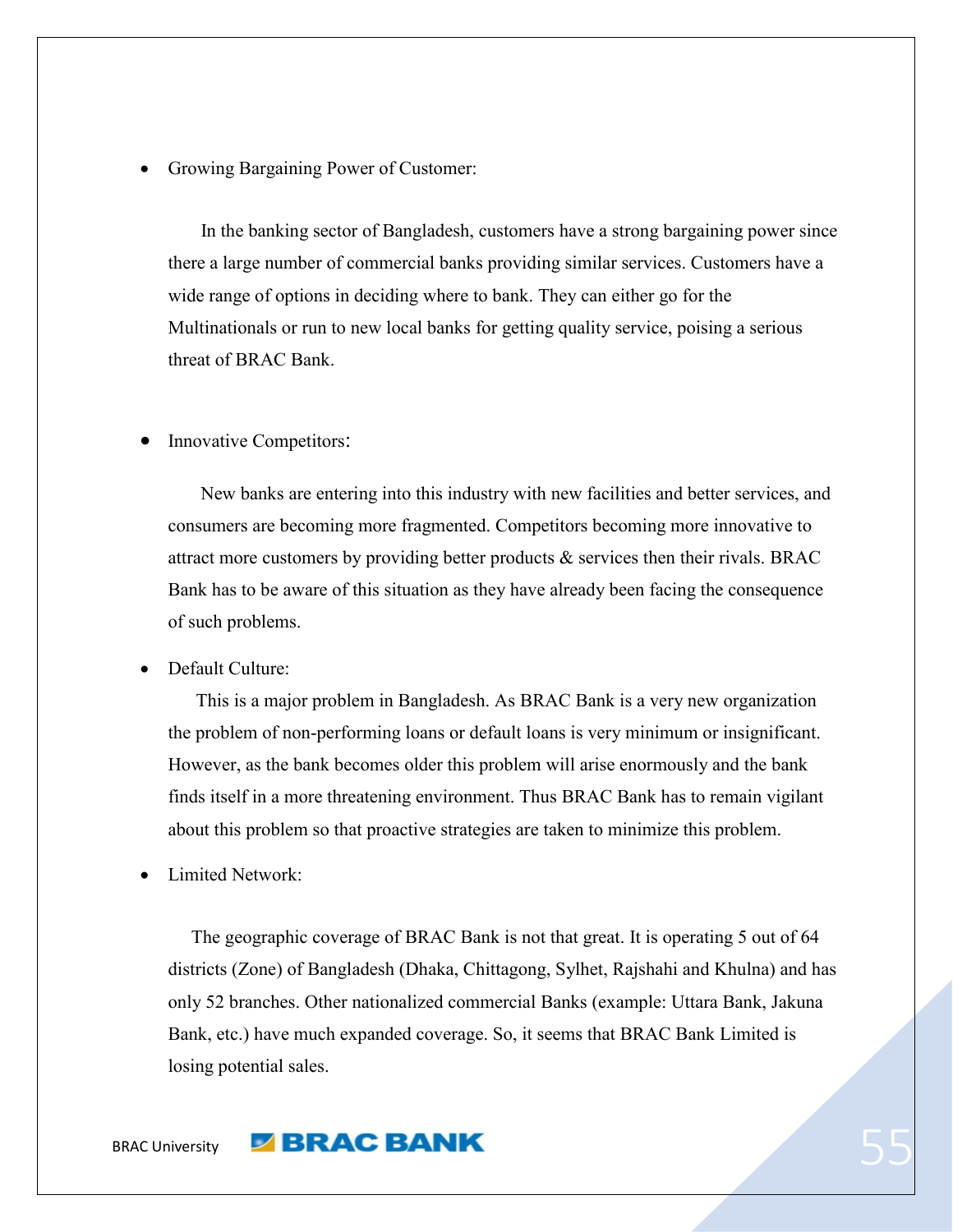# <span id="page-55-0"></span>Recommendations:

The study proved that BBL has an effective Human Resource Department which meets all the manpower requirements of the company. So, considering all the findings and analyzing all the data the following recommendations are made, which will benefit BRAC Bank:

- BBL can reduce the number of days to recruit and select employees. BBL has an effective recruitment and selection procedure. But the process of recruiting and selecting an employee is relatively long.
- Former employees may have the perfect knowledge about job. BBL can recruit former employees those who retired from the bank because they can be the best for organization.
- BBL can go for campus recruitment in order to get talented candidates to improve the organization effectiveness.
- BBL can recruit through write-ins and talk-ins. This will help BBL to get right person for right job. It will incur low cost to recruit employee.
- Any type of favoritism should be abandoned in recruitment and selection process whether the candidates' references are managerial or higher level or not.
- BBL can reduce rounds of interview for MTO selection. Rounds of interview incurred huge cost.
- BBL can select employee by focusing more on job description

 At last it can be expected that these above recommendations will help to rearranging some infrastructures, which will support the Human Resource Division of BRAC Bank Limited.



.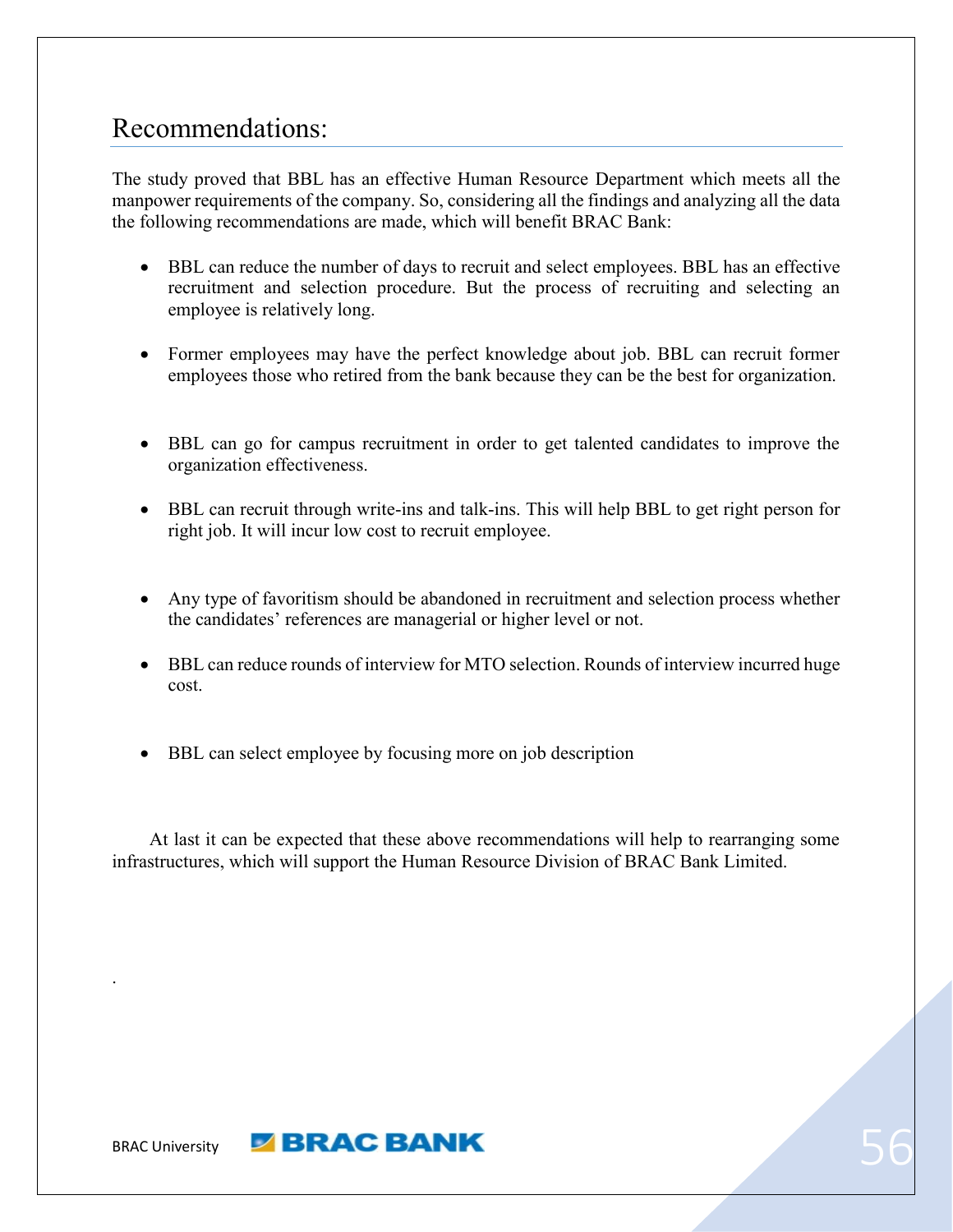# <span id="page-56-0"></span>Conclusion:

 Human Resource Department is the most confidential department for any organization as well as Human Resources Division in BRAC Bank Limited. The systematic procedure is followed in recruitment and selection process. BBL recruits many employees in every year. BBL uses both internal and external sources for recruitment. BBL has continuous recruitment and selection process. To get right people at right time for right position, they have well organized recruitment process. After the recruitment part, select candidates by following a proper selection process such as sort out CVs, written and IT test, call for preliminary interview, final interview, job offer and appointment. After appointing the new employees, BBL provides brief orientation program. New employees are appointed with the probation period of six months. After completing the probation period, BBL confirms the new employee's services if their performance is in a satisfactory level or fulfill the requirements of the bank.

BRAC Bank is one of the most IT enabled bank in Bangladesh. From its inception the bank has particularly emphasized on IT as a cutting edge advantage over competitors and also plans to continue as a major IT driven bank in the years to come. BRAC Bank intends to set standards as the market leader in Bangladesh. It will demonstrate that a locally owned institution can have provided efficient, friendly and modern full service banking on a profitable basis. It will produce earning and pay out dividends that can support the activities of BRAC, the Bank's major shareholder.